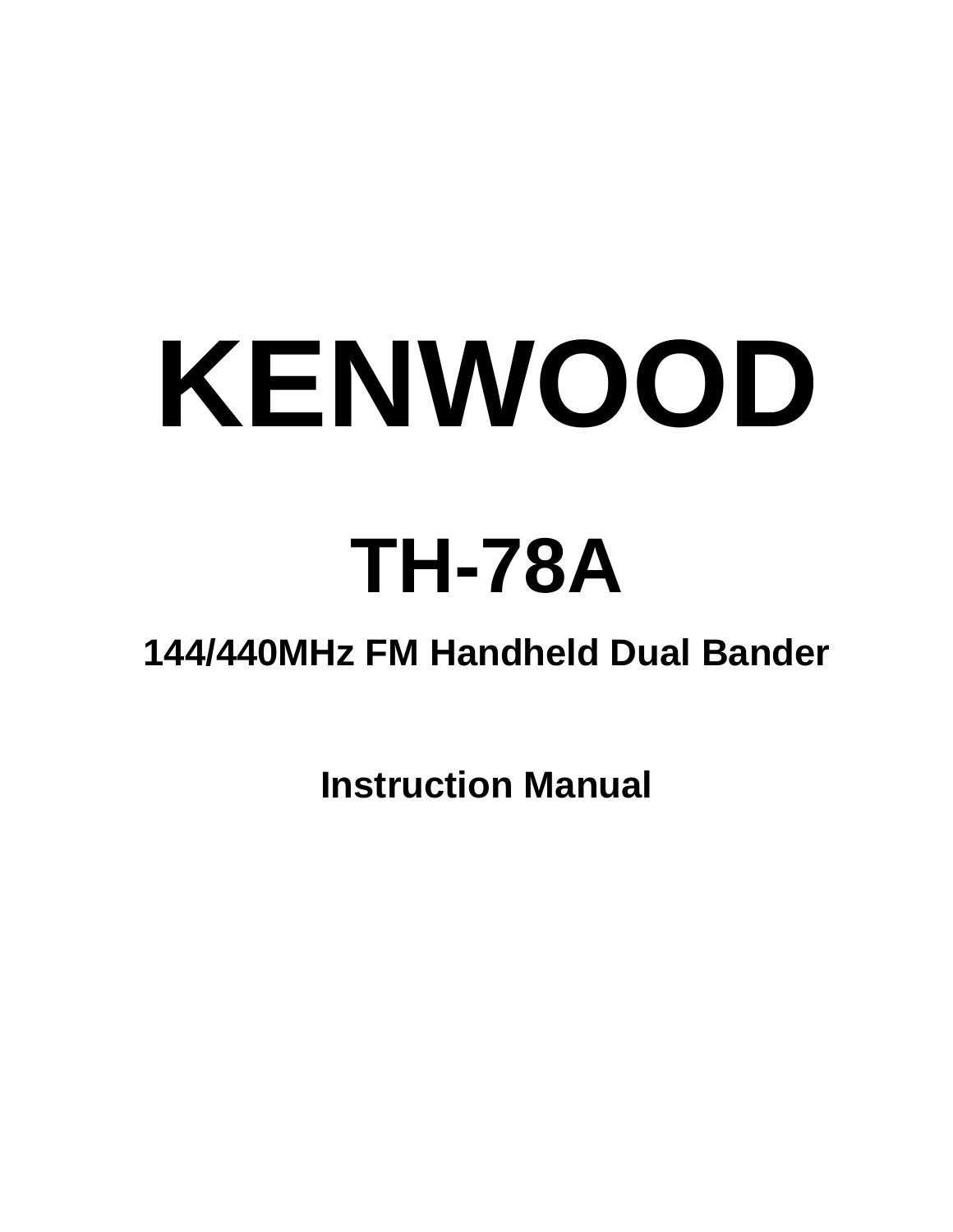## KENWOOD TH-78A 144/440 MHz Dual Bander

### **INSTRUCTION MANUAL**

#### **CONTENTS**

| 5                          |                                                                                                                                                                       |  |
|----------------------------|-----------------------------------------------------------------------------------------------------------------------------------------------------------------------|--|
| 2<br>3<br>5                | THE BATTERY PACK<br>6<br>6<br>6<br>6<br>$\overline{7}$                                                                                                                |  |
|                            | <b>RECEIVER OPERATION</b>                                                                                                                                             |  |
| 1<br>2<br>3<br>4<br>5<br>6 | $\overline{7}$<br>Getting Started <b>www.communicallycensus</b> contract to contract the contract of the contract of the contract of the<br>8<br>10<br>11<br>12<br>13 |  |
|                            | <b>TRANSMITTER OPERATION</b>                                                                                                                                          |  |
|                            | 13                                                                                                                                                                    |  |
| 2                          | 14                                                                                                                                                                    |  |
| 3                          | 14<br>14                                                                                                                                                              |  |
|                            | <b>USING THE MEMORY</b>                                                                                                                                               |  |
|                            | 15                                                                                                                                                                    |  |
| 2                          | 15                                                                                                                                                                    |  |
| 3                          | 15                                                                                                                                                                    |  |
| 4                          | 16                                                                                                                                                                    |  |
| 5<br>6                     | 16<br>16                                                                                                                                                              |  |
| $\overline{7}$             | 17                                                                                                                                                                    |  |
| 8                          | 18                                                                                                                                                                    |  |
| 9                          | 18                                                                                                                                                                    |  |
| 10                         | 18                                                                                                                                                                    |  |

#### **SCANNING**

|  | 19 |
|--|----|
|  |    |
|  |    |
|  |    |
|  |    |
|  |    |
|  |    |
|  |    |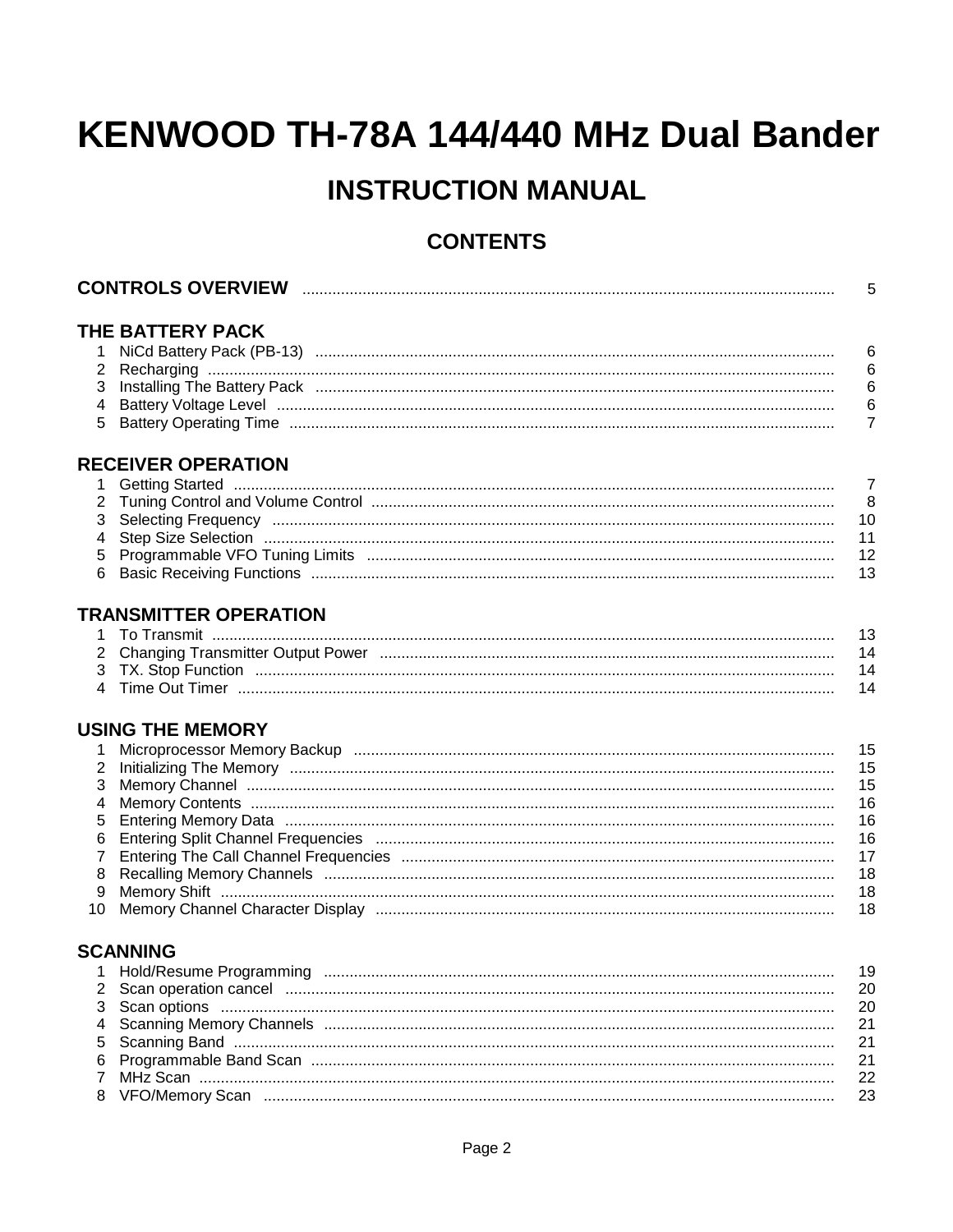|  | - 23 |
|--|------|
|  |      |
|  |      |

#### **REPEATER OPERATION**

| <b>CTCSS OPERATION</b> | 28 |
|------------------------|----|
|------------------------|----|

#### THE DUAL TONE SQUELCH SYSTEM (DTSS)

| 1 DTSS Code |    |
|-------------|----|
|             |    |
|             | 30 |

#### **PAGING**

#### **MESSAGE TRANSMISSION AND RECEPTION**

|  | - 36 |
|--|------|
|  |      |
|  |      |
|  |      |
|  |      |

#### **ENHANCED RECEIVER FUNCTIONS**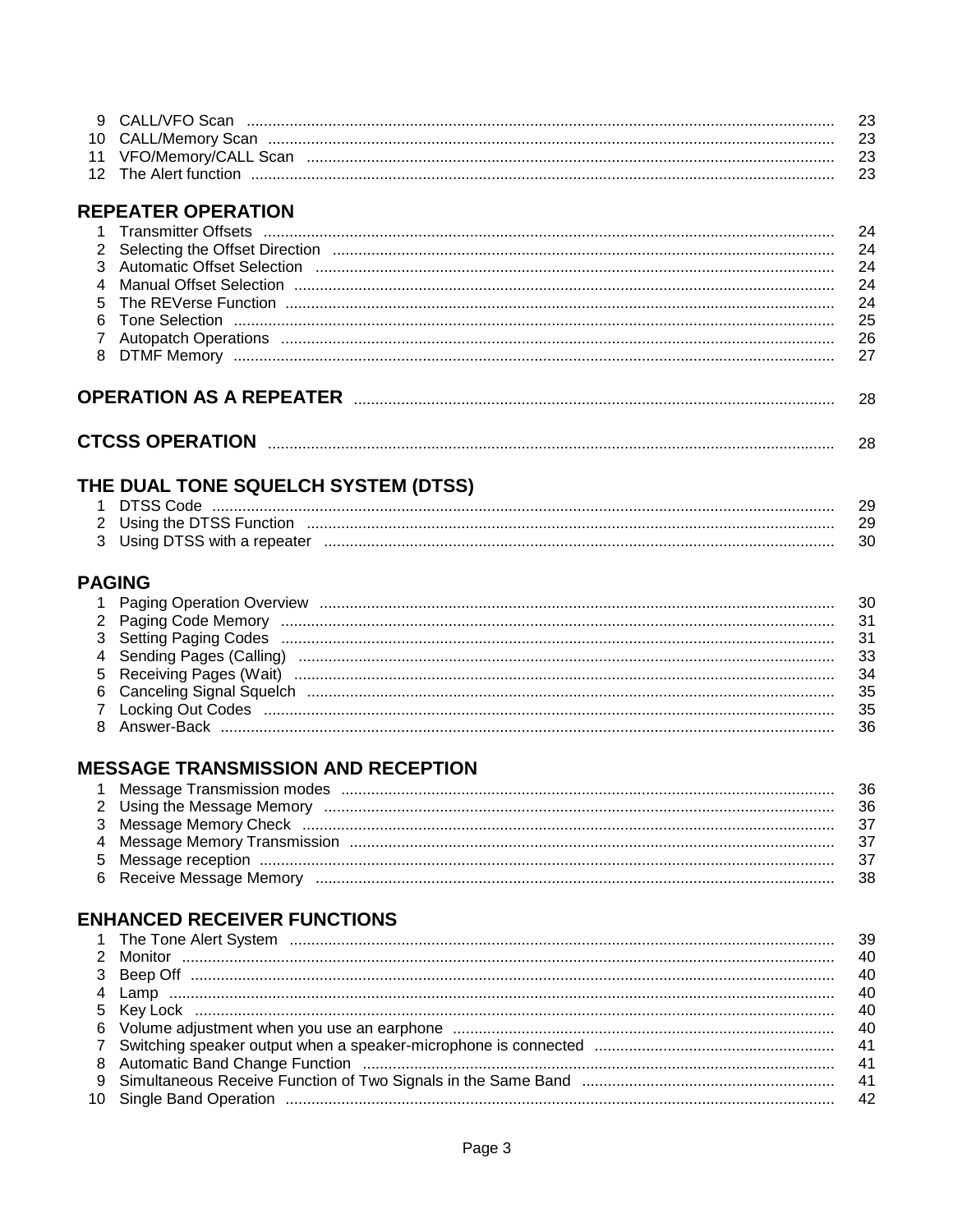|             |                               | 42       |
|-------------|-------------------------------|----------|
|             | <b>POWER SAVER FEATURES</b>   |          |
|             |                               | 43<br>43 |
|             | <b>CLOCK FUNCTION</b>         |          |
|             |                               | 44<br>44 |
|             |                               |          |
|             | POWER ON MESSAGE AND FUNCTION |          |
|             |                               | 46       |
|             |                               | 46       |
|             |                               |          |
|             | <b>ACCESSORIES</b>            |          |
| $\mathbf 1$ |                               |          |
|             |                               | - 50     |
|             |                               |          |

52

#### **SPECIFICATIONS**

#### **QUICK REFERENCE**

#### **ACCESSORIES**

| Antenna                         | T90-0444-XX   |
|---------------------------------|---------------|
| <b>Belt Hook</b>                | $J29-0465-XX$ |
| Hand Strap                      | J69-0312-XX   |
| Rubber Cap                      | B09-0330-XX   |
| NiCd Battery Pack (PB-13)       | W09-0563-XX   |
| Battery Charger (BC-14, 120VAC) | W09-0565-XX   |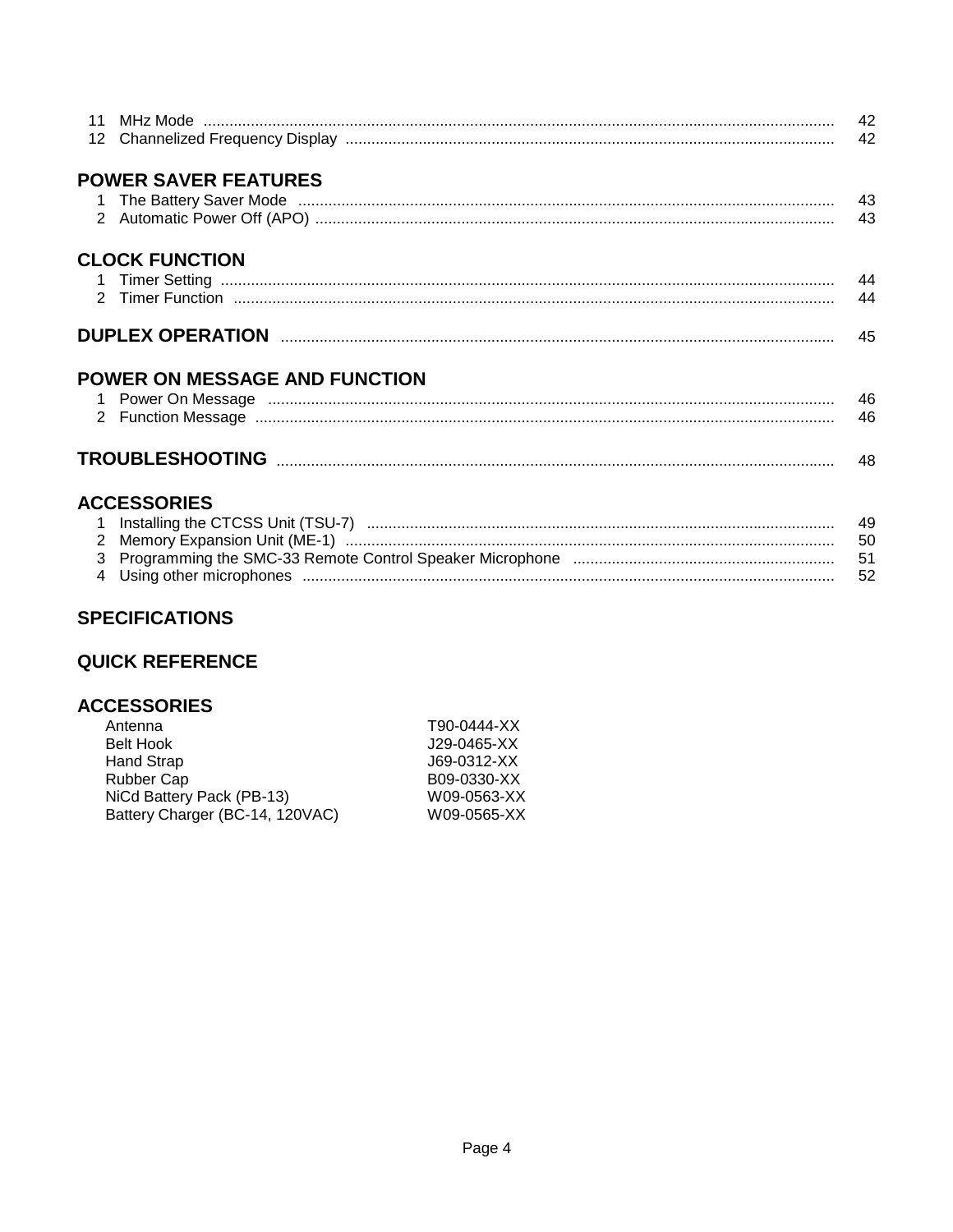#### **CONTROLS OVERVIEW**

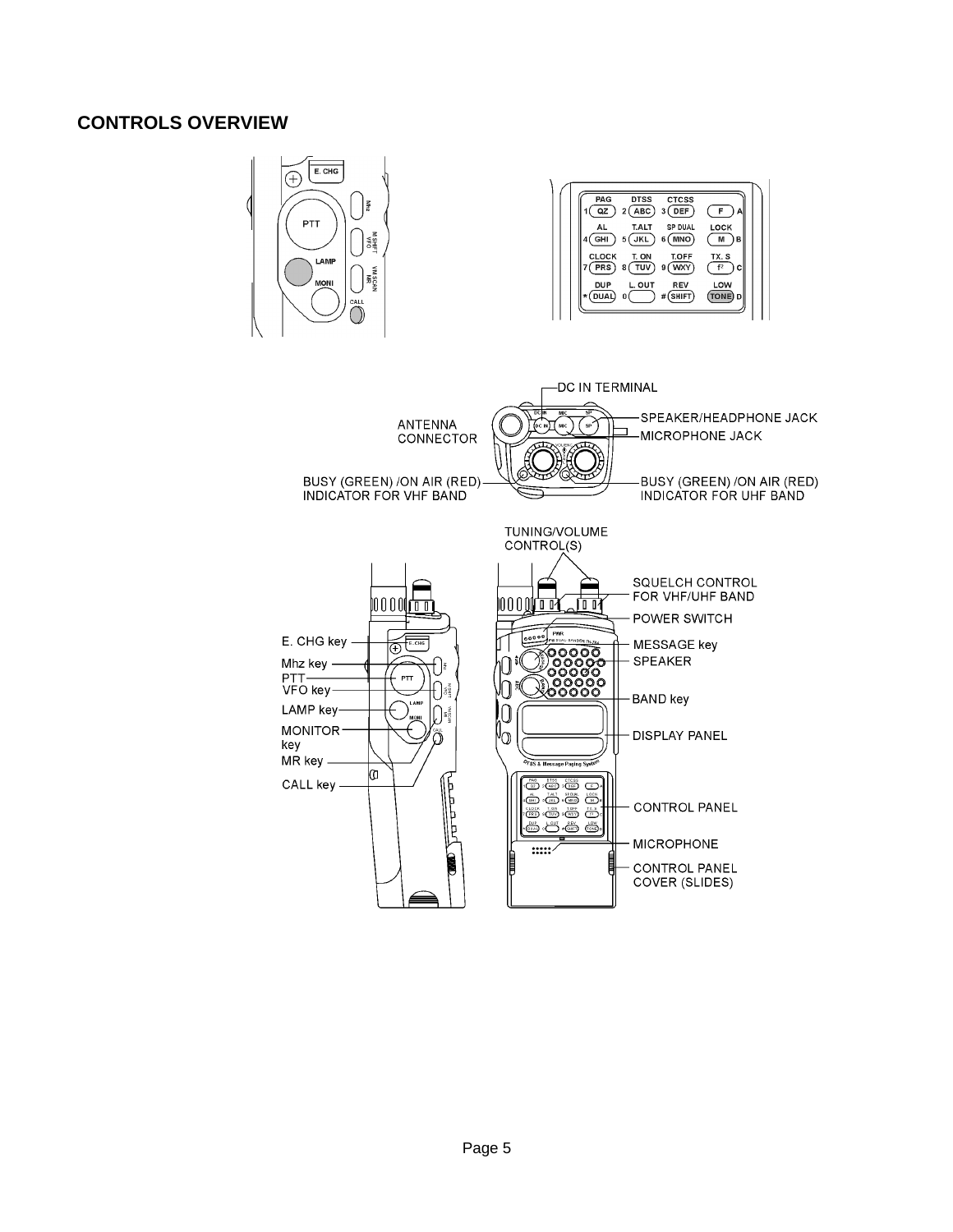#### **THE BATTERY PACK**

#### **1 NiCd Battery Pack (PB-13)**

You must charge the battery pack before you can use it. It has not been charged at the factory in order to provide you with the greatest number of charge/discharge cycles. It takes several charge/discharge cycles before the battery pack will operate for its maximum period. If you store the battery pack for more than two months, recharge it before use.

#### **2 Recharging**

Insert the charge plug from the charger (BC-14) into the terminal on the top of the transceiver. Then plug the charger into the AC line. Do not allow the battery to charge for greater than 15 hours. The useful life and battery performance will be reduced of you exceed the recommended charge period.



#### **NOTE**

Recharging should be done within an ambient temperature between  $5^{\circ}$ C ~ 40°C (41°F ~ 104°F). Recharging performed out of this range may not fully charge the battery.

#### **3 Installing The Battery Pack**

Insert the battery pack into the transceiver until it locks in place. You may have to manually slide the battery Release button (on the rear of the transceiver case) in order for the battery to fully seat into position.

To remove the battery pack, slide the Release button to the right and pull the pack down.

#### **4 Battery Voltage Level Indication**

The meter indicates the relative battery voltage during transmit. Recharge or replace the battery pack when the level reaches the LOW indicator level. A fully charged battery should indicate eight (8) blocks on the display. A fully discharged battery should indicate five (5) or fewer blocks showing on the display.

#### **NiCd Battery pack**

| Fully charge | Fully discharged |
|--------------|------------------|
|              | 77 L L L L       |

Approximate battery condition

#### **Manganese or Alkaline Batteries**

Load 6 X R6 (AA) maganese or alkaline batteries in series in the optional battery case (BT-8). Be sure to observe the polarities. We recommend use of high performance Alkaline batteries.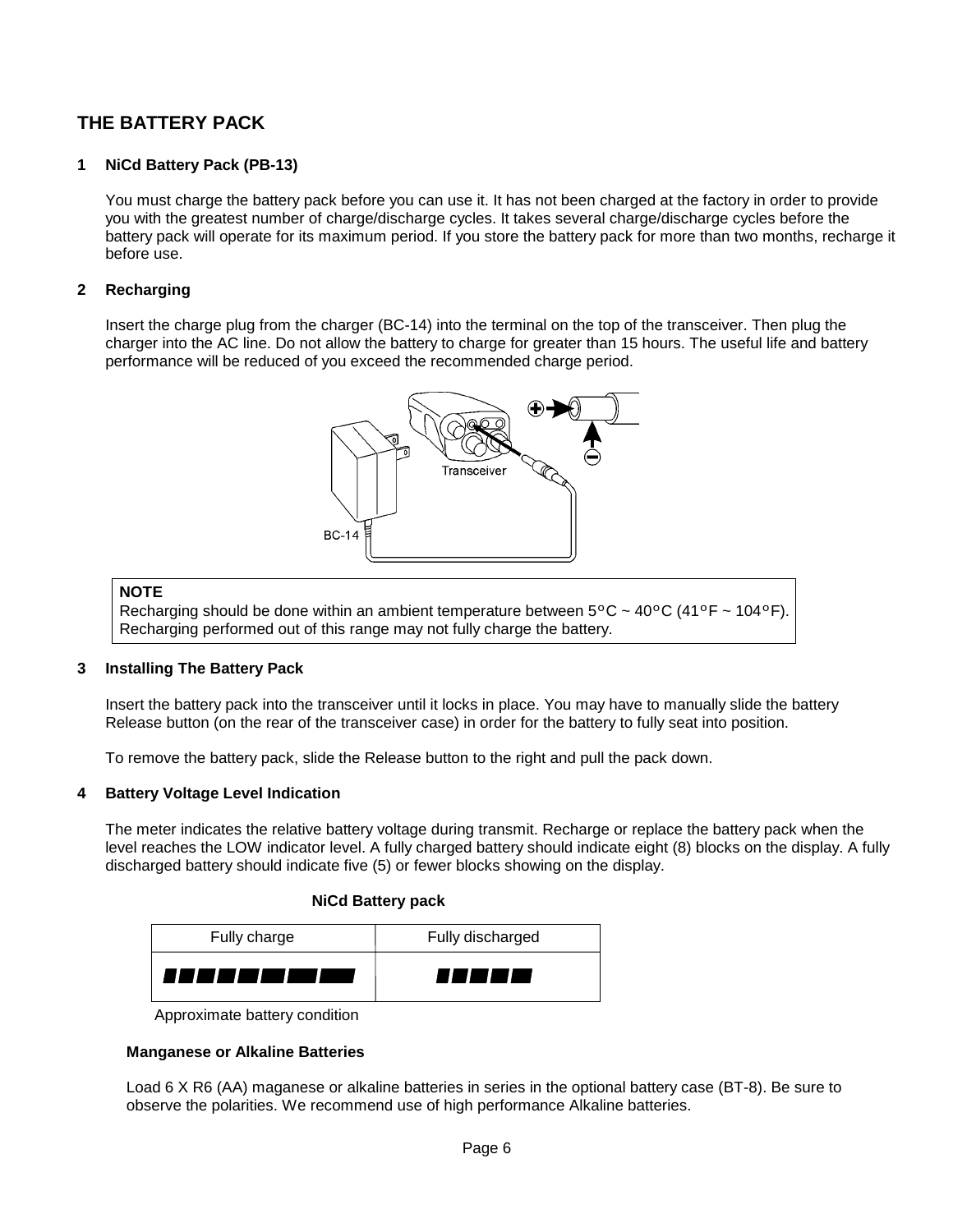#### **Manganese or Alkaline batteries**

| Fully charge | Fully discharged |
|--------------|------------------|
| ,,,,,,,,     |                  |

Approximate battery condition

#### **5 Battery Operating Time (hours)**

|                  |     | 144 MHz |    | 430/440 MHz |     |    |  |
|------------------|-----|---------|----|-------------|-----|----|--|
| <b>Batteries</b> | н   |         | EL | н           |     | EL |  |
| Alkaline         | 7.5 | 13      | 36 | 6           | 10  | 32 |  |
| Manganese        | 3   | 3.5     | 11 | 2           | 2.5 | 10 |  |
| <b>PB-13</b>     | 4.5 | 7       | 20 | 3.5         | 5   | 14 |  |
| <b>PB-17</b>     | 3   | 7       | 20 | 2.5         | 5   | 14 |  |
| <b>PB-18</b>     |     | 11      | 31 | 5.5         | 8   | 22 |  |

- 6 seconds transmit, 6 seconds receive, 48 seconds reception with no signal recommended. AF output 0.2W/8 ohms.
- Battery Saver function ON.

#### **CAUTION**

The display indicator flashes and the POWER switch will not work when the battery starts to go flat. When this happens, recharge or replace the battery pack.

We recommend use of the NiCd battery pack for long transmission or extended operation. Manganese batteries (except Alkaline manganese batteries) may be used for Low or EL position.

#### **RECEIVE OPERATION**

#### **1 Getting Started**

Connect the battery pack and the supplied antenna.

Press the POWER switch to turn the transceiver on. One of the default frequencies should appear on the display.



If the display shows incomplete data, or you think the displayed frequency is wrong, reset the microprocessor Memory Initialization (see page 15).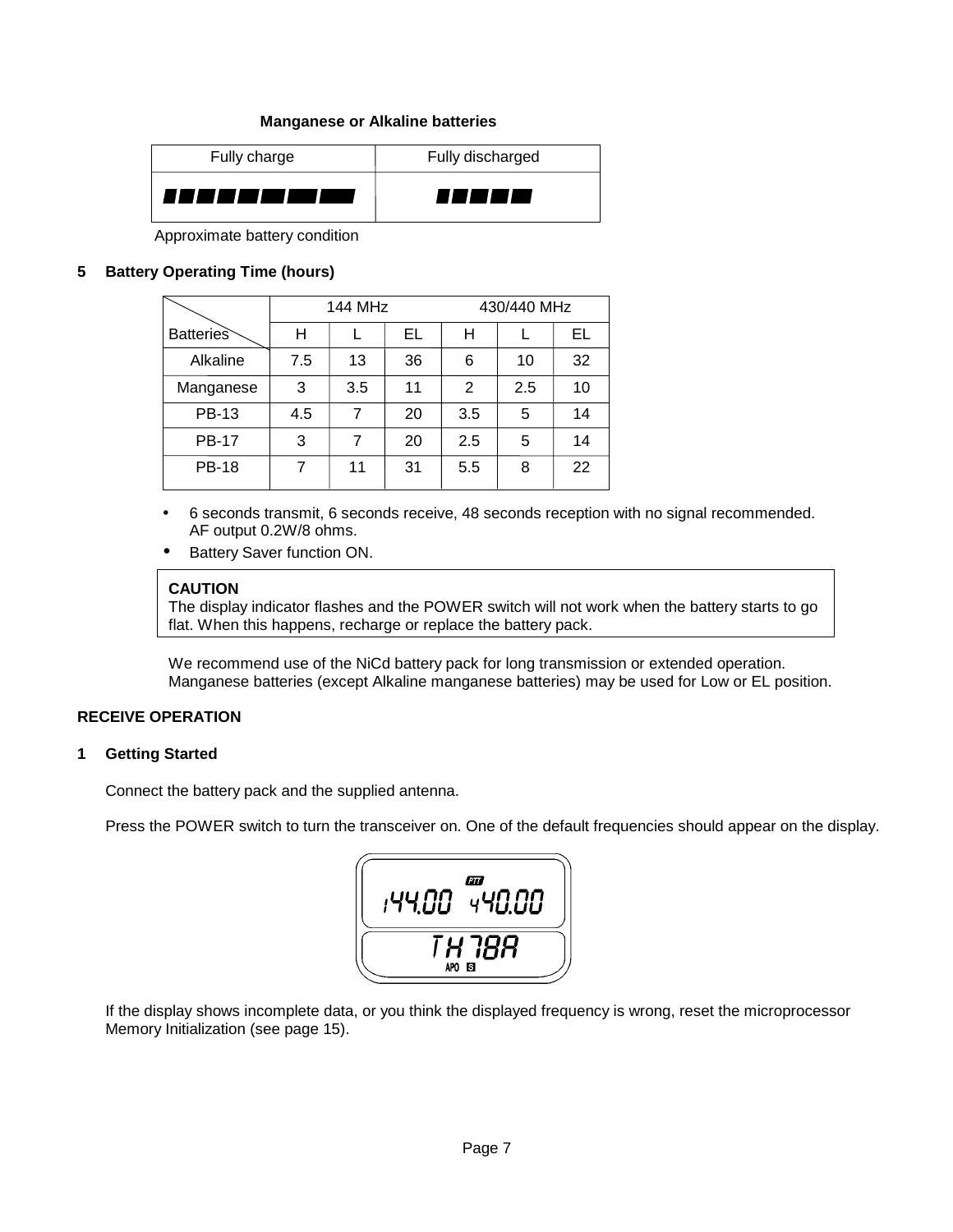#### **2 Tuning Control and Volume Control**

This transceiver assigns two volume and tuning control functions to the two controls on the top of the radio.

Before proceeding to the next step, master these functions. The default setting is as follows:



When you press the **BAND** key, control of each function is transferred to the VHF band.

The inside knob of the LEFT control functions as the VOLUME control for the selected band, and the inside knob of the RIGHT control functions as the TUNING control for the selected band.

You can control the selected BAND for which the **PTT** indicator lights by pressing the **BAND** button immediately above the LCD display. Each time the **BAND** button is pressed, PTT control switches between VHF and UHF.

When you press and hold the **E.CHG** key (or within two seconds of pressing the **E.CHG** key), control of the volume and tuning (using the same controls as above) temporarily passes to the uncontrolled band.

We recommend that you use this function in order to temporarily change the volume or frequency of the normally uncontrolled band.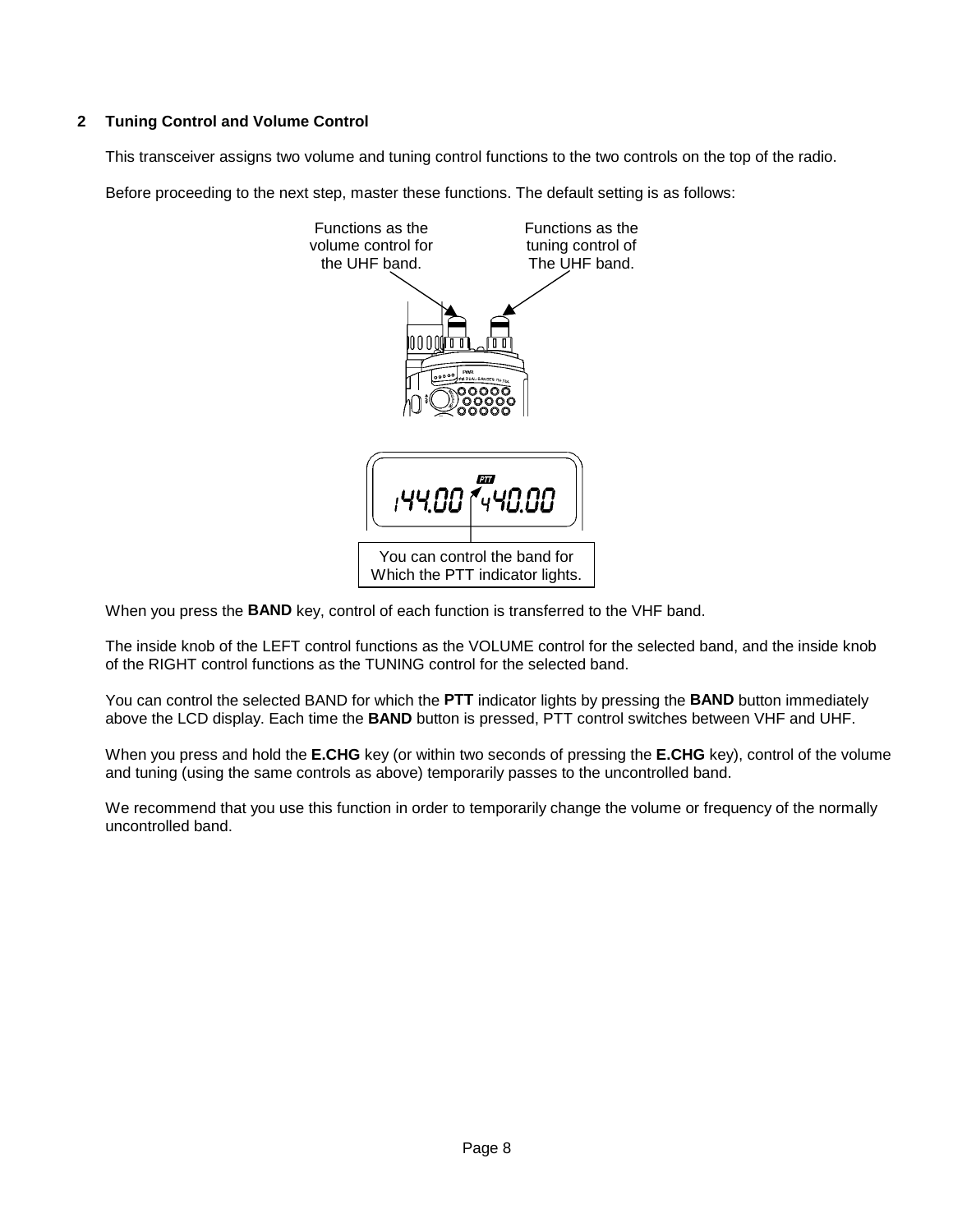#### **Separate VOLUME control function**

Press the **F** key then press the **E.CHG** key.



The inside knob of the LEFT control functions as the VOLUME control for the VHF band, and the inside knob of the RIGHT control functions as the VOLUME control for the UHF band.



#### **Separate TUNING control function**

While operating in the **separate volume control mode,** press the **F** key then press the **E.CHG** key.



The inside knob of the LEFT control functions as the TUNING control for the VHF band, and the inside knob of the RIGHT control functions as the TUNING control for the UHF band.

#### **Returning to the original mode**

Press the **F** key for longer than one second and then press the **E.CHG** key.

Whenever you are selecting frequencies, your first step should be to set the squelch control. The squelch helps to eliminate 'white noise' or static until you receive active communications on a frequency.

There are two squelch controls, one for the VHF band (outside knob of left control), and one for the UHF band (outside knob of right control). To set the squelch controls: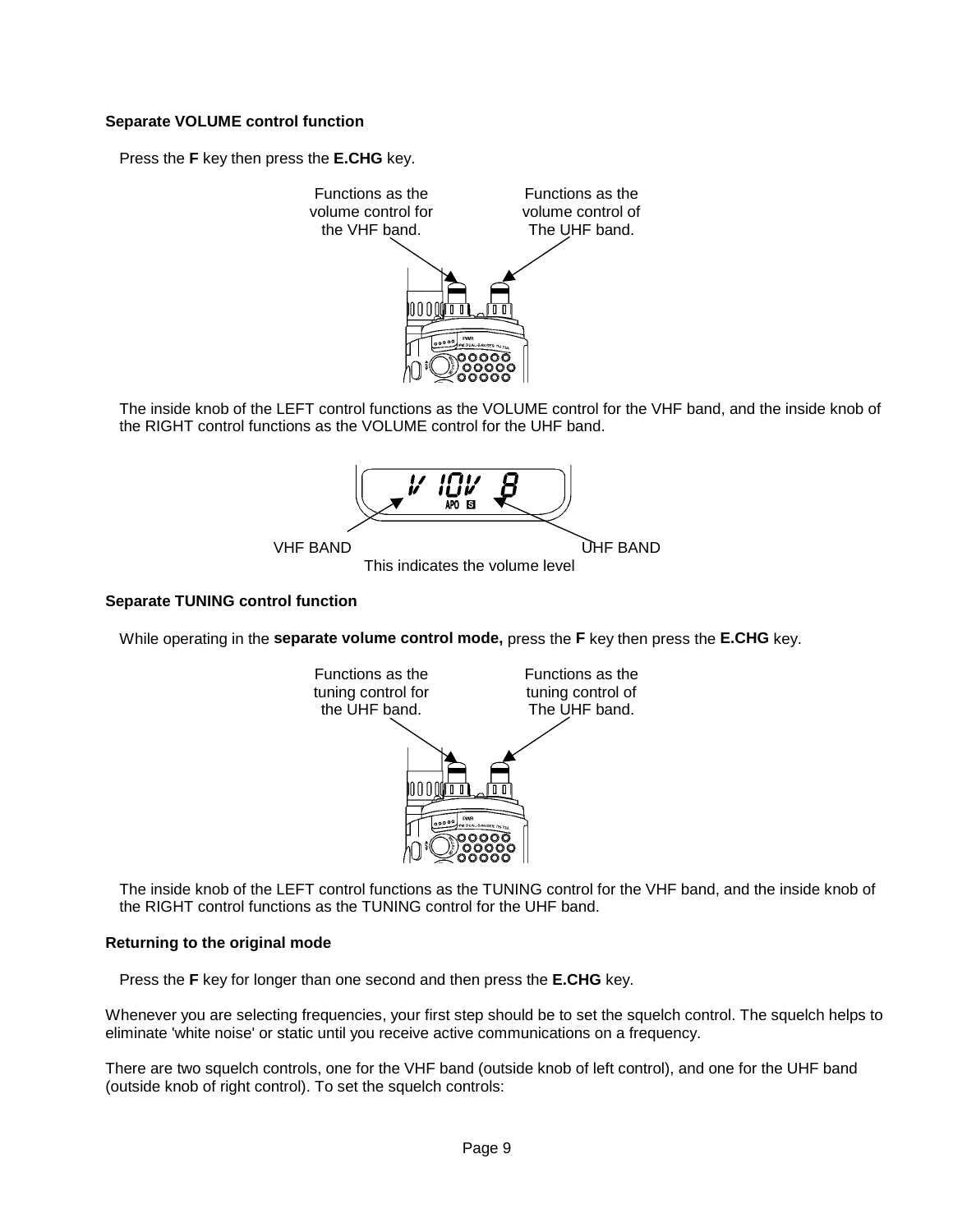

- 1) Rotate the **SQL** control fully counter clockwise.
- 2) Rotate the **VOL** control clockwise until a signal or noise is heard coming from the speaker.
- 3) Rotate the **SQL** clockwise until the noice just disappears and the **BUSY** indicator turns off. This point is known as the Squelch Threshold point.
- 4) Press the **BAND** key.
- 5) Repeat steps 1-3, and adjust the squelch threshold for the other band.

#### **3 Selecting a Frequency**

You have several ways to select frequencies:

- ♦ By entering a specific frequency via the keyboard
- By using the tuning control
- By selecting a memory channel (see page 15)
- ♦ By pressing the **CALL** key

#### **Direct Keyboard Frequency Entry**

You can enter specific frequencies directly into the transceiver. If you don't have a particular frequency to enter, we suggest you try 145.050 MHz.

- 1) If necessary, press the **BAND** key to make VHF the primary band.
- 2) If the transceiver is in Memory mode or CALL mode, press the **VFO** key to select the VFO mode.
- 3) Press the numeric **4** key. A '4' is entered as the 10 MHz digit of the VHF frequency display, and the 1 MHz and below digits change to '-' (e.g.14-.00)

$$
\boxed{\begin{array}{ccc}\n\overline{\phantom{0}} & & & \\
\overline{\phantom{0}} & & & \\
\overline{\phantom{0}} & & & \\
\overline{\phantom{0}} & & & \\
\overline{\phantom{0}} & & & \\
\overline{\phantom{0}} & & & \\
\overline{\phantom{0}} & & & \\
\overline{\phantom{0}} & & & \\
\overline{\phantom{0}} & & & \\
\overline{\phantom{0}} & & & \\
\overline{\phantom{0}} & & & \\
\overline{\phantom{0}} & & & \\
\overline{\phantom{0}} & & & \\
\overline{\phantom{0}} & & & \\
\overline{\phantom{0}} & & & \\
\overline{\phantom{0}} & & & \\
\overline{\phantom{0}} & & & \\
\overline{\phantom{0}} & & & \\
\overline{\phantom{0}} & & & \\
\overline{\phantom{0}} & & & \\
\overline{\phantom{0}} & & & \\
\overline{\phantom{0}} & & & \\
\overline{\phantom{0}} & & & \\
\overline{\phantom{0}} & & & \\
\overline{\phantom{0}} & & & \\
\overline{\phantom{0}} & & & \\
\overline{\phantom{0}} & & & \\
\overline{\phantom{0}} & & & \\
\overline{\phantom{0}} & & & \\
\overline{\phantom{0}} & & & \\
\overline{\phantom{0}} & & & \\
\overline{\phantom{0}} & & & \\
\overline{\phantom{0}} & & & \\
\overline{\phantom{0}} & & & \\
\overline{\phantom{0}} & & & \\
\overline{\phantom{0}} & & & \\
\overline{\phantom{0}} & & & \\
\overline{\phantom{0}} & & & \\
\overline{\phantom{0}} & & & \\
\overline{\phantom{0}} & & & \\
\overline{\phantom{0}} & & & \\
\overline{\phantom{0}} & & & \\
\overline{\phantom{0}} & & & \\
\overline{\phantom{0}} & & & \\
\overline{\phantom{0}} & & & \\
\overline{\phantom{0}} & & & \\
\overline{\phantom{0}} & & & \\
\overline{\phantom{0}} & & & \\
\overline{\phantom{0}} & & & \\
\overline{\phantom{0}} & & & \\
\overline{\phantom{0}} & & & \\
\overline{\phantom{0}} & & & \\
\overline{\phantom{0}} & & & \\
\overline{\phantom{0}} & & & \\
\overline{\phantom{0}} & & & \\
\overline{\phantom{0}} & & & \\
\overline{\phantom{0}} & & & \\
\overline{\phantom{0}}
$$

4) Press numeric keys **5**, **0**, **5**, and **0**.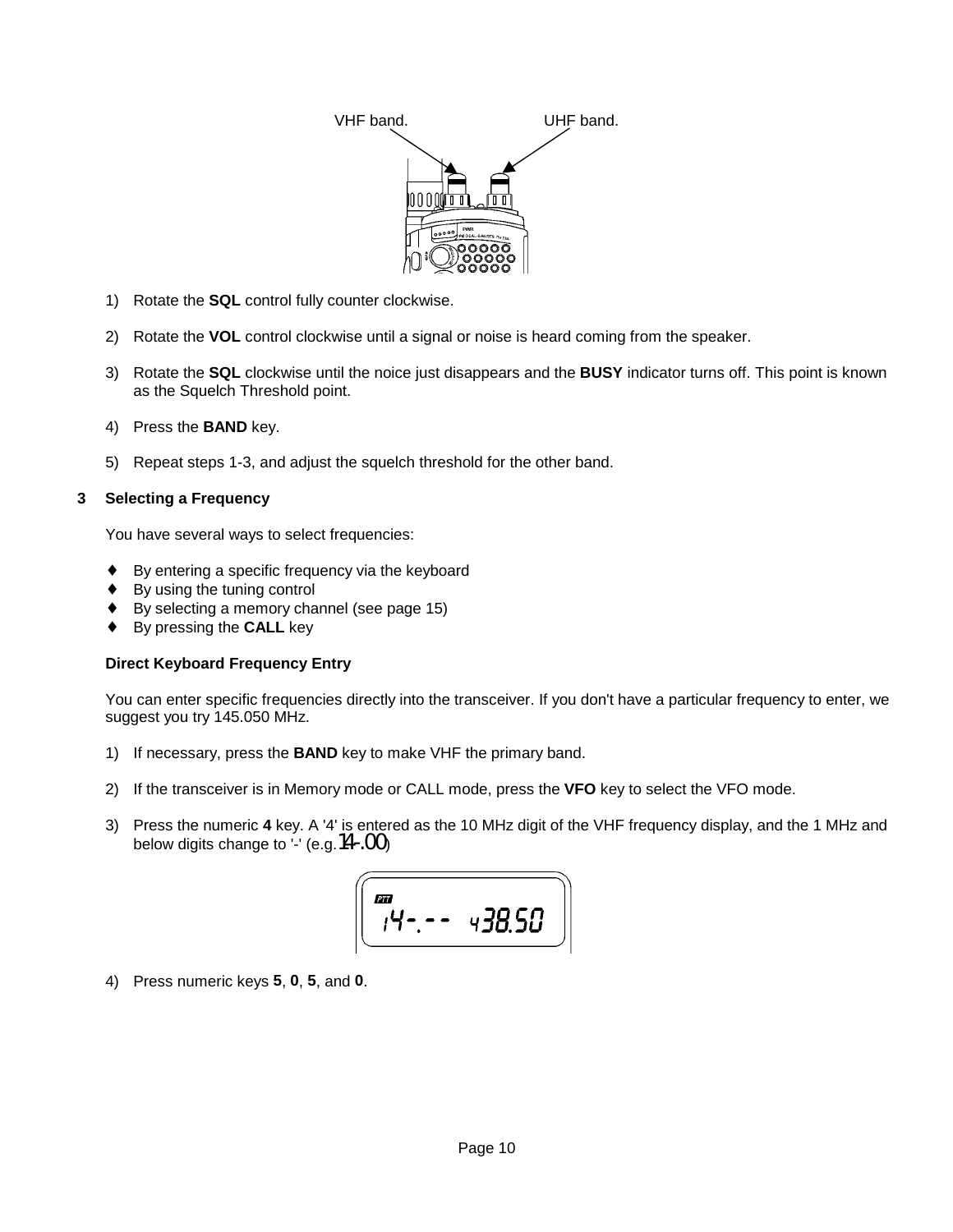5) The transceiver actually changes frequency only after the 1 kHz digit is entered. The 1 kHz digit is not displayed if it is a zero.

If you do not enter the 1 kHz digit, the 1 kHz indicator flashes and the transceiver defaults to the previous operating frequency.



#### **Notes**

- 1 If the frequency step of the UHF band is 10 or 20 kHz, the 1 kHz digit becomes zero automatically when you enter the 10 kHz digit.
- 2 If you press an invalid key, the valid value nearest to that number is entered.
- 3 If you do not press a key within 10 seconds, the normal frequency display returns.
- 4 If you press the VFO key during input, the digits showing return to the values that appeared before the direct entry mode was selected.

If the frequency step is 12.5 or 25 kHz, the input ends with the 10 kHz digit. The 10 kHz keys and frequencies set with the keys are listed below.

| Key | Frequency | Key | Frequency |
|-----|-----------|-----|-----------|
| 0   | 00        | 5   | 50        |
|     | 12.5      | 6   | 62.5      |
| 2   | 25        |     | 75        |
| 3   | 37.5      | 8   | 87.5      |
|     | 37.5      | 9   | 87.5      |

#### **Using the Tuning Control**

The tuning control selects frequencies in up or down sequentially.

Rotate the tuning control clockwise or counterclockwise to select the desired operating frequency.

#### **4 Step Size Selection**

The transceiver must be in the VFO mode to select frequency steps.

To select the desired tuning or scan step size use the following procedure:

1) Press the **F** key for longer than one second then press the **3** key. The current frequency step size will be displayed.



2) Rotate the Tuning control until the desired tuning step size appears in the display. The frequency step is indicated in the chart below.

**VHF BAND 5→10→15→20→12.5→25→5**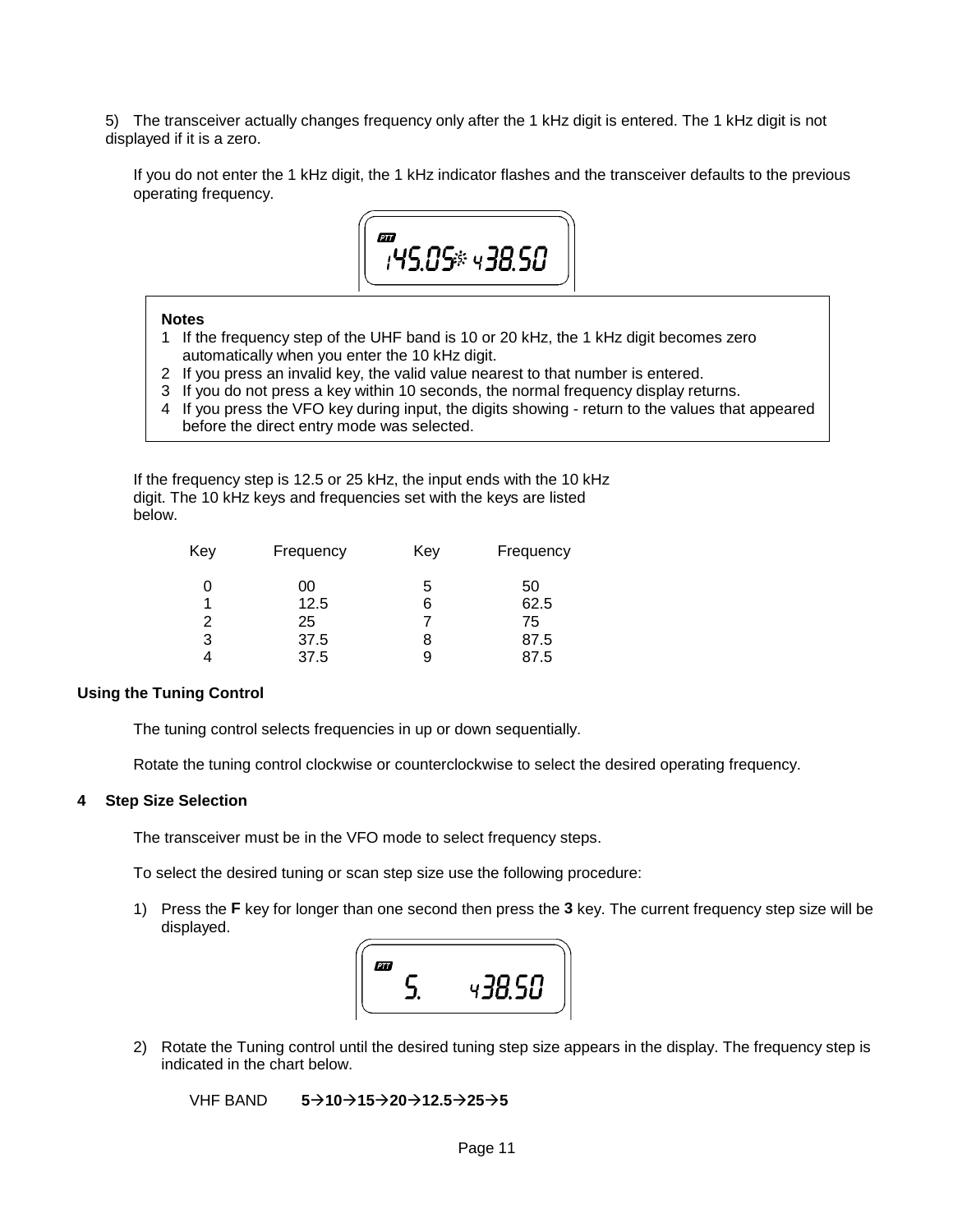UHF BAND **10→20→12.5→25→10** 

3) Press any key **except** the POWER, LAMP, and MONI keys.

The displayed step size is set, and the normal frequency display returns.

#### **Changes in the Displayed Frequency**

As you change from one step size to another, the displayed frequency also changes, as illustrated in the accompanying charts.

For example, assume you are presently displaying 439.920 MHz at a 20 kHz step size. If you were to change the step size to 12.5 kHz, the display would read 439.925 MHz.

| From step size 5, 10, 15, or 20 | To step size 12.5 or 25       |
|---------------------------------|-------------------------------|
| Frequencies                     | Display as                    |
| 0, 5, 10, 15                    | 0                             |
| 20, 25, 30, 35                  | 25                            |
| 40, 45, 50, 55                  | 50                            |
| 60, 65, 70, 75, 80, 85, 90, 95  | 75                            |
|                                 |                               |
| From step size 12.5 or 25       | To step size 5, 10, 15, or 20 |
| Frequencies                     | Display as                    |
| 0                               | 0                             |
| 12.5                            | 10                            |
| 25                              | 20                            |
| 37.5                            | 30                            |
| 50                              | 50                            |
| 62.5                            | 60                            |
| 75                              | 70                            |
| 87.5                            | 80                            |

#### **5 Programmable VFO Tuning Limits**

This radio provides the capability of programming the VFO tuning range, in 1 MHz band segments, as well as providing a separate programmable band scan function. (See page 21).

For example, you could tell the transceiver that you only wish to tune the 144.000 MHz and 145.000 MHz band segments by specifying any frequency within these two segments.

The Tuning control would then only tune within these specific bands. The procedure for specifying then bands is described below.

- 1) Select the desired lower tuning limit. For example, you might want to select the 144 MHz band and dial up 144.100 MHz.
- 2) Press and hold the **M** key for longer than one second, then press the **1** key. This selects the lower frequency limit for the programmable VFO.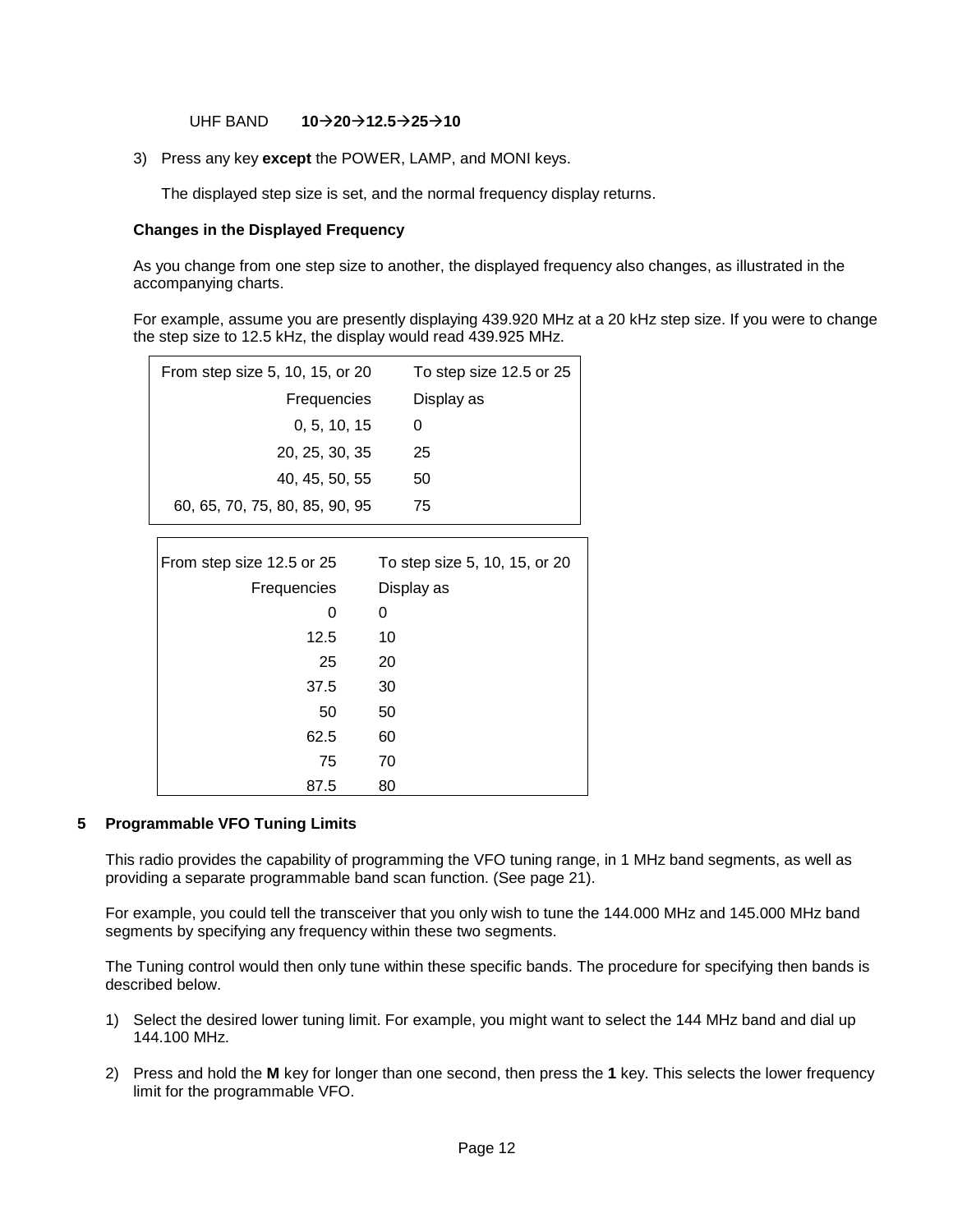- 3) Select the desired upper tuning limit. For example, you might want to select the 145 MHz band and dial up 145.100 MHz.
- 4) Press and hold the **M** key for longer than one second, then press the **2** key. This selects the upper frequency limit for the programmable VFO.
- 5) To confirm that the programming was properly performed, rotate the Tuning control. The transceiver should not go above or below the programmed band limits.



To clear the programmed limits simultaneously, reset the VFO memory using the procedures discussed on page 13.

You can reprogram either limit independently by following the appropriate instructions above.

#### **6 Basic Receiving Functions**

When receiving a signal, the Main/Sub S-meter deflects and the Main/Sub BUSY indicators appear.

Rotate the volume control to the desired level.

**Note**

For information about more advanced receiving capabilities, see Enhanced Receiver Function on page 39.

#### **TRANSMITTER OPERATION**

#### **WARNING**

**Before you attempt to transmit, attach an antenna with a low standing wave ratio to the antenna connector. Failure to provide a proper load may cause damage to the final amplifier section. Always check that the frequency is clear before transmitting.**

#### **1 To transmit, follow these steps:**

- 1) Use any of the frequency selection methods discussed on page 10 to select an operating frequency.
- 2) Listen to the frequency to see if it's occupied before attempting to transmit on it.
- 3) Press the **PTT** (Press to Talk) switch. The ON AIR indicator and battery level meter will appear.



- 4) Speak into the microphone from the recommended distance of 2 inches. Talking closer or farther away can result in loss of clarity, an excessively wide transmit signal, or weak audio.
- 5) Release the PTT switch to return to the receive mode. The ON AIR and battery level meter indicators should go out.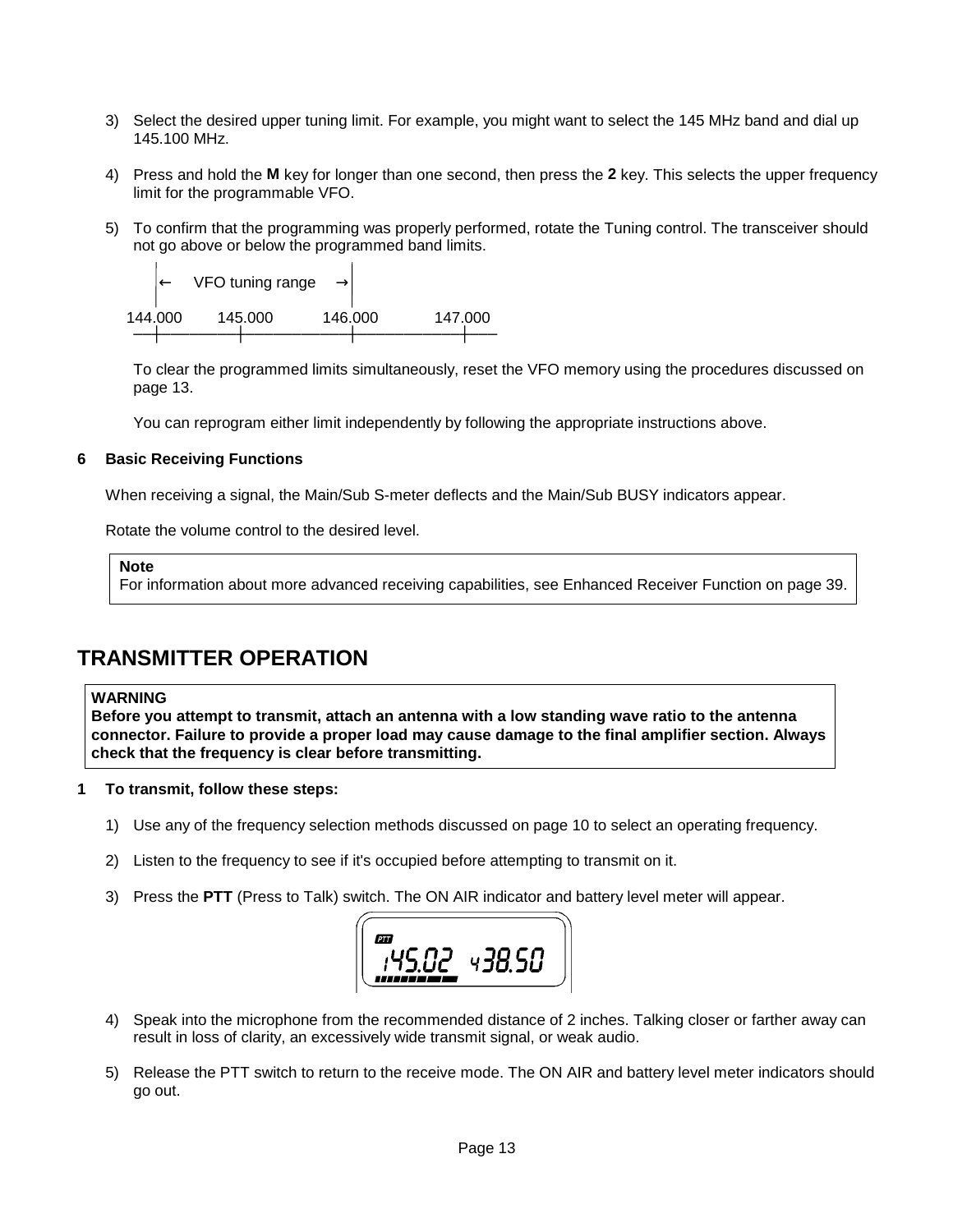#### **2 Changing Transmitter Output Power**

Press the **F** key, then the **D/LOW** key to select three different transmitter power output levels. Repeat this function to step through the power level selections. The actual transmitter output power for this unit depends upon the power supply used. Indicators will appear on the left-bottom line of lower display to tell you which level you have selected.

The "E" and "L" indicators show the Economic Low power for line-of-sight short-distance communication.



The "L" indicator shows the Low power for short-distance communication.



No indicator means the high power position has been selected. Use high power for maximum transmitter power.

See the high power caution on page 13.

#### **Output Power (watts)** (Approx.)

|                         |     | 144 MHz |      |     | 440 MHz |      |
|-------------------------|-----|---------|------|-----|---------|------|
|                         | н   |         | EL   | н   |         | EL   |
| PB-13,18                | 2.0 | 0.5     | 0.02 | 2.0 | 0.5     | 0.01 |
| PB-14,17                | 5.0 | 0.5     | 0.02 | 5.0 | 0.5     | 0.01 |
| <b>Alkaline Battery</b> | 2.0 | 0.5     | 0.02 | 2.0 | 0.5     | 0.01 |
| <b>External Power</b>   | 5.0 | 0.5     | 0.02 | 5.0 | 0.5     | 0.01 |
| Supply (13.8VDC)        |     |         |      |     |         |      |

#### **3 TX.Stop Function**

The TX.Stop function allows you to temporarily disable the transceiver transmit, preventing accidental or unauthorized transmission.

Press the F key, then press the f<sup>2</sup>/TX.s key to turn the TX.Stop function on or off.

| œ<br>$\mathcal{C}$ | 511<br>$\mathbf{q}$ - |  |
|--------------------|-----------------------|--|
|                    | TX.S                  |  |
|                    | APO ES                |  |

#### **4 Time-Out Timer**

This transceiver has a time-out timer function to prevent possible problems caused by continuous transmission. This function forcibly stops continuous transmission after 10 minutes. When the timer times out, the transceiver beeps and automatically returns to the RX mode. Press the PTT switch to transmit again.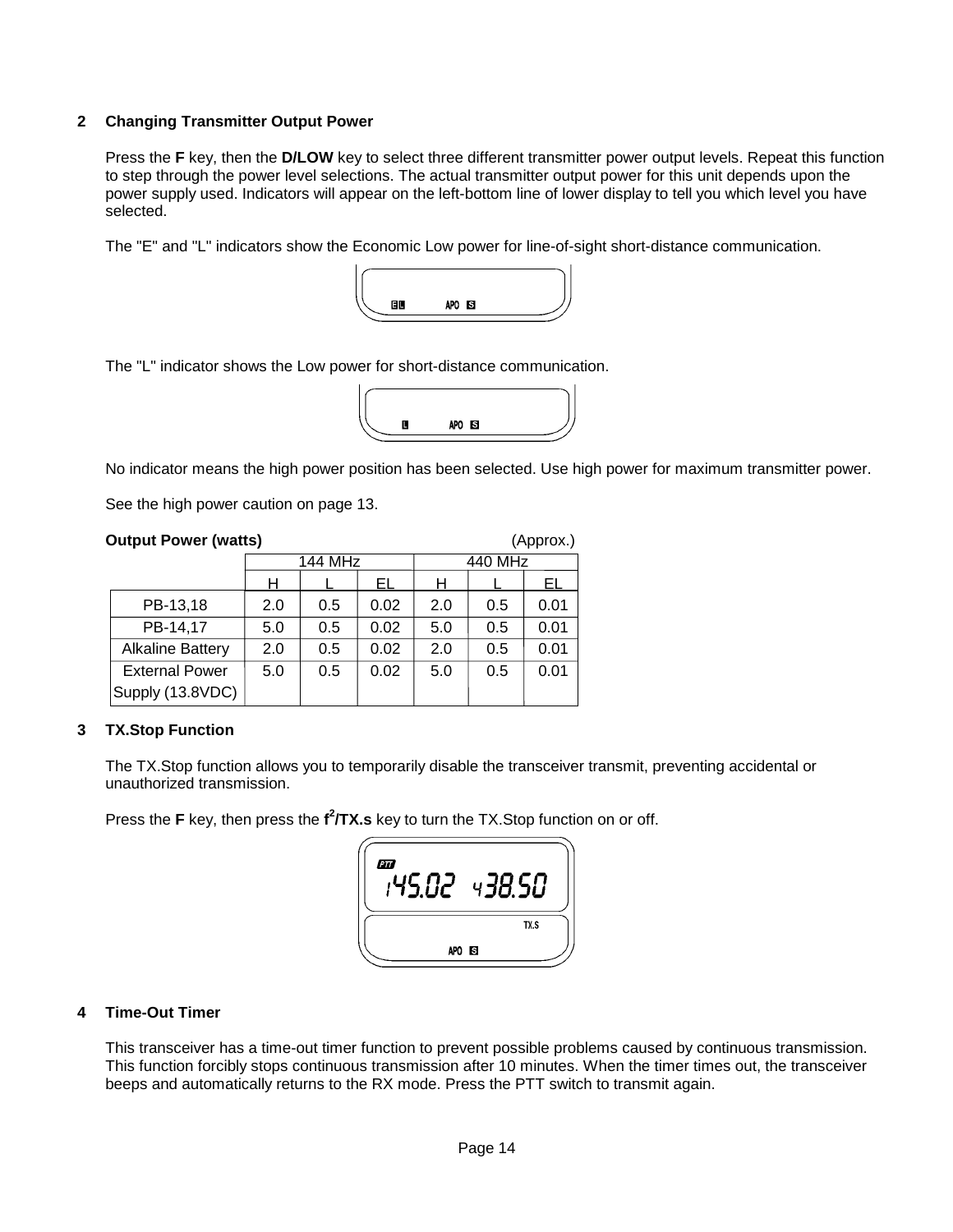The time-out-timer function cannot be turned on or off.

#### **USING THE MEMORY**

#### **1 Microprocessor Memory Backup**

All memory channel data is backed up in EEPROM. It is not lost unless you reset the memory.

All other data that you set is retained by a secondary lithium battery that will provide memory backup for about 20 days if you remove the battery pack or external DC power.

A fully discharged (backup) battery will require about 10 hours to reach full charge after installing a NiCd battery pack or external DC power.

#### **2 Initializing The Memory**

Press and hold the **M** key and turn on the power to reset the memory. All the LCD indicators will appear on the display. Release the **M** key. This resets all user programmed data to the factory defaults.



#### **Factory Default Settings**

|                           | 144 MHz Band        | 440 MHz Band      |
|---------------------------|---------------------|-------------------|
| <b>VFO Frequency</b>      | 144 MH <sub>7</sub> | 440 MHz           |
| CALL channel<br>Frequency | 144 MH <sub>7</sub> | 440 MHz           |
| <b>Frequency Step</b>     | 5 kHz / 12.5 kHz    | 25 kHz            |
| Tone Frequency            | 88.5 Hz / 1750 Hz   | 88.5 Hz / 1750 Hz |

#### **VFO Reset**

Press and hold the **F** key and turn on the POWER switch to reset the microprocessor's VFO memory, without destroying the memory channel, CLOCK data, message memory data, automatic dialer DTMF memory, programmable SCAN tuning range, PAGING code, or CALL channel data.

#### **3 Memory Channel**

This transceiver provides 50 memory channels. In addition to serving as a normal memory channel, Memory Channel 1 is used to store the frequency for the Priority Alert function.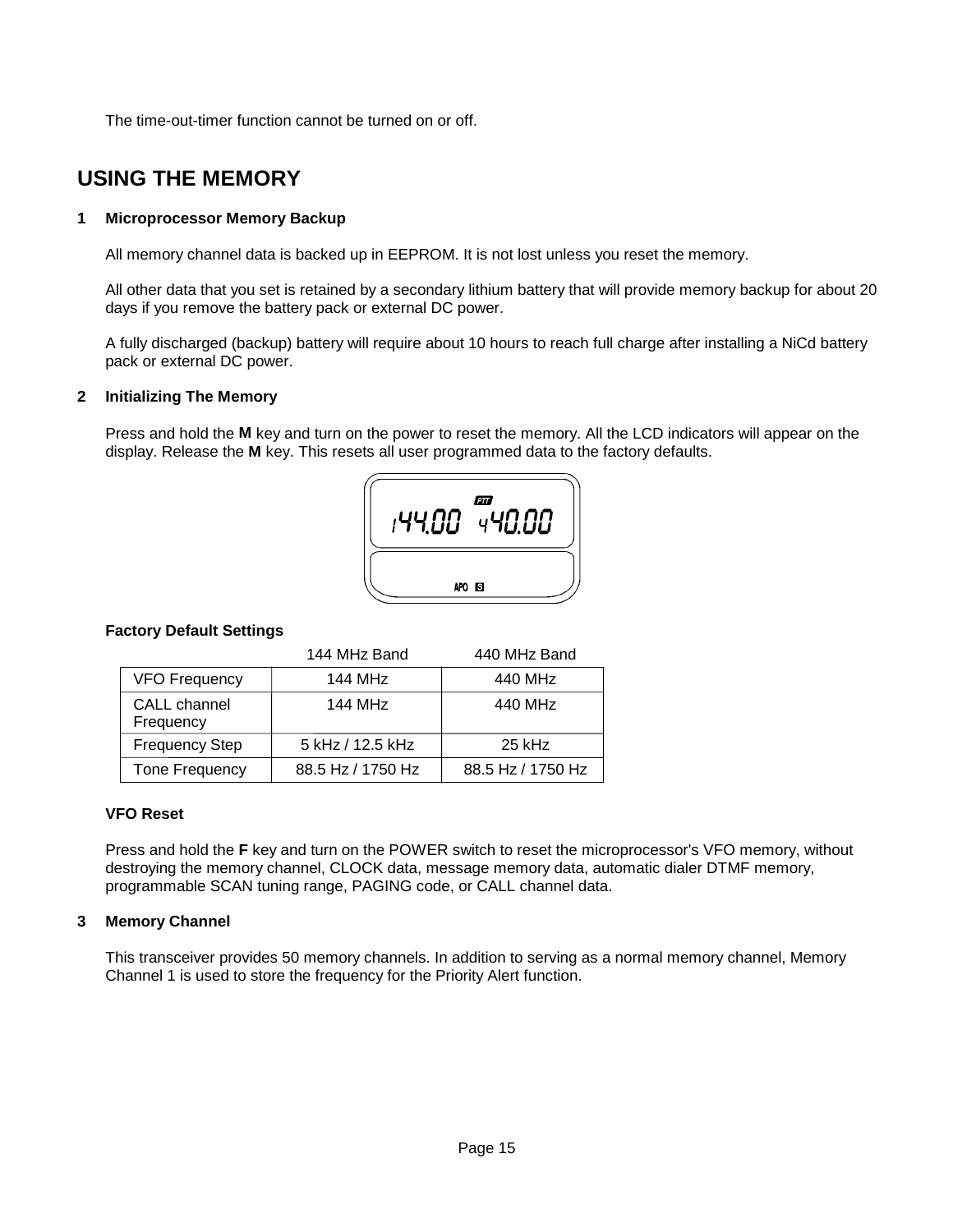#### **4 Memory Contents**

Each memory channel can store information as shown in the chart below.

 $X = Can be stored in memory$ 

|                          | Normal  | Split   |
|--------------------------|---------|---------|
|                          | Channel | Channel |
| RF frequency             |         | х       |
| TX frequency             | N/A     | X.      |
| Tone (CCSS) frequency    | x       | x       |
| Tone (CTCSS) status      | х       | X       |
| Frequency step           | х       | x       |
| Shift statue, REV on/off | x       | N/A     |
| DTSS code, DTSS status   |         |         |

#### **5 Entering Memory Data**

Entering memory data is a simple operation requiring just a few keystrokes to store all the data you require.

#### **Entering Normal Simplex/Repeater Channels**

- 1) Select the desired receive frequency, offset, and any other information you desire. If the desired frequency is already on the display, continue to step 2.
- 2) Press the **M** key.



- 3) Use the keypad to select any desired memory channel number (0-49). Use a two-digit number, such as 02 for channel 2 or 15 for channel 15, to enter the data in memory.
- 4) Press the **MR** key.
- 5) The memory channel number will turn off, indicating that the receiver data has been properly stored.

#### **Clearing a Memory Channel**

Use the following procedure to clear the contents of an individual memory channel:

- 1) Select the memory channel to be cleared.
- 2) Press the **M** key for longer than one second, then press the **MR** key.
- 3) The selected memory channel number is removed from the display and the data is cleared from the memory.

#### **6 Entering Split Channel Frequencies**

- 1) Use the numeric keypad to select the desired receiver frequency, tone and other information. If the desired frequency is already on the display, continue to step 2.
- 2) Press the **M** key. The memory indicator will flash.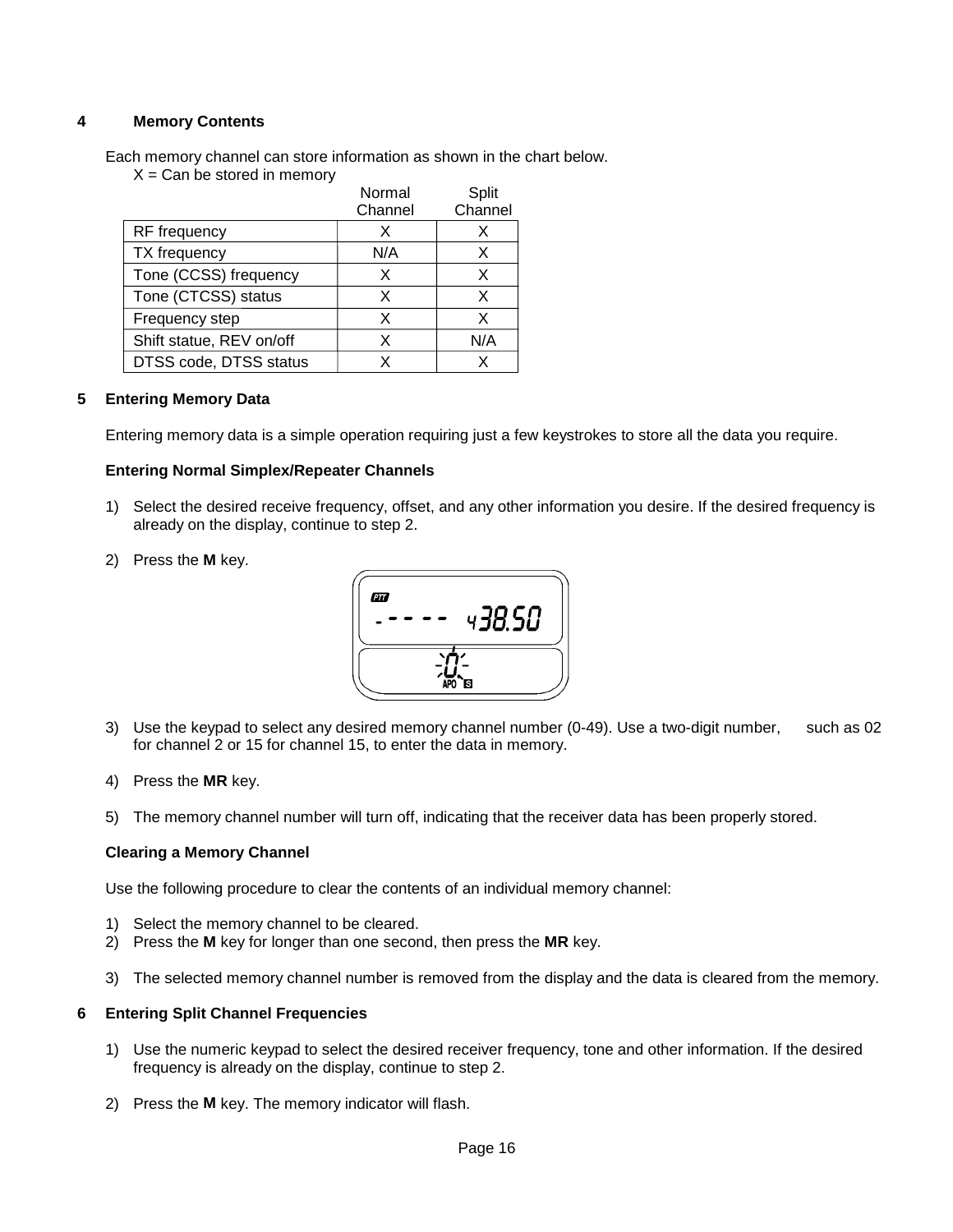- 3) Use the keypad to select any desired memory channel number (0-49). For example, use a two digit number, such as 02 for channel 2, or 15 for cannel 15, to enter data in memory.
- 4) Press the **MR** key.
- 5) The memory channel number will turn off, indicating that the receiver data has been properly stored.
- 6) Use the numeric keys to enter the desired transmit frequency.
- 7) Press the **M** key. The memory channel indicator will flash.
- 8) Press and hold the **PTT** switch and then press the **MR** key.
- 9) The TX frequency is set. The system returns to its previous state.

#### **Note**

You will hear an error sound if you attempt to recall a memory when nothing is stored in that memory.

#### **Confirming the Contents of the Split ChanneI**

1) Press the **MR** key. The programmed receiver frequency appears on the display with " + "and "-" offset direction indicators showing that this channel has an odd split entered.



2) Press the **F** key, then press the **SHIFT/REV** key, or just the **PTT** switch, to check the transmit frequency. The transmit frequency will appear on the display.

#### **7 Entering The Call Channel Frequency**

- 1) Use the numeric keypad to select the desired receiver frequency, tone and other information.
- 2) Press the **M** key, then press the **CALL** key within 10 seconds. You have now entered the call channel frequency

If entering an odd split channel, continue with steps 3 to 6.

- 3) Select the desired call channel transmit frequency.
- 4) Press the **M** key.
- 5) Press and hold the **PTT** switch and press the **CALL** key.
- 6) Release the **PTT** switch.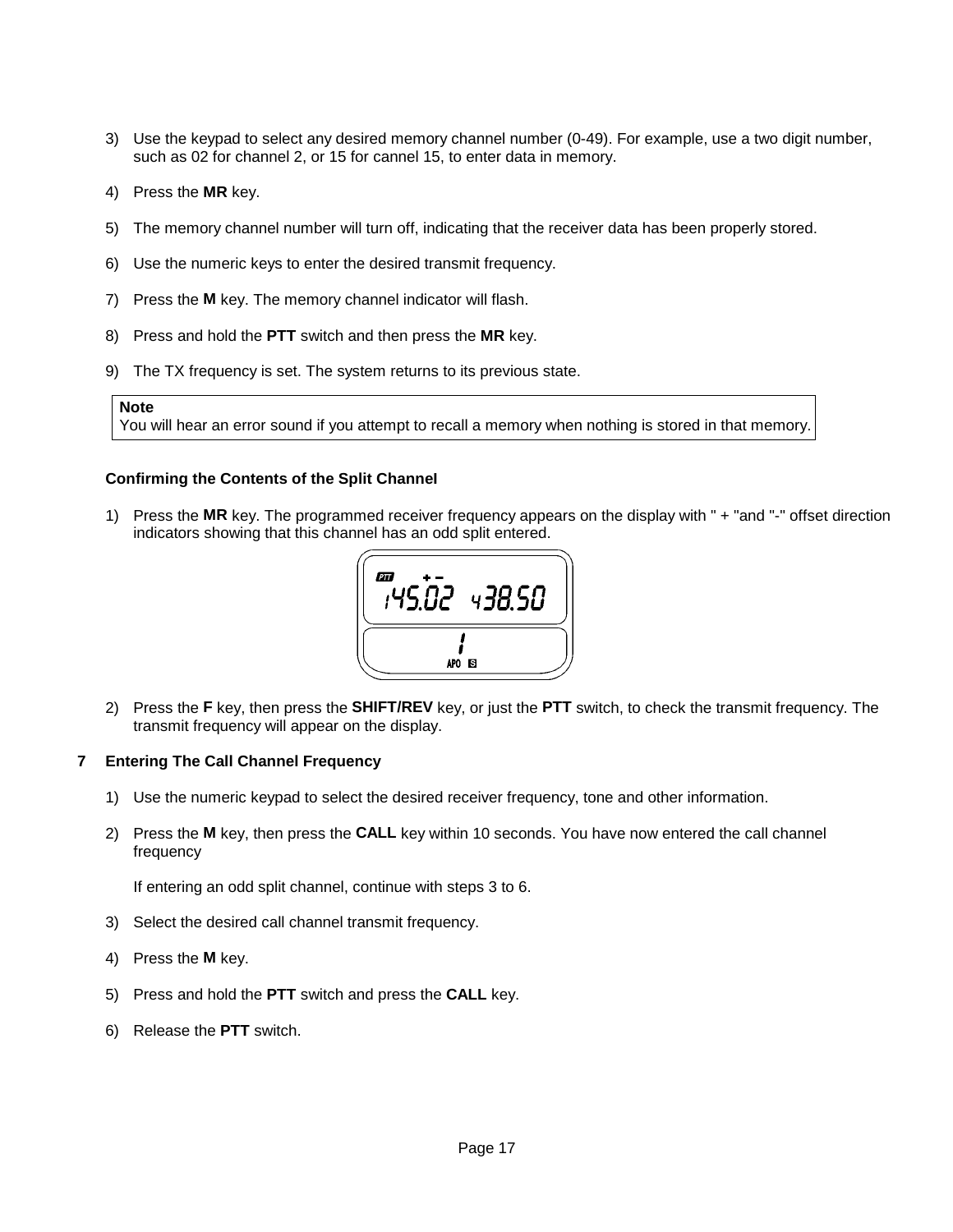#### **8 Recalling Memory Channels**

#### Press the **MR** key.

You can change the memory channel by the following two methods.

#### **Using the Tuning Control**

Rotate the tuning control clockwise or counterclockwise to select the desired Memory Channel.

#### **Using the numeric keypad**

Select any desired memory channel number (0-49). For example, use a two digit number, such as 02 for channel 2, or 15 for cannel 15.

If you install the optional ME-1, you cannot recall more than 100 memory channels in the two digits recall mode (initial states). You must change the function to three digit recall mode.

1) Press and hold the **MR** key and turn the power on. The VHF band frequency display changes to the recall selection mode with the numeric keys.

- 2) Select -3 with the right encoder.
- 3) Press any front panel key to return to the normal frequency display.

#### **9 Memory Shift**

Press the **F** key, then press the **VFO** key to copy the contents of a memory or call channel to the VFO without changing the data in memory. Doing this allows you to begin tuning at the point specified by the memory channel data.

#### **Caution**

You cannot perform memory shift if the displayed frequency exceeds the programmable VFO setting range (see page 12).

#### **10 Memory Channel Character Display**

You can display the memory channel frequency with your own spelling. It may be up to six characters long. You can use numerics 0 to 9 and the letters A to Z.

#### **Function Setting**

Press and hold the f<sup>2</sup> key, and turn the power on.

#### **Note**

When you select this function, the memory channel can be displayed alphanumerically, but the total number of available memory channels is halved, i. e., 25. To return to 50 channels, repeat the operation.

#### **Character registration**

- 1) Press the **MR** key to enter the memory channel mode.
- 2) Select a desired channel from among the memory channels in which you stored data using the Tuning control or numeric keypad.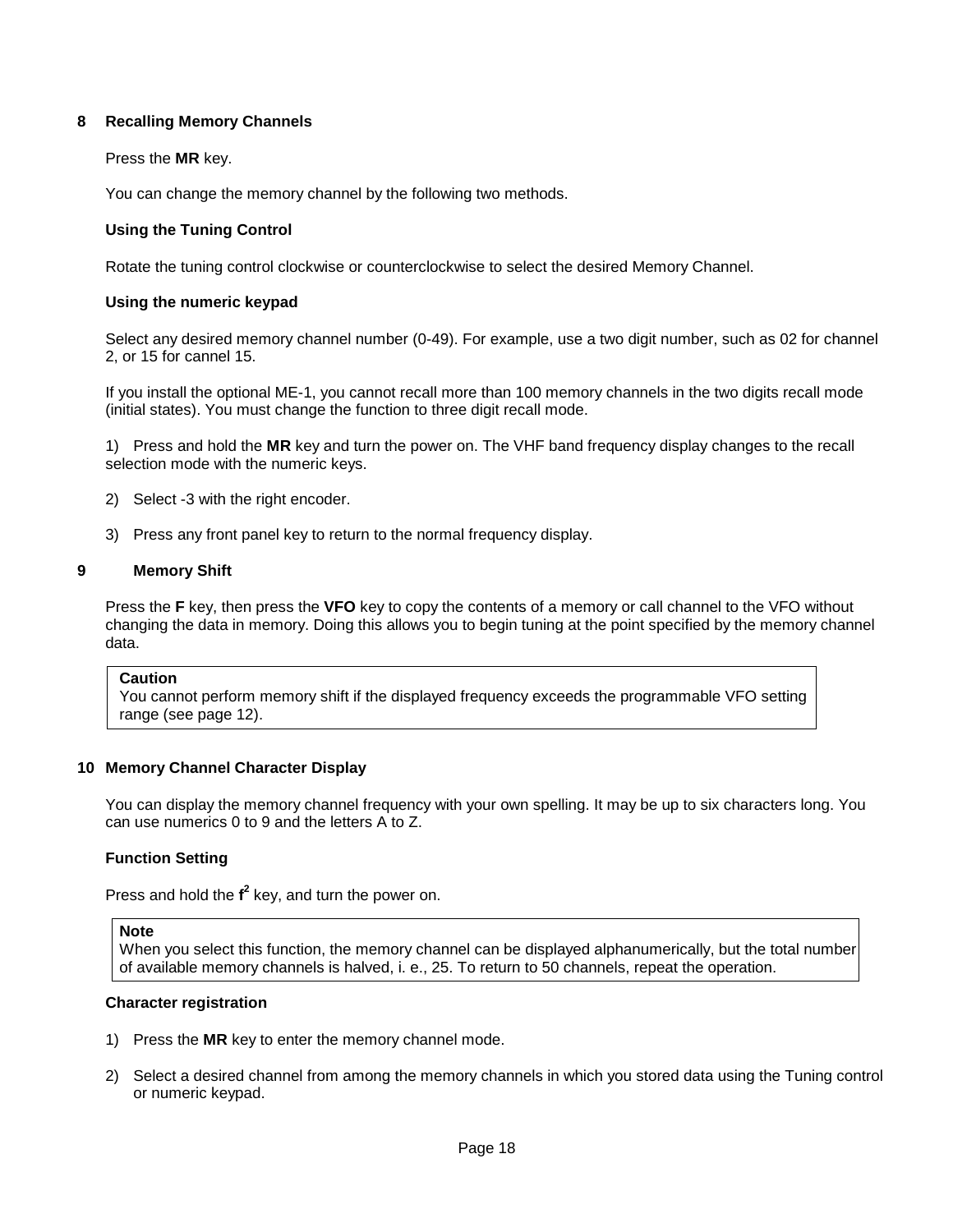3) Press the M key, then press the f<sup>2</sup> key to enter the message setting mode. APO 11



- 4) Enter your message with the keypad. See the list on page 37 for the key combinations for each letter.
- 5) If you enter the wrong message, press the **VFO** key to start over step 4.
- 6) Press the **MR** key at the end.
- 7) You can display a message from other memory channel by performing steps 2 to 6 again.

#### **Note**

A message can be displayed for a maximum of 25 memory channels.

If a message is specified for a memory channel, the message is displayed instead of the memory channel number.

If you want to display the memory channel number, press and hold the **F** key for longer than one second then press the f<sup>2</sup> key.

#### **Message Display Cancel**

- 1) Select the memory channel to be canceled.
- 2) Press and hold the M key for longer than one second, then press the f<sup>2</sup> key.

The message display is canceled, and the memory channel is displayed.

#### **SCANNING**

You must adjust the squelch to the threshold point for proper scan operation. You cannot use scan in conjunction with the tone alert function and paging. Scanning occurs separately in the VHF and UHF bands. You can reverse the direction by turning the Tuning control or MESSAGE key.

#### **1 Hold/Resume Programming**

This transceiver provides two types of scan hold/ resume:

#### • **Time Operated Scan**

The transceiver stops scanning on a busy channel, remains there for approximately 5 seconds, and then continues to scan even if the signal is still present.

#### • **Carrier Operated Scan**

The transceiver stops scanning on a busy channel and remains there until the signal drops out. It allows a 2 second delay before resuming scanning to prevent losing the station when operators change.

In CTCSS operation, scan will stop only on signals that contain the proper CTCSS code.

In DTSS operation, scan will stop (without squelch turned off) whenever it receives a signal. However, squelch will not open until the proper DTSS signal is received.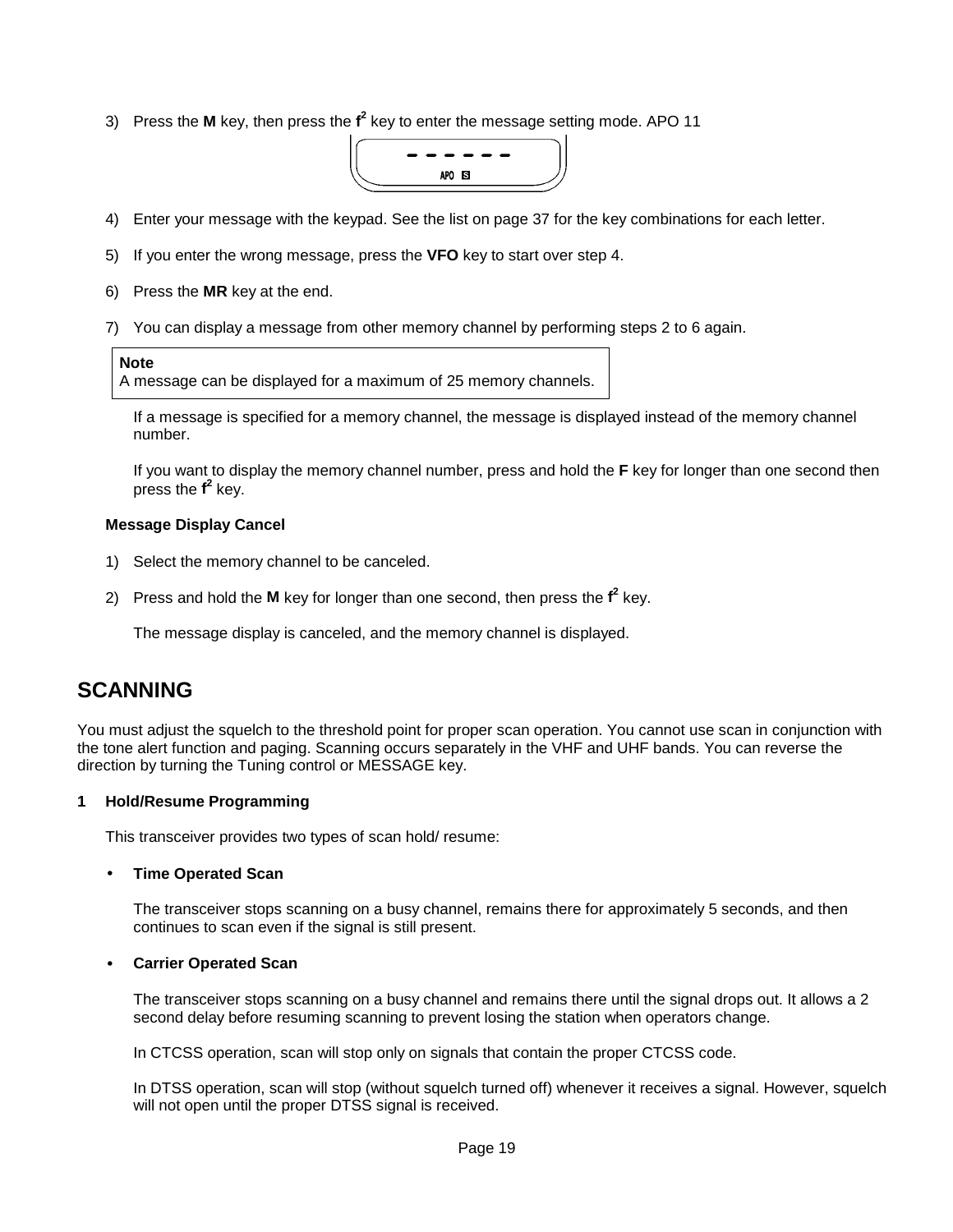In combined CTCSS and DTSS modes, scanning stops when the proper CTCSS tone is received. Squelch will open only if the DTSS signal matches when the scan stops. The transceiver is delivered from the factory in the Time Operated Scan mode.

#### **2 Scan operation cancel**

Operation band: Press any key *except* the MONI, LAMP, BAND, MHz, E.CHG, or MSG.

Sub-band: Press the **BAND** key, then press the **PTT** switch.

#### **3 Scan Options**

The following scan options are available:

#### • **Memory Scan**

Scans through those memory channels that have data stored and that have not been locked out. This function operates only in the memory mode.

#### • **Band Scan**

Scan proceeds over the entire band. This function operates only in the VFO mode. (page 21).

#### • **Programmable Band Scan**

The scan range for this mode is specified in memory. (page 21)

#### • **MHz Scan**

Scans over a 1 MHz range. (page 22)

#### • **VFO / Memory Scan**

Provides alternate scanning of the VFO and last used memory channel. (page 23)

#### • **CALL/VFO Scan**

Provides alternate scanning of the call channel and the VFO. (page 23)

#### • **CALL / Memory Scan**

Provides alternate scanning of the call channel and last used memory channel. (page 23)

#### • **V/M/C (VFO / Memory / CALL) Scan**

Scans the VFO, the last memory channel used, and the call channel. (page 23)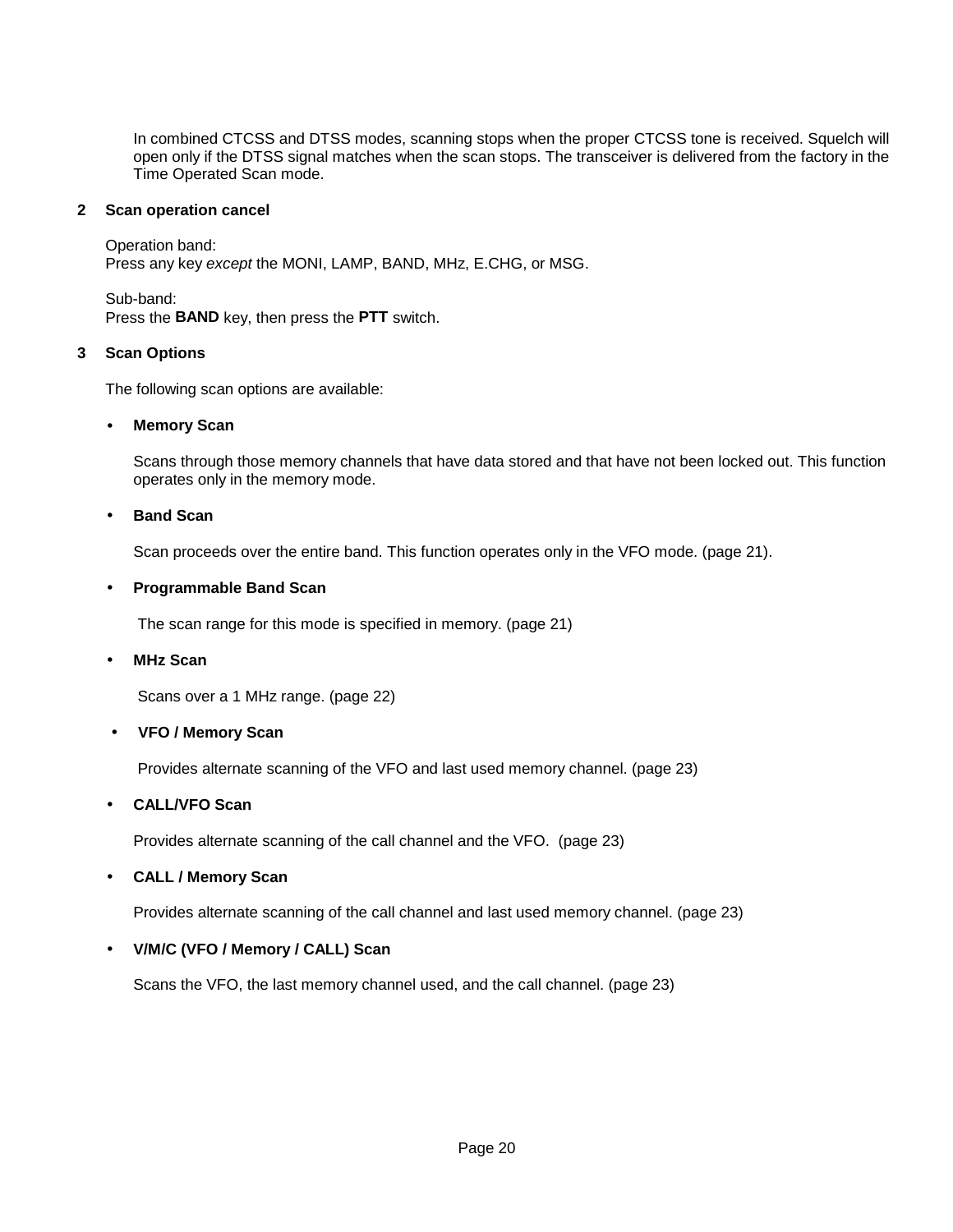#### **4 Scanning Memory Channels**

#### **Note**

The transceiver scans only those memory channels that have data entered and are not locked out. Scanning does not start unless two channels or more have data entered

- 1) Adjust the **SQL** control to the threshold point.
- 2) Press the **MR** key.
- 3) Press and hole the **MR** key for longer than one second. The MHz indicator (decimal) flashes when the transceiver is scanning.

#### **Locking Out Memory Channels**

This function allows you to specify which memory channels you want to skip during memory channel scan.

- 1) Select the appropriate numbers of the memory channels that you want to skip.
- 2) Press the **F** key, then the **O/L.OUT** key.

 $A \star$  indicator appears below the memory channel number on the display, indicating that channel will be skipped in the memory channel scan mode.



- 3) Repeat steps 1 and 2 to lockout any other channels you may want to skip.
- 4) To cancel the lockout, select the memory channel number. If it was locked out, it will have the  $\star$  indicator on the display.
- 5) Press the **F** key and then the **O/L.OUT** key. The  $\star$  will disappear.

#### **5 Band Scan**

- 1) Adjust the SQL control to the threshold point.
- 2) Press the **Band** key to select the desired Scanning Band.
- 3) Press the **VFO** key to select the VFO mode.
- 4) Press and hold the **VFO** key for longer than one second.

Scanning begins toward the higher frequencies. The MHz indicator (decimal) flashes when the transceiver is scanning.

5) Scanning pauses on a station strong enough to open the squelch and turn the BUSY indicator on.

#### **6 Programmable Band Scanning**

This transceiver can select and scan a frequency range in a band.

Even if you set the programmable band scan limits, the VFO tuning range is not limited unlike the programmable VFO function. (See page 12.)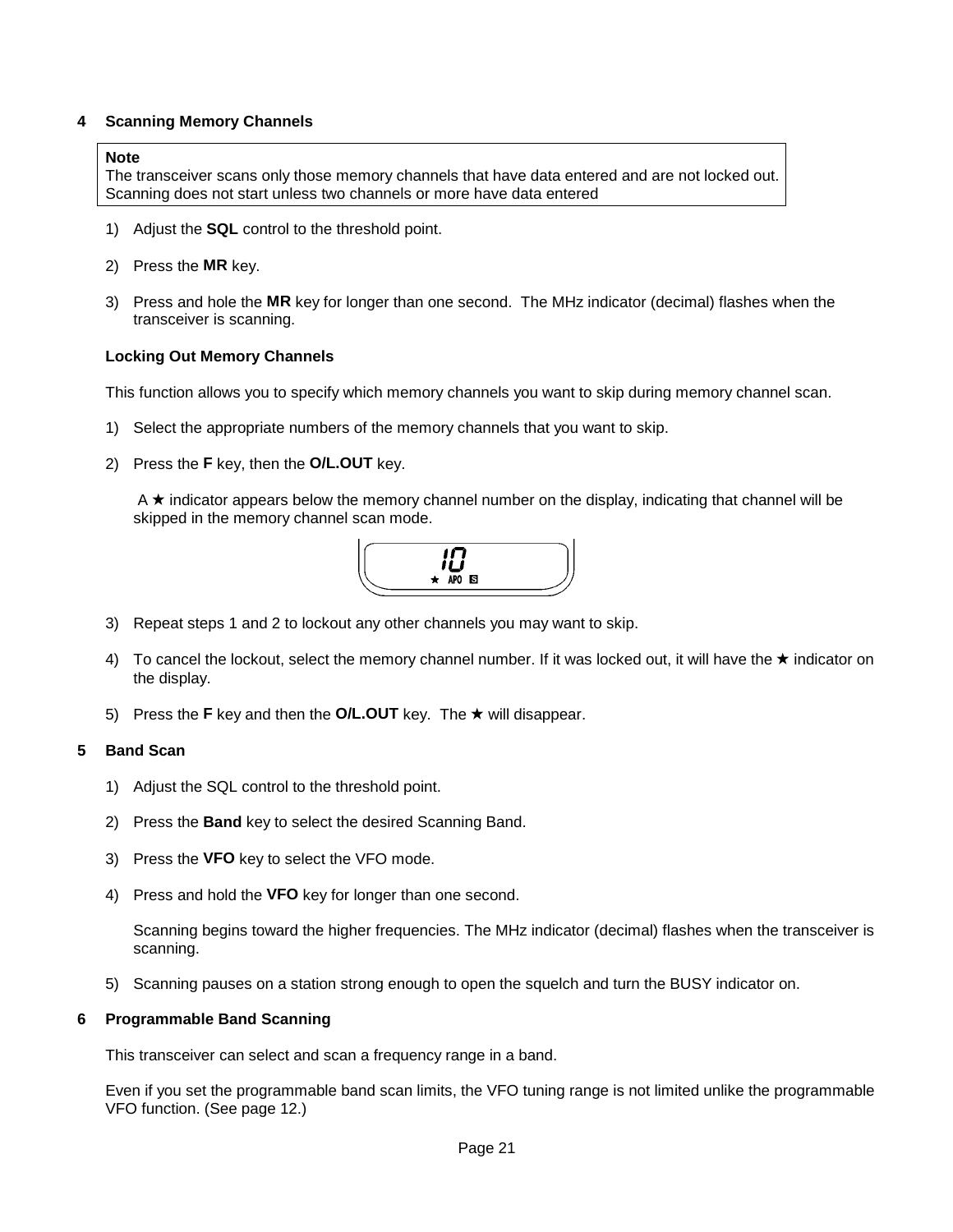For example, you can program so that the transceiver scans a range from 144.50 to 145.80 in the VHF band.

Use the following procedure to specify the desired scan limit.

- 1) Press the **band** key to select the desired Band.
- 2) Select the desired upper scan limit.
- 3) Press and hold the **M** key for longer than one second, then press the **5** key.
- 4) Select the desired lower scan limit.
- 5) Press and hold the **M** key for longer than one second, then press the **4** key.

#### **Notes**

- 1 Initialize the VFO memory (VFO RESET) to clear both programmed limits simultaneously. Press and hold the **F** key and turn on the power. You can reprogram either limit independently.
- 2 Programmable band scan is not initiated when the lower frequency limit is not in the same band or step size, or when it is higher than the upper limit frequency.

#### **Confirming Scan Limit**

- Press the **F** key for longer than one second, then press the **4** key to display the band scan lower frequency limit.
- Press the **F** key for longer than one second, then press the **5** key to display the band scan upper frequency limit.

#### **Initiating Programmable Band Scan**

- 1) Adjust the SQL control to the threshold point.
- 2) Select a frequency between the two programmed scan limits.
- 3) Press and hold the **VFO** key for longer than one second.

The MHz indicator will flash when the transceiver is scanning.

#### **7 MHz Scan**

- 1) Adjust the **SQL** control to the threshold point.
- 2) Start the band scan or programmable band scan.
- 3) Press the **MHz** key during band scan or programmable band scan.

Scanning begins in an upward sequence over a 1 MHz range.

Example: If the MHz key is pressed when the frequency is 145.02 MHz for VHF band scan, just the 145 MHz band is scanned.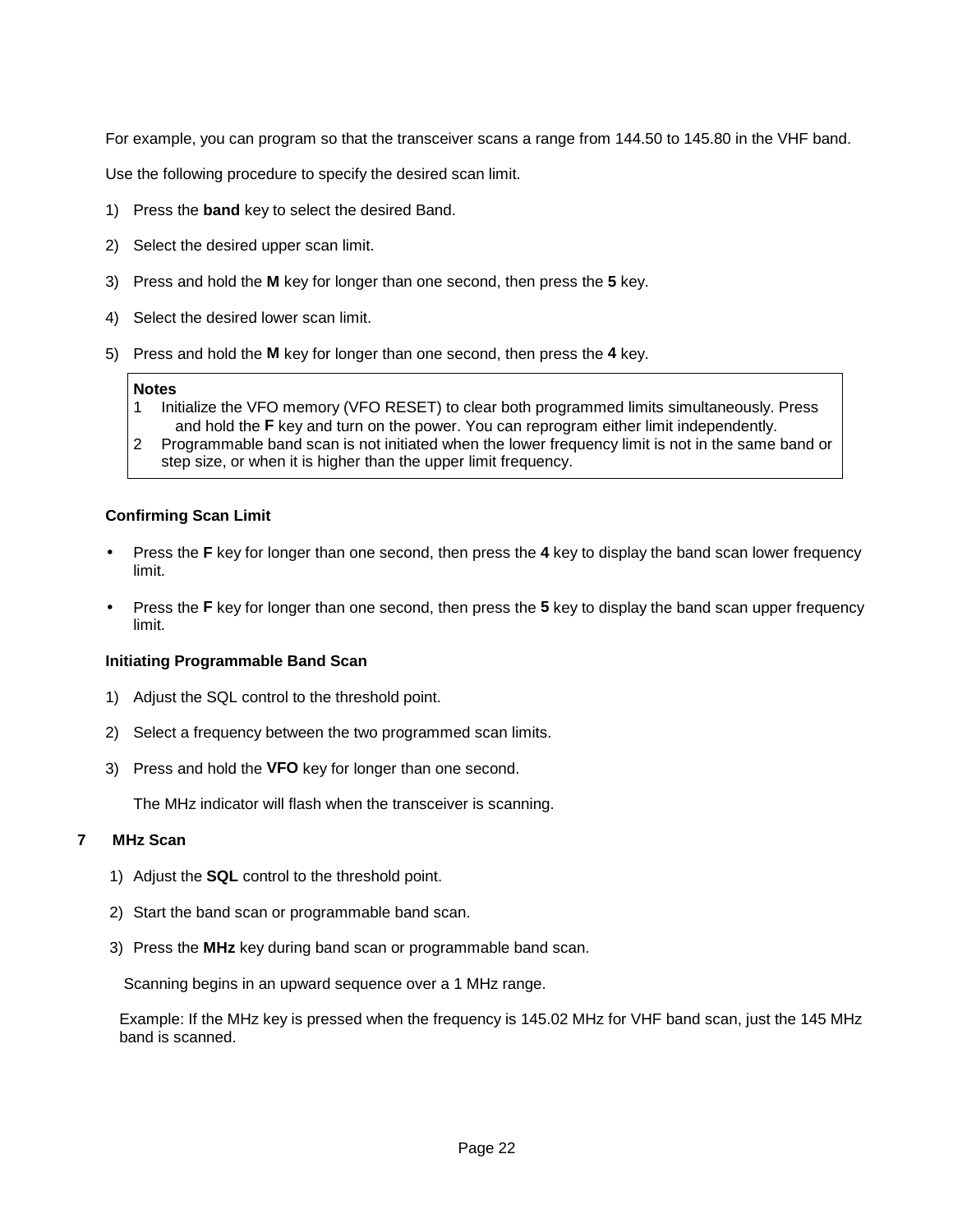#### **8 VFO / Memory Scan**

This function lets you alternately scan the VFO frequency shown on the display and the last-used memory channel.

- 1) Adjust the **SQL** control to the threshold point.
- 2) Press the **F** key, then press the **MR** key.
- 3) The VFO frequency and the last used memory channel are scanned alternately.

#### **9 CALL/VFO Scan**

- 1) Press and hold the **CALL** key for longer than one second in VFO mode.
- 2) The frequency and **CALL** frequency are scanned alternately.

#### **10 CALL / Memory Scan**

- 1) Press and hold the **CALL** key for longer than one second in memory channel mode.
- 2) The memory channel in use and CALL frequency are scanned alternately.

#### **11 V / M / C (VFO/ Memory / CALL) Scan**

- 1) Press the **F** key, then press the **CALL** key.
- 2) The VFO frequency, last used memory channel, and CALL frequency are scanned alternately.

#### **12 The Alert Function**

This function allows you to monitor memory channel 1 for activity once every 5 seconds, even when you are tuned to a different frequency.

- 1) Enter the frequency you wish to monitor in memory channel 1.
- 2) Adjust the **SQL** control to the threshold point.
- 3) Press the **F** key, then press the **4** key. The AL indicator displays.
- 4) A beep will sound when a signal is present.
- 5) Press the **F** key and the **4** key again to turn this function off. The AL indicator will disappear from the display.

When using the Alert function, be aware that:

- Channel 1 CTCSS programming is ignored.
- You will not hear voice communication while scanning memory channel 1, only a beep if a sign is present.
- Memory channel 1 is also monitored when the dual band and single band are displayed. AL indicator will disappear from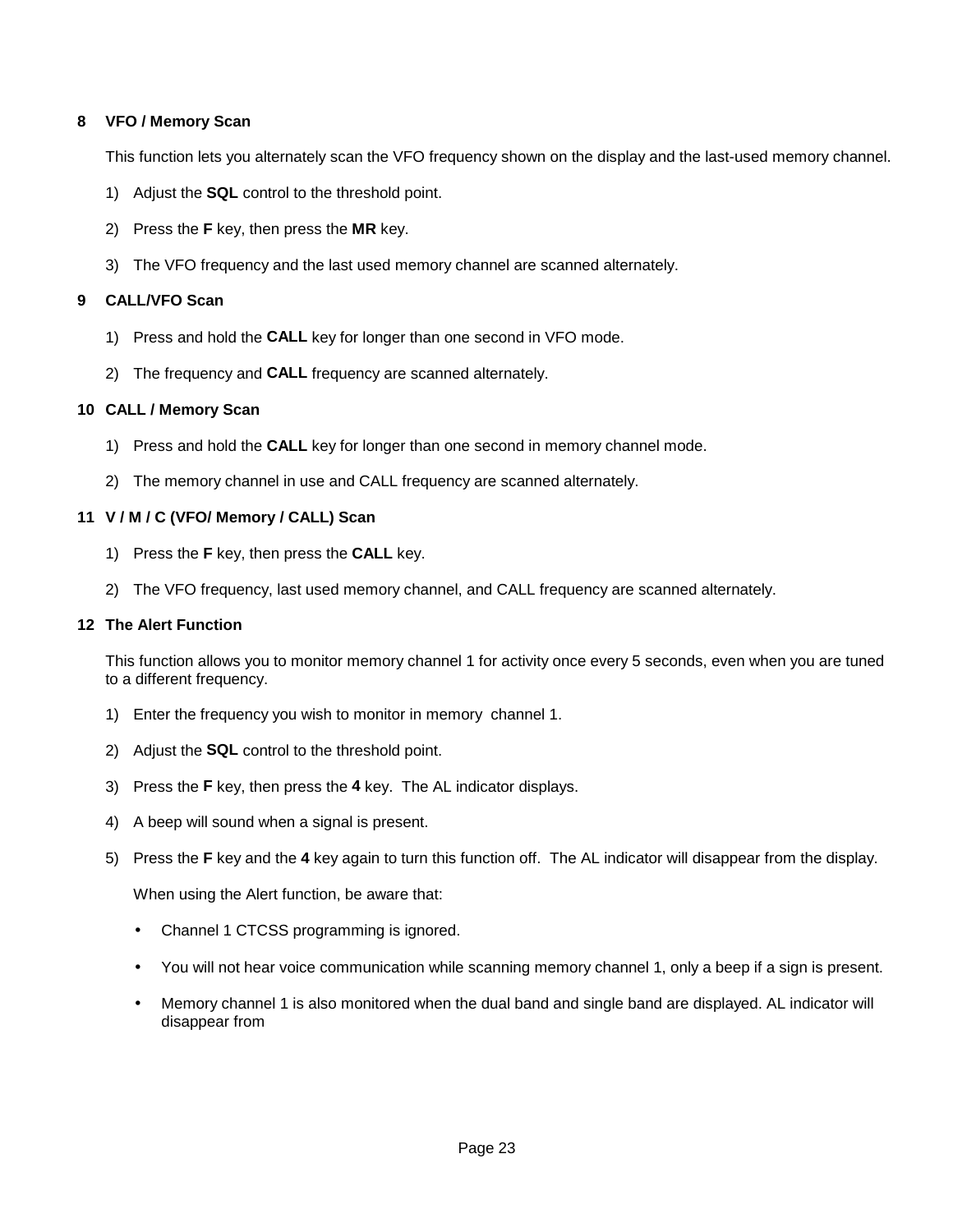#### **REPEATER OPERATION**

#### **1 Transmitter Offsets**

All amateur radio repeaters use a separate receive and transmit frequency. The receive frequency may be above or below the transmit frequency. Most repeater configurations fall into one of the following categories.

**Offset** 

| Direction | VHF Band   | UHF Band |
|-----------|------------|----------|
|           | +600 kHz   | +5 MHz   |
| -         | $-600$ kHz | $-5$ MHz |

#### **2 Selecting the Offset Direction**

Press the **SHIFT** key. The transceiver will shift from one offset direction to the other, such as from + to -, or from - to simplex where no indicator shows. In the European version (UHF band), - change to - -.

#### **3 Automatic Offset Selection**

The TH-78A is programmed according to the standard ARRL (American Radio Relay League) Band Plan for repeater offset direction. You can override this programming by using the SHIFT key as described in the preceding paragraph.

• To cancel automatic offset

Press and hold the **BAND** key and switch the power on.

This operation switches automatic offset mode on or off.

#### **4 Manual Offset Selection**

The factory default sets the automatic offset frequency. You can select any offset frequency in the range 0 to 99.9 MHz in 100 kHz steps.

- 1) Press and hold the **SHIFT/REV** key and switch the power on.
- 2) Press the **F** key for longer than one second, then press the **SHIFT/REV** key. The current offset frequency is shown on the LCD.
- 3) Rotate the **Tuning** control, and select the desired offset frequency.
- 4) Press any front panel key to return to the normal frequency display. To return to the normal offset, reset the VFO. (see page 15)

#### **Note**

Selecting an offset frequency that would result in the radio transmitting outside its intended range will cause an error tone to be sounded and transmit to be inhibited. Reselect a valid offset frequency if this occurs.

#### **5 The Reverse Function**

Some repeaters use a' reverse pair', that is, the transmit/receive frequencies are the reverse of other repeaters.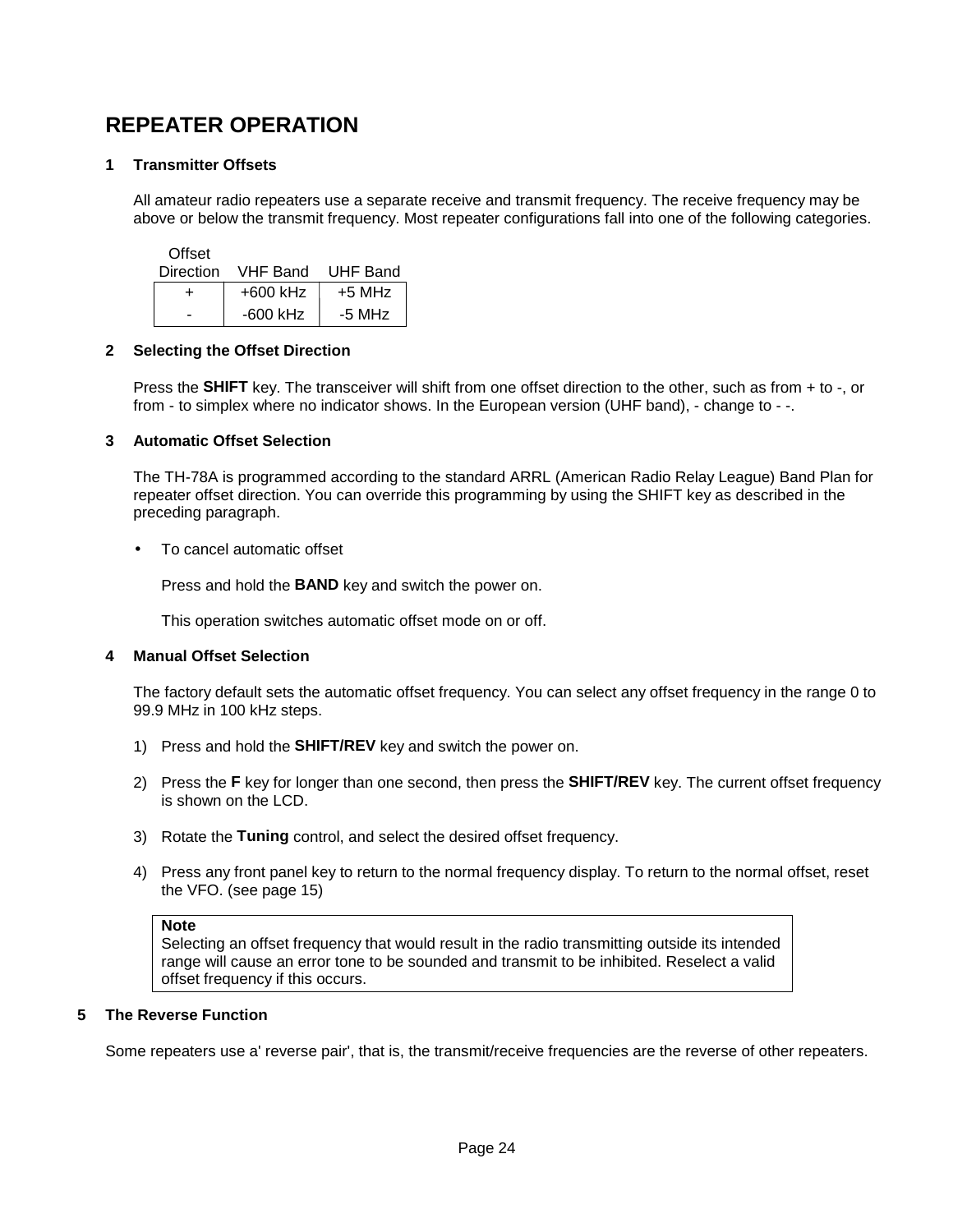For example, repeater A uses 146.000 as an input frequency, and 146.600 as an output frequency. Repeater B might use 146.600 as an input frequency, and 146.000 as an output frequency. It would be quite inconvenient to have to reprogram the transceiver each time you want to use these repeaters.

Press the **F** key, then press the **SHIFT/REV** key. The R indicator displays to remind you that you are working a reverse pair.



Press the **F** key, then press the **SHIFT/REV** key again to return to normal. The R indicator will disappear.

This function is also useful in checking the repeater input frequency, allowing you to determine if you are in range for simplex communication.

#### **6 Tone Operation**

Some repeaters require a control signal to activate them. Several different methods are currently in use.

In the United States, sub-audible tones are sometimes used. This transceiver will generate sub-audible frequencies.

In Europe and the United Kingdom, a 1750 Hz tone is used in transmitting. Simply press and hold the TONE key to transmit the access code. You need not press the PTT switch. A 1750 Hz tone encoder is included with models delivered to Europe and the United Kingdom.

#### **Selecting Tone Frequencies**

If the optional CTCSS unit (TSU-7) is not installed, you cannot change the tone frequency.

1) Press the **F** key for longer than one second, then press the **TONE** key. The current tone frequency will appear on the display.



2) Rotate the tuning control to select the desired tone frequency (Hz)

| (Hz) | (Hz) | (Hz)    | (Hz)           | (Hz)                                    | (Hz)    | (Hz)  | (Hz)  |
|------|------|---------|----------------|-----------------------------------------|---------|-------|-------|
| 67.0 | 82.5 |         | $97.4$   114.8 | 136.5                                   | 162.2 l | 192.8 | 233.6 |
| 71.9 | 85.4 | $100.0$ |                | 118.8   141.3   167.9   203.5   241.8   |         |       |       |
| 74.4 | 88.5 |         |                | $103.5$   123.0   146.2   173.8   210.7 |         |       | 250.3 |
| 77.0 | 91.5 |         |                | 107.2   127.3   151.4   179.9   218.1   |         |       | 1750  |
| 79.7 | 94.8 | 110.9   | 131.8          | 156.7 l                                 | 186.2   | 225.7 |       |

- 3) Press any key or simple wait 10 seconds for the transceiver to resume the previous mode.
- 4) If required, store the selected TONE frequency in memory with **M** or **MR**.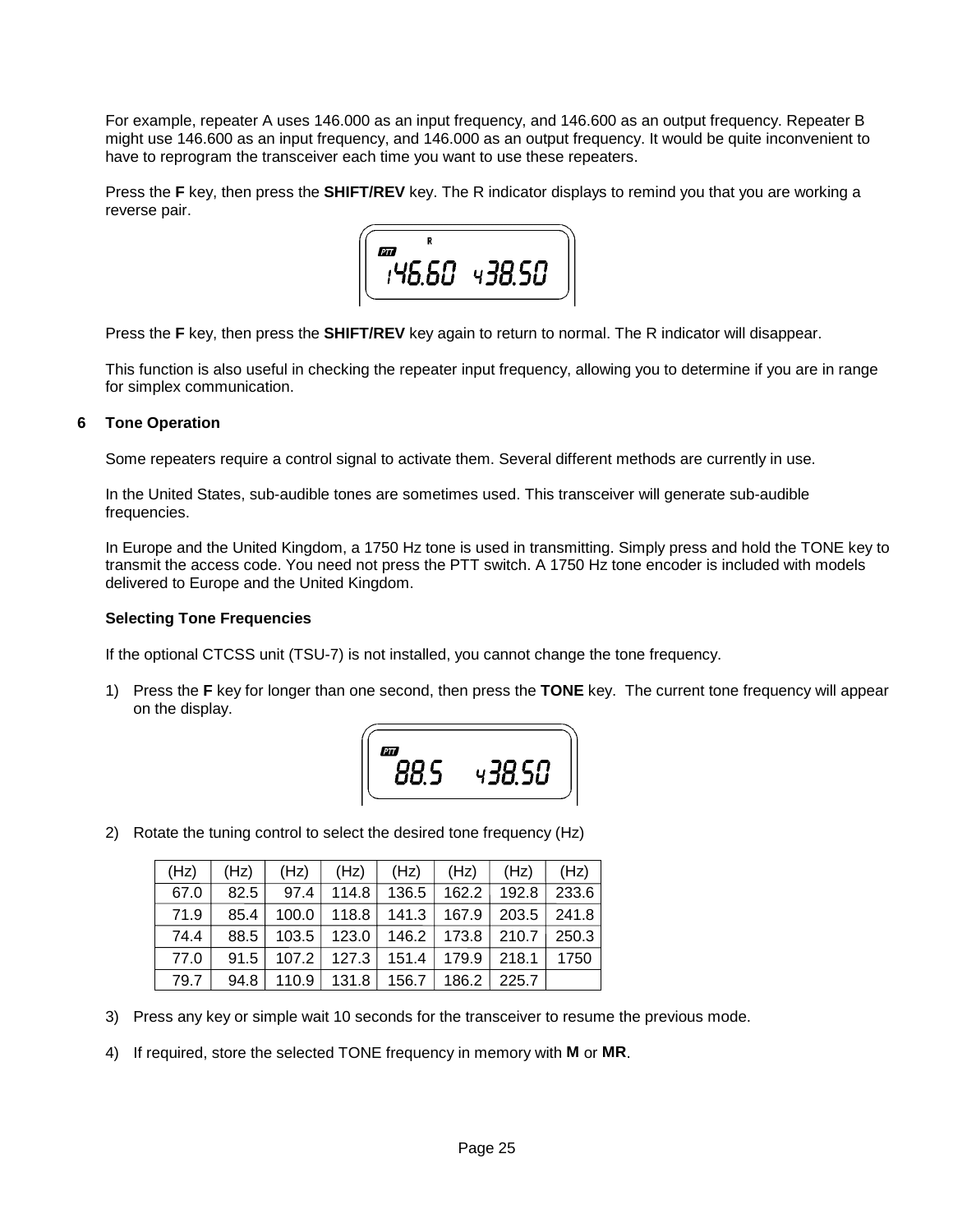#### **Tone Function Operation**

Press the **TONE** key. A "T" indicator appears on the display, and the transmitter sends the desired tone when you press the PTT switch.



#### **7 Autopatch Operations (U.S.A. versions only)**

Some repeaters offer a service called autopatch. This feature allows you to dial a telephone number from your transceiver and carry on a telephone conversation.

This function requires the use of a DTMF (Dual Tone Multi Frequency) keypad. The transceiver also provides four additional keys - A, B, C, and D - in addition to the normal 12 keys found on your telephone.

These keys are required for various control operations by some repeater systems. A chart listing the various tone frequencies generated by the keypad is provided below.

| Hz  | 1209   | 1336 | 1477   | 1633      | kev | Hz  | kev | Hz   |
|-----|--------|------|--------|-----------|-----|-----|-----|------|
| 697 |        |      | າ<br>J | (F)<br>A  |     | 697 |     | 1209 |
| 770 |        | 5    | 6      | B(M)      | ႒   | 770 |     | 1336 |
| 852 |        |      | 9      | C $(f^2)$ | 2   | 852 |     | 1477 |
| 941 | $\ast$ |      | #      | (TONE)    |     | 941 |     | 1633 |

| 3    | key | Hz  | key | Hz   |
|------|-----|-----|-----|------|
|      |     | 697 | 5   | 1209 |
|      | 2   | 770 | 6   | 1336 |
|      | 3   | 852 |     | 1477 |
| ONE) |     | 941 | 8   | 1633 |

To activate the keypad:

Press and hold the **PTT** switch

Dial the number just as you would on a normal telephone by pressing the appropriate keys.

```
Note
```
Some repeaters require a special key sequence to activate the autopatch function. Check with the control operator for this sequence.

You will hear and transmit a single tone if you press the VFO key before pressing one of the numeric keys.

#### **Selecting Delay Time**

(Direct keyboard entry only)

It's easier to enter a long string of numbers if you don't have to hold down the PTT switch while you enter them. To instruct the transceiver to remain keyed for 2 seconds after pressing each number:

- 1) Turn the power off.
- 2) Press and hold the **2** key and turn on the power.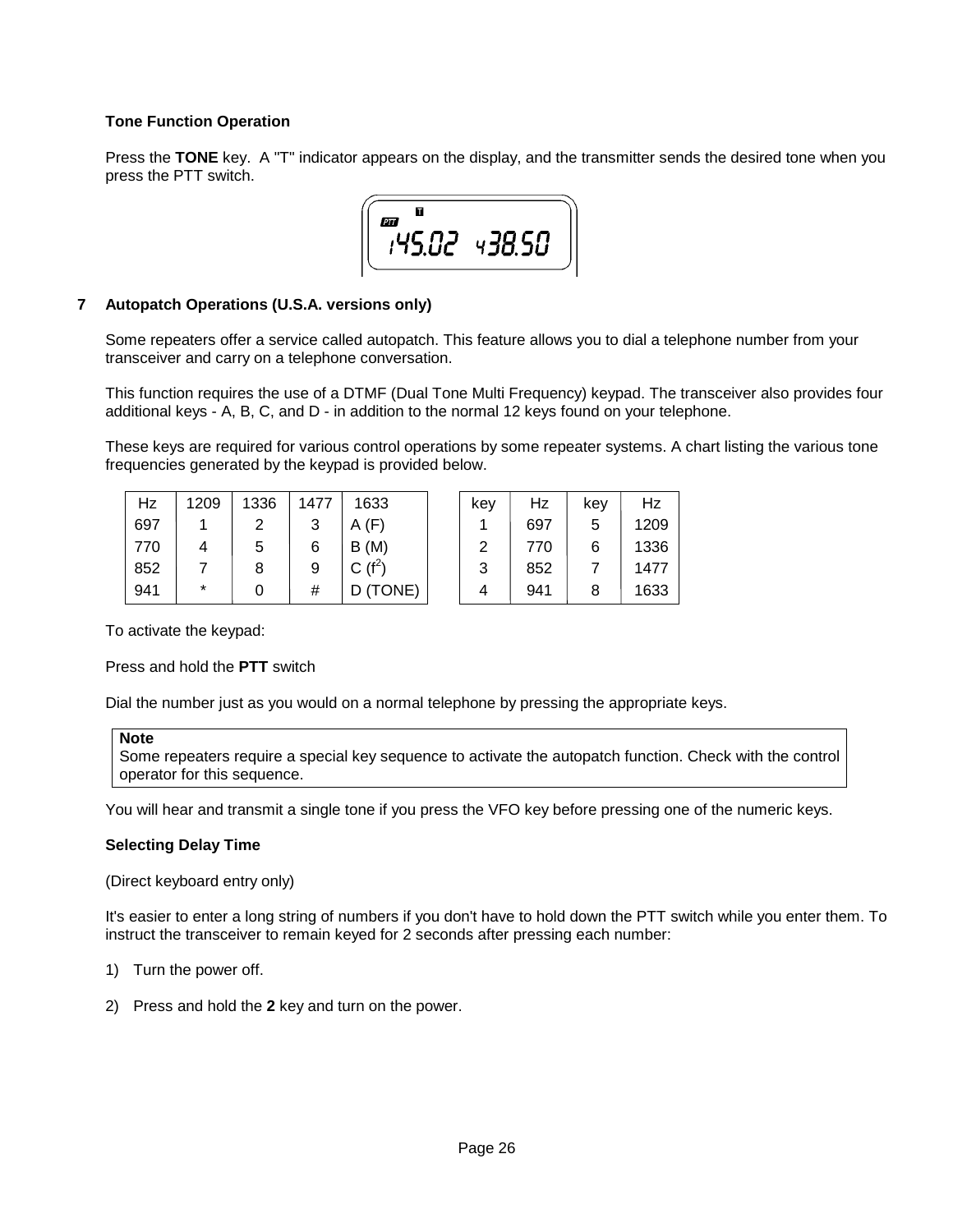3) Release the **2** key.

You are now able to enter numbers without pressing and holding the PTT switch.

Repeat 1 and 3 to cancel the delay time.

#### **8 DTMF Memory**

You can store 10 DTMF telephone numbers up to a maximum of 15 digits long in memory.

#### **Storing DTMF Codes**

1) Press the **M** key, then press the **MHz** key to select the DTMF code entry mode.

$$
\left(\begin{array}{ccc}\n\overline{\mathbf{m}} & - & - & 438.50\n\end{array}\right)
$$

2) Enter the DTMF code on the keyboard.

$$
\left(\begin{array}{ccc}\n\overline{CD} & 123 & 438.50\n\end{array}\right)
$$

3) Press the **MR** key after entering the DTMF code.

$$
\left(\begin{array}{c}\n\overline{\text{cm}} \\
P - 5 \quad 7B \quad 4 \quad 3B.50\n\end{array}\right)
$$

- 4) Select the channel (0~9) where you want to store the DTMF code and press the key for that channel. The DTMF code is stored and the previously displayed frequency reappears.
- 5) If you enter the wrong number, press the **VFO** key to start over from step 1.
- 6) To stop during entry, press the **BAND** key. The previously displayed frequency appears on the display.

#### **Recalling Stored DTMF Codes in Receive Mode**'

- 1) Press and hold the **F** key for longer than one second, then press the **MHz** key.
- 2) Press a number (0~9). The correspondinh stored DTMF code is displayed.

#### **Making a DTMF Call**

- 1) Hold the **PTT** switch and press the **MHz** key.
- 2) Press a number key (0~9) for the channel where the DTMF code is stored.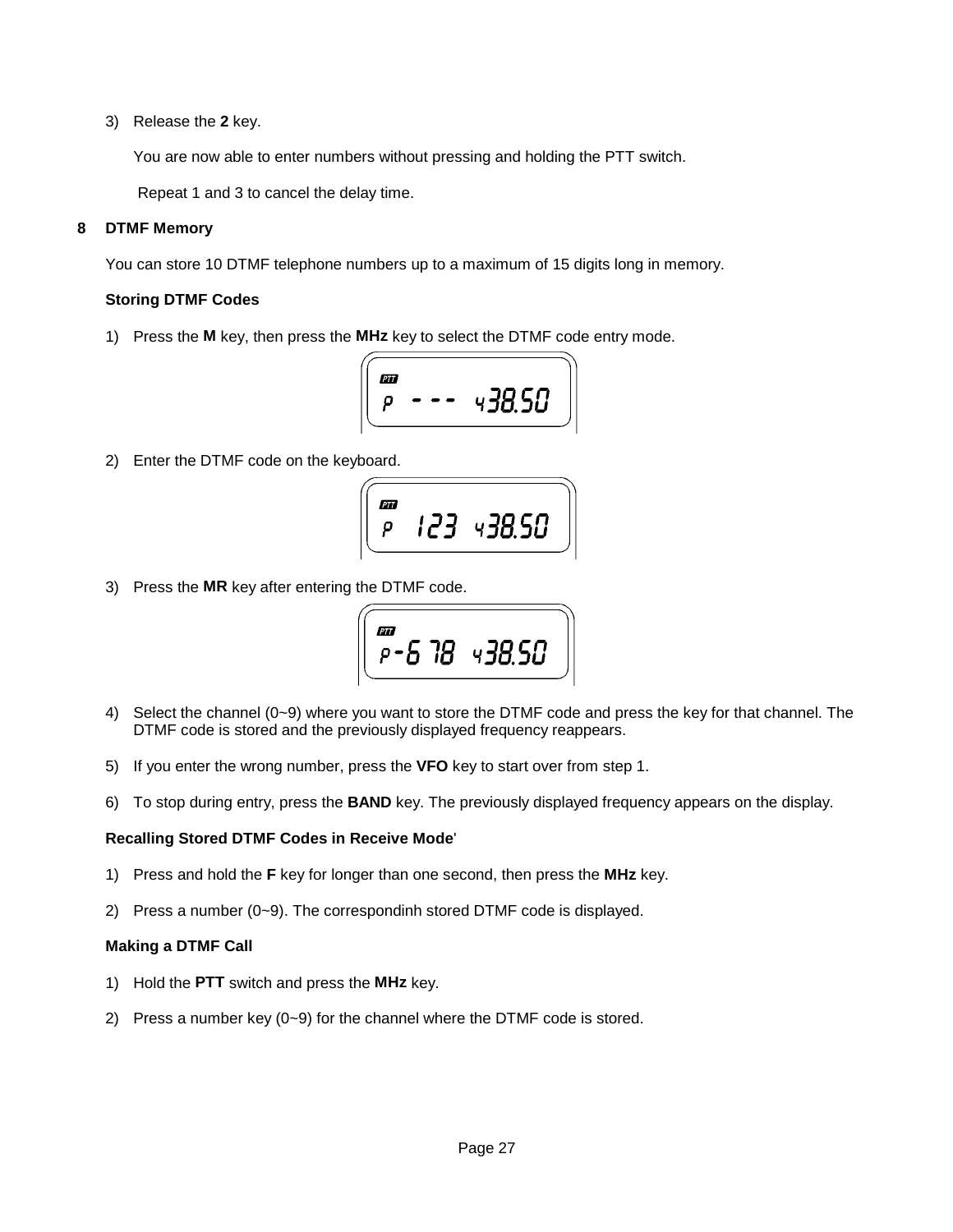3) The DTMF code appears on the display.



#### **Note**

Transmission continues until the whole code string is recalled, even if the PTT switch is released. You cannot stop DTMF code transmission once it is initiated.

#### **OPERATION AS A REPEATER**

This transceiver is capable of operating as a repeater. The transceiver listens on both bands simultaneously. As soon as a signal is received on one band, the other shifts from receive to transmit and re-transmits the incoming signal.

#### **Function setting**

- 1) Select the operating frequencies and adjust the squelch controls to threshold.
- 2) Press the F key for longer than one second and then press the 0 key. The MHz dot(.) will flash. To return to the normal function, perform step 2 again.

#### **Notes**

- 1 The Time-out Timer function will automatically set to 3 minutes mode.
- 2 Combinations of SHIFT and CTCSS can be used in the Repeater mode. DTSS and PAGING will not work in this mode.

#### **CAUTION**

This equipment can be extremely susceptible to lightening strike damage or intermodulation distortion if it is operated on mountain top locations.

#### **CTCSS OPERATION**

 The CTCSS unit (TSU-7) is included only with models delivered to the United States and Canada. The CTCSS unit (TSU-7) installation instruction are shown on page 49.

If the Continuous Tone Code Squelch System (CTCSS) function is activated, the transceiver will not open squelch until it receives the proper PL tone (tone squelch).

#### **Selecting Tone Frequencies**

You can select the desired tone frequency according to the procedure on page 28.

#### **Operating the CTCSS Function**

- 1) Press the **BAND** key to select the desired band.
- 2) Press the **F** key, then press the **3** key. The CT indicator will appear on the display.

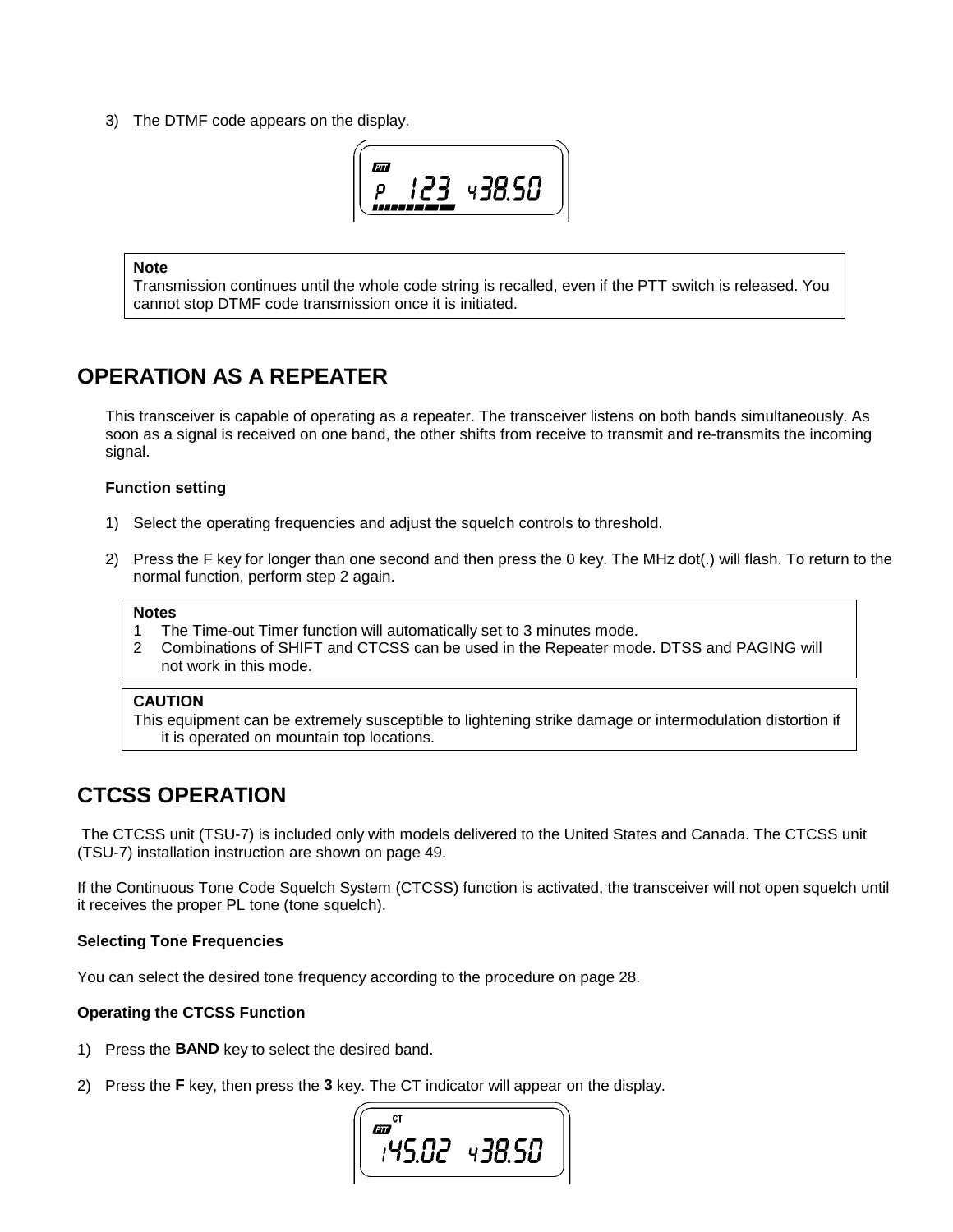The desired band will now operate in the Tone Squelch mode. That is, squelch will not open until the selected tone is received as a portion of the incoming signal.

If you want to set the CTCSS function to another band, repeat steps 1 and 2.

#### **Note**

In duplex operation, if CTCSS is activated in the Sub and Main bands it is not active during transmission.

#### **THE DUAL TONE SQUELCH SYSTEM (DTSS)**

DTSS allows squelch activation in the receive mode when the transceiver receives a three-digit code matching the DTSS code you have selected.

Once squelch is activated, it operates normally from then on. If no signal is received for more than two seconds, squelch turns off until the transceiver receives a matching code.

#### **1 DTSS Code**

You can select DTSS codes from 000 to 999 in the VFO mode. Store them either in memory channel or in the call channel.

#### **Selecting DTSS Codes**

- 1) Press the **BAND** key to select the desired band.
- 2) Press and hold the **F** key for longer than one second, then press the **2/DTSS** key.



#### **Note**

Pressing a non-numeric key cancels code selection mode. Code selection cancels automatically if you make no entries within 10 seconds.

#### **2 Using the DTSS Function**

- 1) Adjust the squelch to the threshold point.
- 2) Press the **BAND** key to select the desired band.
- 3) Press the **F** key, then press the **2/DTSS** key. The DT indicator will appear on the display.



4) Squelch opens when you receive the proper code.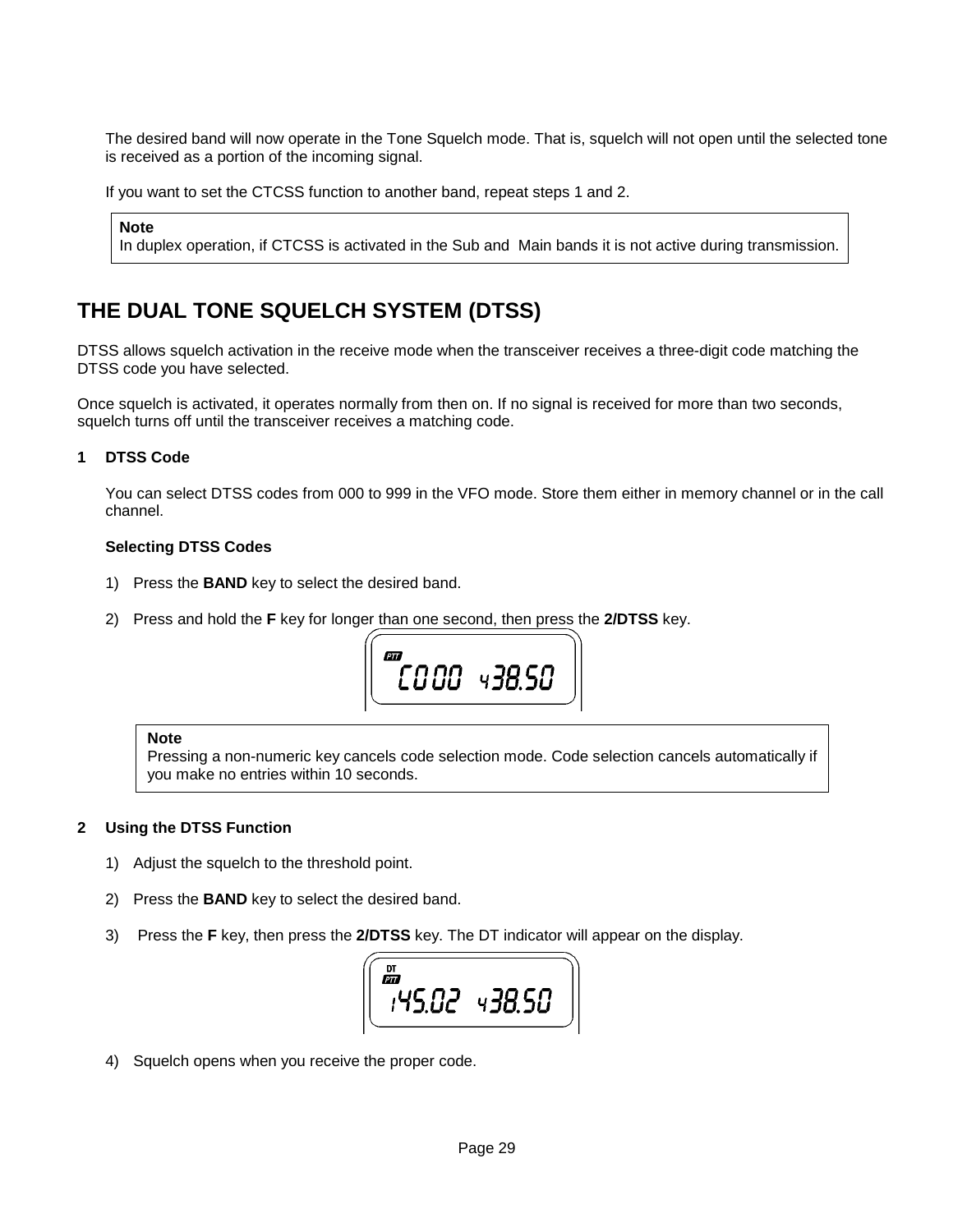5) To transmit, press the **PTT** switch. The DTSS code is sent for about 0.5 second.

| <b>Note</b>                                    |
|------------------------------------------------|
| Voice output is muted during code output.      |
| We recommend that you turn off the battery $ $ |
| saver function when you use DTSS.              |

6) Press the **F** key, then press the **2** key to cancel the DTSS function.

#### **Note**

Although you can select the CTCSS function simultaneously in both band, an incoming DTSS code may be lost at certain timings.

#### **3 Using DTSS with a Repeater**

Pressing the **PTT** switch transmits the DTSS signal after a short delay. The delay helps avoid any malfunction that might be caused when the repeaters switching times interrupt the DTSS signal.

The normal delay time is 250 milliseconds. When using shift or split channel operation, the delay time is 450 milliseconds. You can change the delay time to 250 milliseconds.

#### **To Change Delay Time**

- 1) Turn the power off.
- 2) Press and hold the **1** key.
- 3) Turn the power on.
- 4) Release the **1** key.

#### **PAGING**

Paging uses a DTMF (Dual Tone Multi Frequency) signal and is useful in calling members of a group, a specific station, or for waiting for a call from another station.



You should determine the common group paging code and individual codes in advance. You can enter three-digit codes from 000 to 999.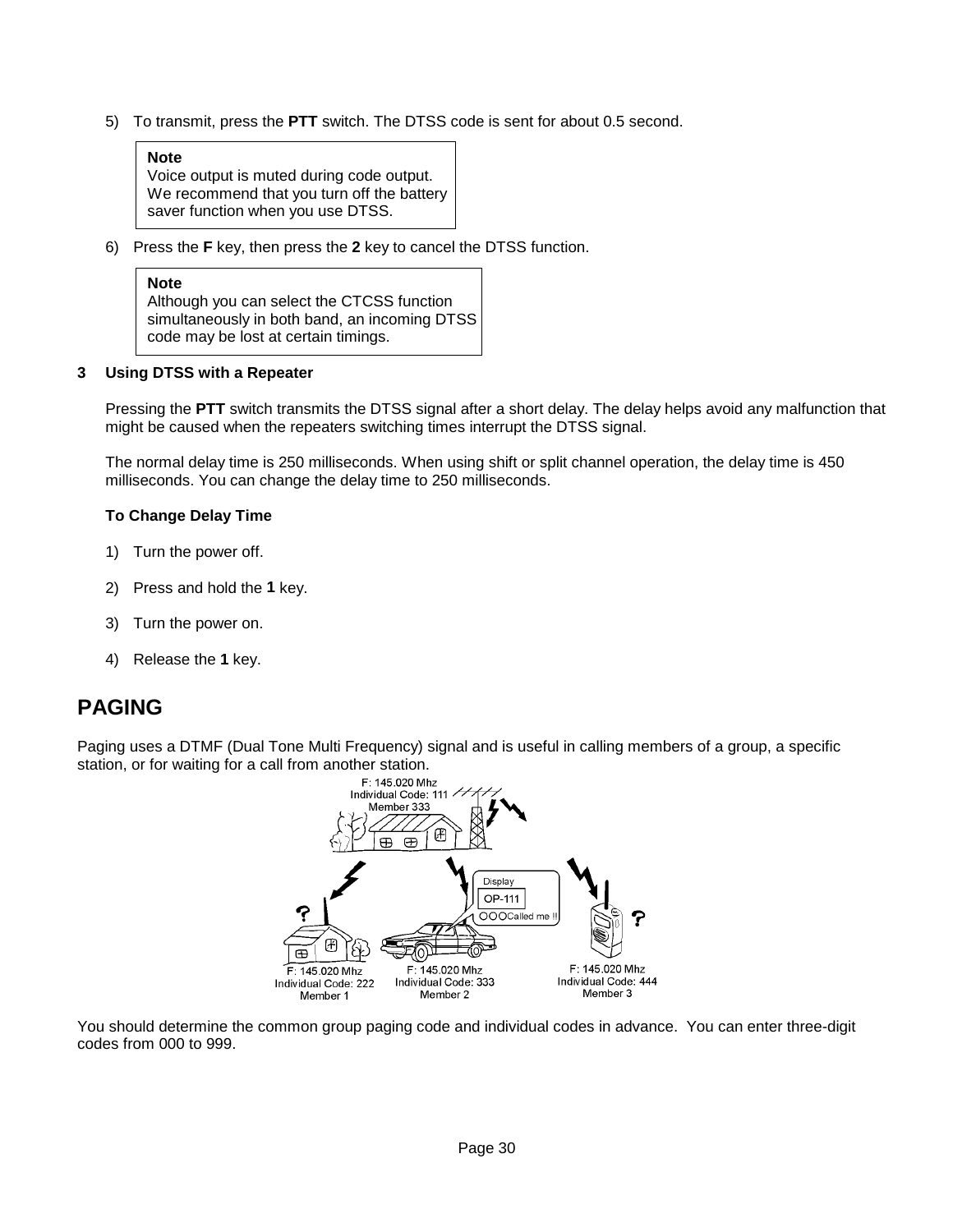Unlike DTSS, the calling station code displays on the transceiver so the receiving party can identify the calling station. If called with an individual code, the individual caller code displays. When called with a group code, the group code displays.

#### **1 Paging Operation Overview**



#### **2 Paging Code Memory**

There are 8 paging code memories.

| Memory<br>Code | Use                                                                                                                                |
|----------------|------------------------------------------------------------------------------------------------------------------------------------|
| А              | Stores your station ID code in memory.                                                                                             |
|                | Automatically stores the calling station's<br>code during reception. Can temporarily set<br>the code for the station to be called. |
| 1~6            | Stores group codes and local station<br>codes in memory.                                                                           |

#### **3 Setting Paging Codes**

First, you must program your Individual Code into Memory A.

1) Press the **F** key then press the **1** key to enter the Paging mode.

$$
\left(\begin{array}{cc} \mathbf{m} & \\ \mathbf{p} & \mathbf{q} & \mathbf{q} \\ \mathbf{p} & \mathbf{q} & \mathbf{q} \end{array}\right)
$$

2) Press and hold the **F** key for longer than one second, then press the **1** key to enter the code setting mode.

Page 31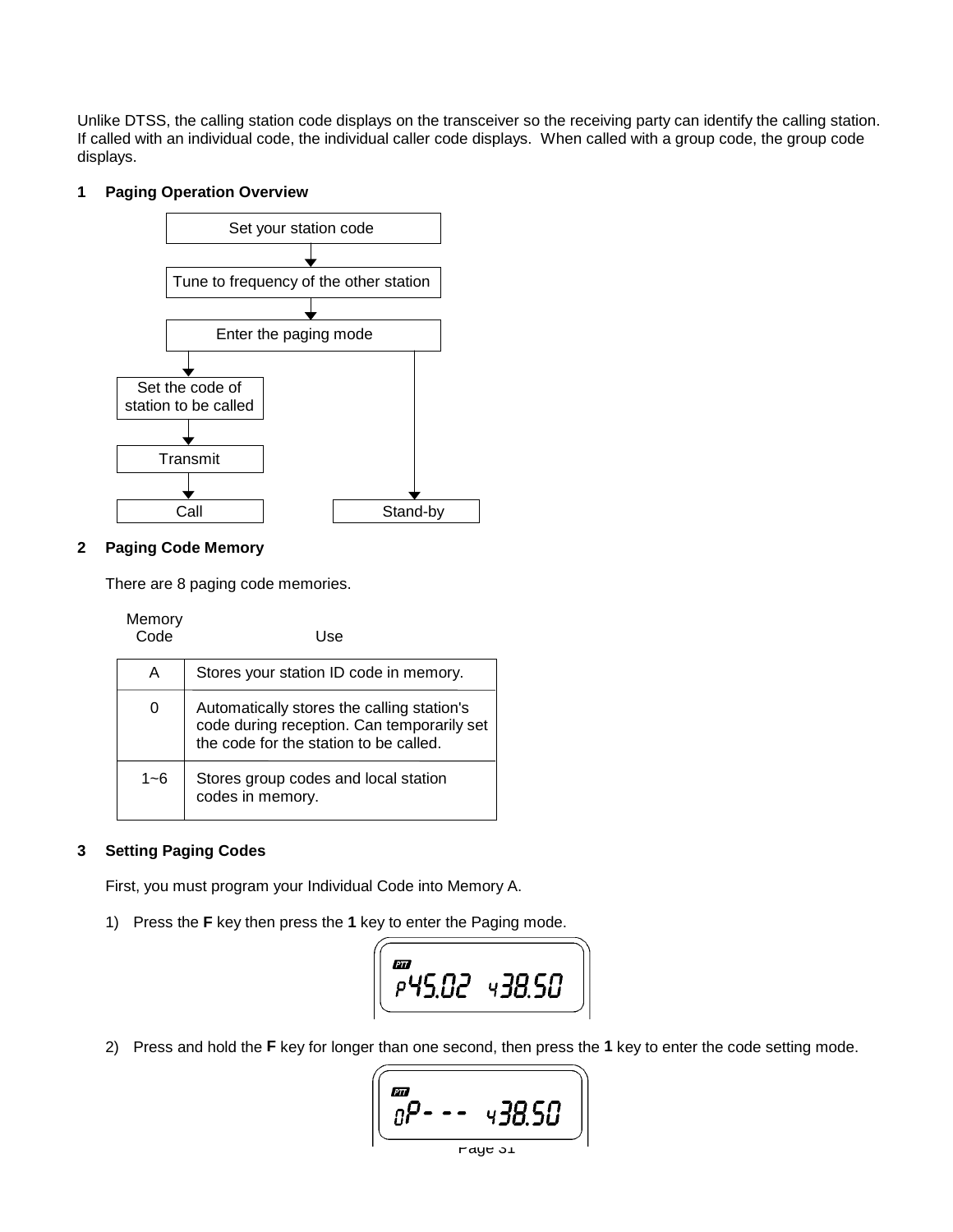3) Rotate the tuning control to select A (your individual code channel).

$$
\left(\begin{array}{ccc}\n\overline{\omega} & & & \\
\hline\nR & & & \\
\hline\n\end{array}\right)
$$

4) Enter your individual code (000 to 999) using the numeric keys.

$$
\left(\begin{array}{c}\n\overline{\mathbf{m}} \\
\overline{BP} & 111 & 438.50\n\end{array}\right)
$$

- 5) Your station ID is set in memory A.
- 6) Select **1** to **6** with the tuning control.
- 7) Enter the next Paging Code Memory you wish to program as described in step 4.
- 8) Press any key to exit the code setting mode.

 The chart shows how members of a group might communicate with each other. You may wish to refer back to this chart as you read the examples on the following gages.

#### **Note**

Your station ID code is preset in memory A. You can set up memory channel codes in any order you wish.

|                         | <b>Group Communication Network Example</b> |          |
|-------------------------|--------------------------------------------|----------|
| Predetermined frequency | 145.020 MHz                                |          |
| Your Individual code    |                                            | 111      |
| Member 1                | Individual code                            | 222      |
| Member 2                | 333<br>Individual code                     |          |
| Member 3                | 444<br>Individual code                     |          |
| Group code              |                                            | 789      |
| Your memory             |                                            | Member 1 |
| A 111                   |                                            | A 222    |
| O                       |                                            | 2 789    |
| 1.222                   |                                            |          |
| 2333                    |                                            | Member 2 |
| 3.444                   | A 333                                      |          |
| 4                       | 3789                                       |          |
| 5789                    |                                            |          |
|                         |                                            | Member 3 |
|                         |                                            | A 444    |
|                         |                                            | 4789     |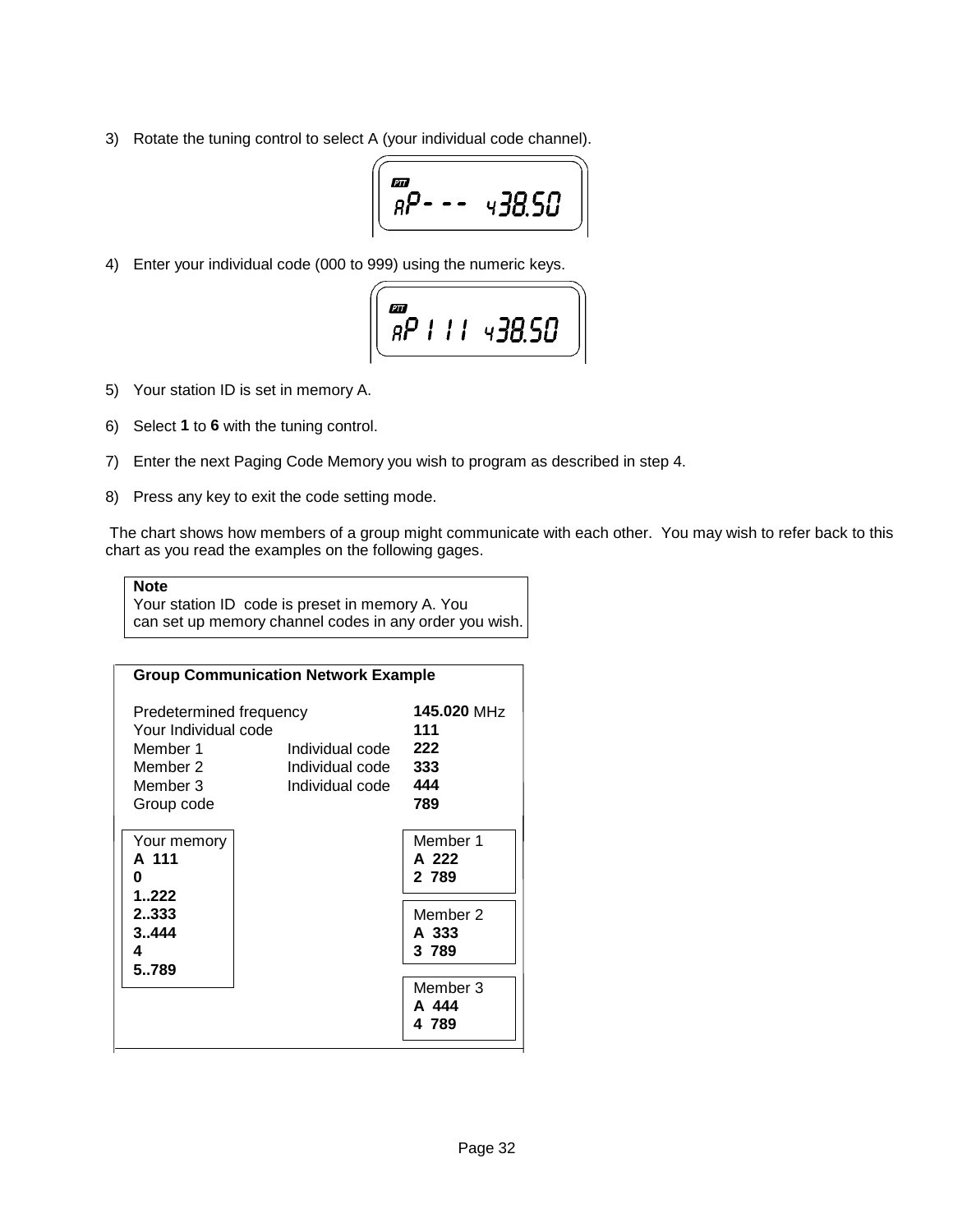#### **4 Sending Pages (Calling)**

- 1) Turn to the predetermined frequency.
- 2) Press the **F** key then press the **1** key to enter the Paging mode. The Paging function of the other transceiver must also be on.
- 3) Press and hold the **F** key for longer than one second, then press the **1** key to enter the code setting mode.
- 4) Use the tuning control to select the memory channel where the local station code is stored

#### **Calling All Group Members**

Select the group code memory channel to call all members of a group. In the example below, the group code is stored in channel 5.



Press the PTT switch. Communication is possible in both the Paging and code setting mode.



The group code 789 and your station ID code 111 are transmitted.

#### **Calling a Specific Group Member**

Use the following procedure to call a specific group member:

- 1) Select the local station code memory. In this example, we have selected memory 3.
- 2) If the local station code is not in memory, enter it in memory 0.
- 3) Press the **PTT** switch.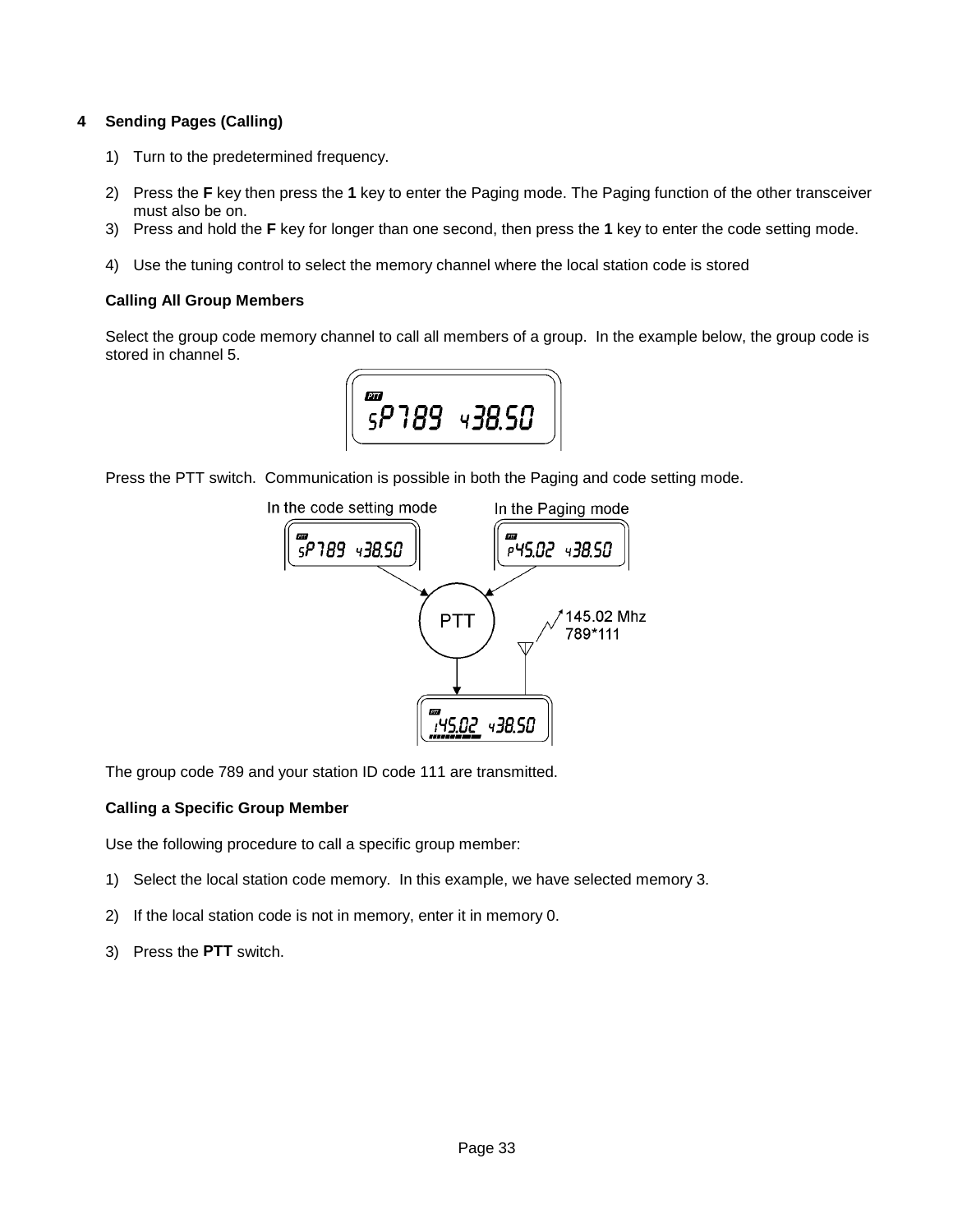4) You can cancel Paging once you have established contact.



Local station code 444 and your station ID code ill are transmitted. The DTMF sounds as the codes are transmitted.

#### **5 Receiving Pages (Wait)**

- 1) Tune to the predetermined frequency.
- 2) Press the **F** key then press the **1** key to enter the Paging mode.



#### **Receiving a Page with an Individual Code**

- 1) When the proper code is received, your squelch will open and you will hear an alert tone sequence coming from the speaker.
- 2) If the calling station transmits your individual call the display will show Paging Mode Memory Channel 0, and will display the ID code of the calling station. Our example uses a station calling code of 444.

| 277<br>າບ ບບ | $\overline{u}$<br>ط۷<br>ü |
|--------------|---------------------------|
|--------------|---------------------------|

3) Press the **PTT** switch to respond to the calling party.

#### **Receiving a Page with a Group code**

1) If the calling station transmits the group code, & group code will display. The Paging Mode Mem Channel on your display becomes a number other than 0 (in this case a 5) to indicate a group call.



2) When the proper code is received, your squelch open and you will hear an alert tone sequence coming from the speaker.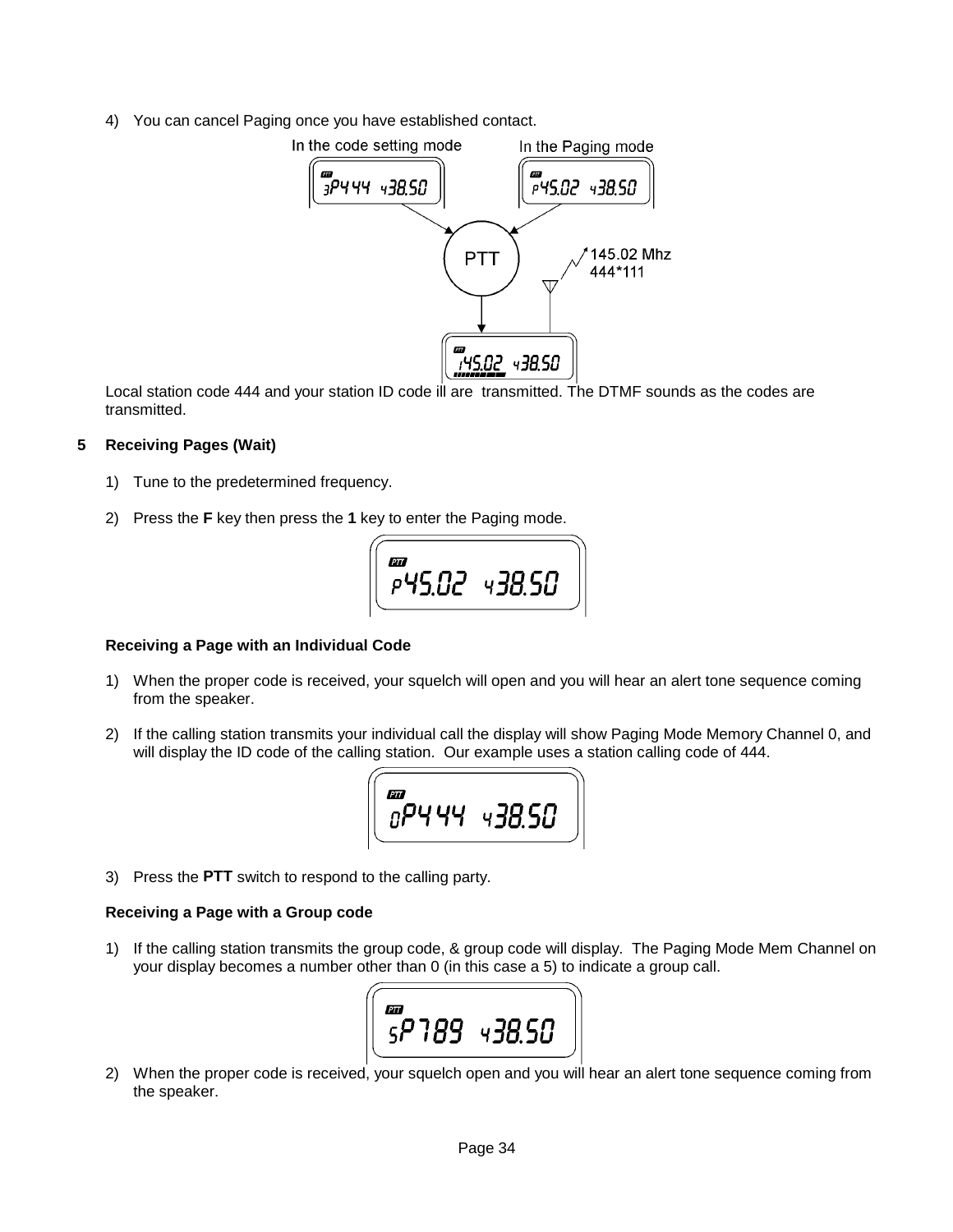3) Press the **PTT** switch to respond to the calling party.

#### **Note**

An **E** indicator appears on the display if the local station cannot be recognized.

```
Note
```
You can communicate more efficiently if you cancel Paging after contacting the local station.

#### **6 Canceling Signal Squelch**

Squelch will not open when operating in the paging mode when the paging codes do not match. It is possible to reprogram the transceiver so that squelch will open regardless of the incoming page code.

Even when signal squelch is canceled, a beep sounds and the individual code of the local station is displayed when the proper code is received.

#### **Canceling signal type squelch**

- 1) Press and hold the **F** key for longer than one second, then press the **CALL** key.
- 2) To return signal squelch to the original state, repeat step 1.

#### **7 Locking Out Codes**

You can lock a Paging function code only during reception. The Paging code will be transmitted even if it's locked out. The squelch unlocks if an individual code is stored in memories A and 1 through 6 and the codes match.

This remains true even if one local station communicates with another and the code is not locked out. Locking out codes is desirable when you call another group member, but don't want to receive communications between other individuals in the group.

#### **To Lock Out Codes**

1) Enter the code setting mode (page 31) and use the tuning control to display the memory channel number to be locked out.

- 2) Press the **F** key, then press the **0** key. The Η indicator displays and memory locks out.
- 3) To cancel, repeat steps 1 and 2.

#### **8 Answer-Back**

(U.S.A., CANADA versions only)

If this function has been enabled and you receive a signal with your paging code, the transceiver automatically transmits your code back to the person paging you to receipt of the signal.

This function is used with the Tone alert system.

#### **Function setting**

- 1) Press and hold the **MHz** key, then turn the power on. When you hear the beep, then release the MHz key.
- 2) Press the **F** key, then press the **5** key to select the Tone alert system.

To return to the normal function, perform step 2 again.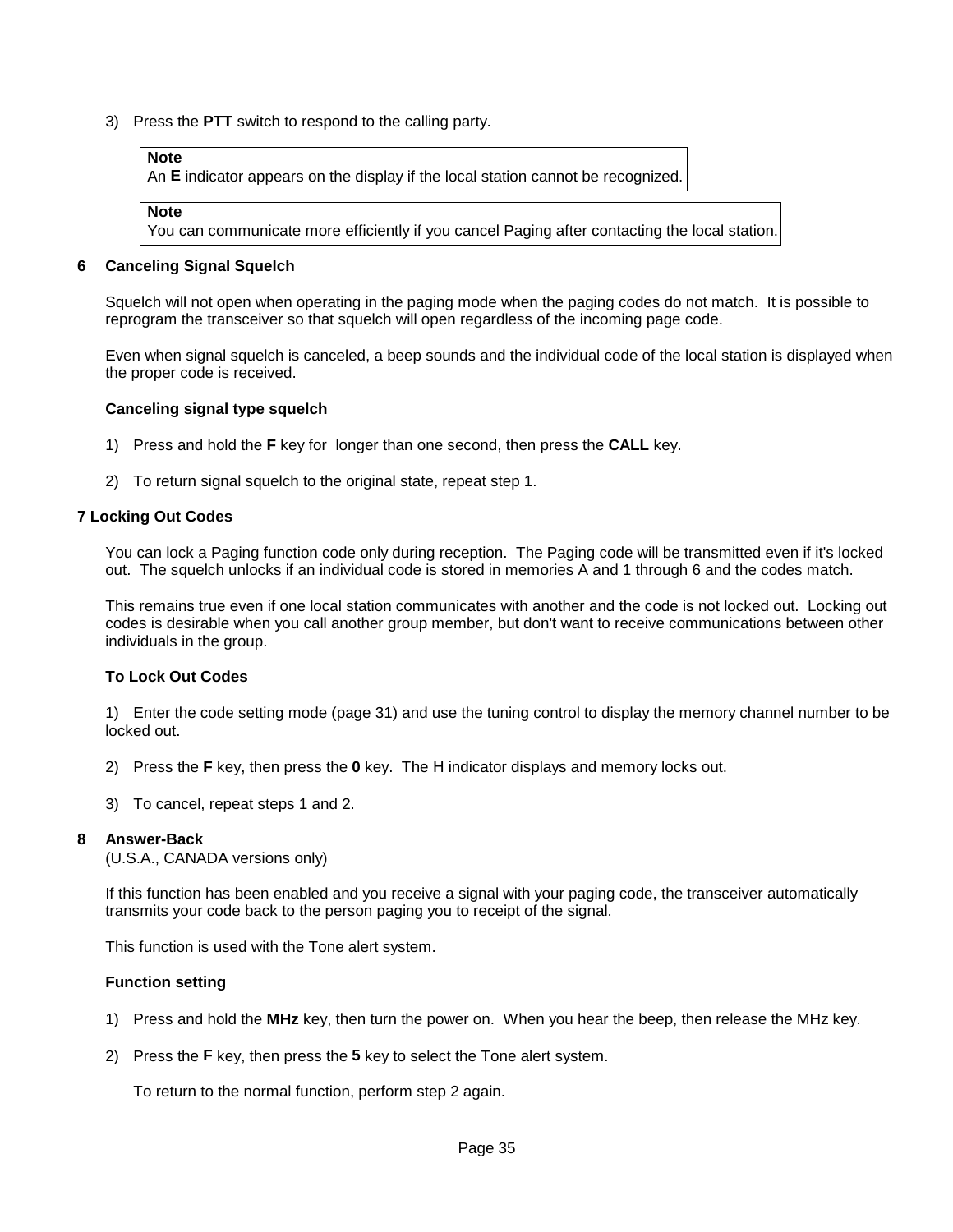#### **MESSAGE TRANSMISSION AND RECEPTION**

This function lets you transmit your message to the other party or display a message from the other party on your transceiver using the DTMF (Dual Tone Multi Frequency) signal and alphanumeric display.

You can use the numerics 0 to 9 and letters A to Z.

The message that can be transmitted and received at one time can be up to six characters long.

**Note** This function is used with DTSS or paging.

#### **1 Message Transmission Modes**

You can transmit your message by one of the following two methods.

• Transmit your message directly using the DTMF keypad. You must press the **#** key at the beginning and end of the character.

See the list on the next page for combinations of keys for alphabets.

• Store your message in the message memory, and transmit it.

#### **2 Using the Message Memory.**

This transceiver has 10 message memory channels.

#### **Memory write procedure**

1) Press the **M** key, then press the **MESSAGE** key to enter the message setting mode.



- 2) Enter your message with the DTMF keypad. See the list on the next page for the key combinations for each letter.
- 3) If you enter the wrong message, press the **VFO** key to start over step 1.
- 4) Press the **MR** key at the end. The MESSAGE display begins flashing.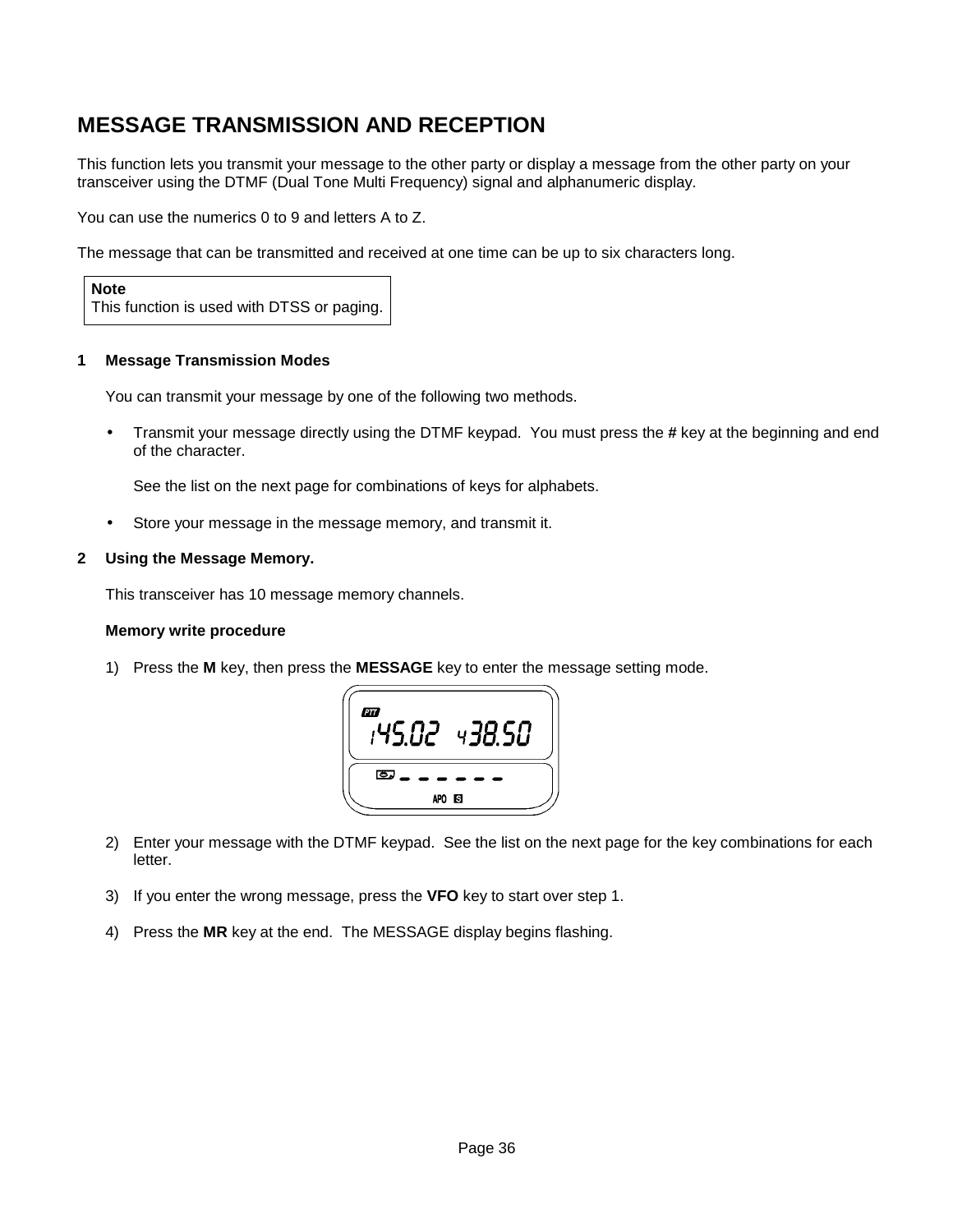#### **Relationship between input characters and keys (Note: "+" means press two keys in sequence [within 2 seconds])**

| Input      | Key       | Input      | Key         | Input      | Key                        | Input      | Key                         |
|------------|-----------|------------|-------------|------------|----------------------------|------------|-----------------------------|
| characters | operation | characters | operation   | characters | operation                  | characters | operation                   |
|            |           | Q          | $+A(F)$     |            | $+ B(M)$                   | (space)    | 1 + C $(f^2)$               |
|            |           | Α          | $2 + A(F)$  | В          | $2 + B(M)$                 |            | $2 + C (f^2)$               |
| ົ          | っ         | D          | $3 + A(F)$  | E          | $3 + B(M)$                 |            | $3 + C (f^2)$               |
| 3          | 3         | G          | $4 + A(F)$  | н          | $4 + B(M)$                 |            | $4 + C (f^2)$               |
| 4          |           |            | $5 + A(F)$  | Κ          | $5 + B(M)$                 |            | $5 + C$<br>$(f^{\epsilon})$ |
| 5          | 5         | M          | $6 + A (F)$ | N          | $6 + B(M)$                 | Ω          | $6 + C$<br>$(f^2)$          |
| 6          | 6         | P          | $7 + A(F)$  | R          | $+ B(M)$<br>$\overline{7}$ | S          | $7 + C$                     |
|            |           |            | $8 + A(F)$  | U          | $8 + B(M)$                 |            | $8 + C$<br>$(f^2)$          |
| 8          | 8         | W          | $9 + A (F)$ | Χ          | $9 + B(M)$                 |            | $9 + C (f^2)$               |
| 9          | 9         |            |             |            |                            |            |                             |

| Input      | Key        |  |
|------------|------------|--|
| characters | operation  |  |
| Q          | $1 + A(F)$ |  |
| А          | $2 + A(F)$ |  |
| D          | $3 + A(F)$ |  |
| G          | $4 + A(F)$ |  |
| J          | $5 + A(F)$ |  |
| М          | $6 + A(F)$ |  |
| P          | $7 + A(F)$ |  |
|            | $8 + A(F)$ |  |
|            | $9 + A(F)$ |  |

| Input      | Key                    |
|------------|------------------------|
| characters | operation              |
| Ζ          | $\overline{1}$ + B (M) |
| в          | $2 + B(M)$             |
| E          | $\overline{3}$ + B (M) |
| н          | $4 + B(M)$             |
| Κ          | $5 + B(M)$             |
| N          | $6 + B(M)$             |
| R          | $7 + B(M)$             |
| U          | $8 + B(M)$             |
| x          | $9 + B(M)$             |
|            |                        |

| Input          | Key                                  |
|----------------|--------------------------------------|
| characters     | operation                            |
| (space)        | 1 + $\overline{C}$ (f <sup>2</sup>   |
| C              | $2 + C$ (f <sup>2</sup>              |
| F              | $3 + \overline{C}$ (f <sup>2</sup> ) |
|                | $4 + \overline{C}$ (f <sup>2</sup>   |
|                | $5 + C$ (f <sup>2</sup>              |
| Э              | $6 + C$ (f <sup>2</sup>              |
| $\overline{S}$ | $7 + C$ (f <sup>2</sup>              |
|                | $8 + C$ (f <sup>2</sup>              |
|                | 9 + $\overline{C}$ (f <sup>2</sup>   |
|                |                                      |

For example



- 5) Press a key (0 to 9) corresponding to the numeric you want to enter to memory.
- 6) To cancel message input mode, press the PTT switch.

#### **3 Message Memory Check**

- 1) Press and hold the **F** key for longer than one second, then press the **MESSAGE** key.
- 2) Press a desired key (0 to 9).
- 3) To return to the normal frequency display, press any key (except 0 to 9 key).

#### **4 Message Memory Transmission**

- 1) Press the **PTT** switch, then press the **MESSAGE** key. The MESSAGE indicator will appear on the display.
- 2) Hold down the **PTT** switch, and press a desired key (0 to 9).
- 3) You can perform steps 1 and 2 any number of times during transmission. Therefore, if you use 10 message memory channels, you can transmit a text of up to 60 characters.

#### **5 Message Reception**

1) When the DTSS or paging function is on, press the **F** key, then the **MESSAGE** key.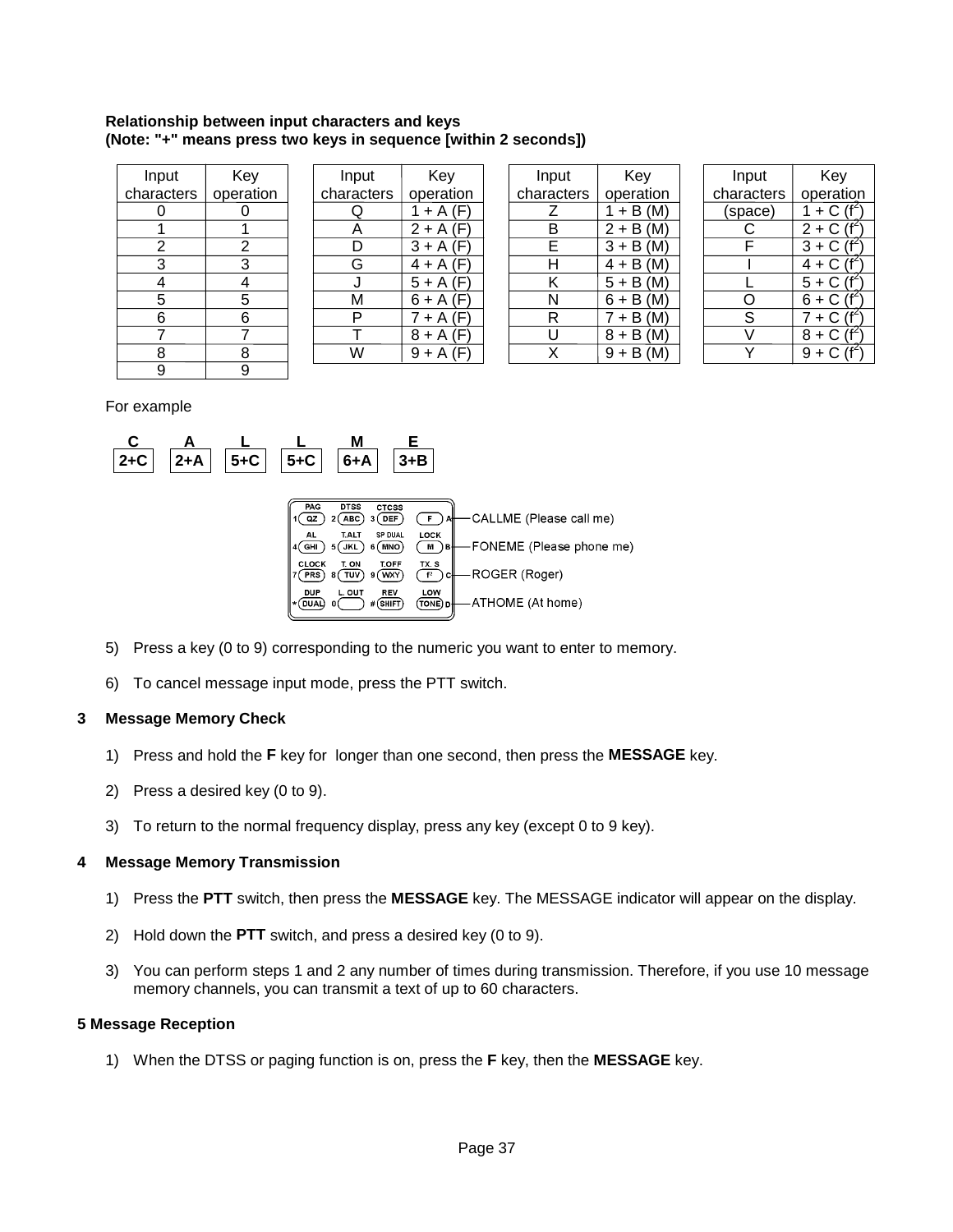- 2) The MESSAGE display lights, and you can now receive a message. When a message is received, it is displayed, and the MESSAGE indicator flashes.
- **DTSS mode**



• **Paging mode**



#### **6 Receive Message Memory**

This transceiver has 10 incoming message memory channels, in which received messages are stored.

If you press the **MESSAGE** key in the message mode, the last stored message is displayed.

You can store your message in memory using one of the following two methods. You can select the desired mode.

- If there is data in all 10 message memory channels, new data is written into channel 0 (Factory default).
- If data is stored in all 10 message memory channels, new data is not written into any channel.

Press and hold the **MESSAGE** key, and switch the power on to change this function.

#### **Receive message memory clear**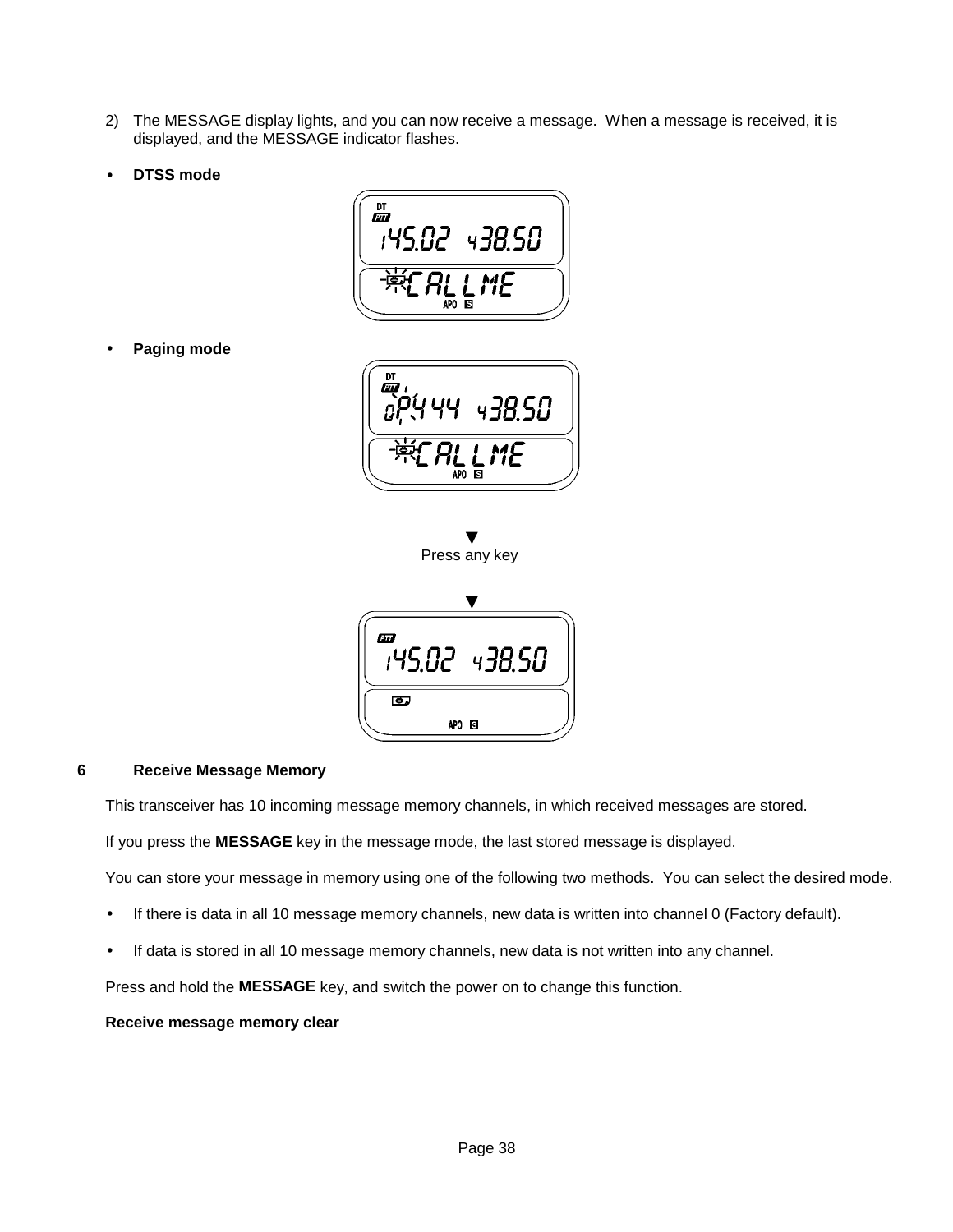Press and hold the **M** key for longer than one second, then press the **MESSAGE** key.

**Note** This operation does not clear the transmit message memory that you set.

#### **ENHANCED RECEIVED FUNCTIONS**

#### **1 The Tone Alert System**

The Tone Alert function provides an audible alarm to indicate when someone is transmitting on the frequency you are monitoring.

If you use the tone alert function with the CTCSS, paging, or DTSS function, you can use the function more effectively since you can wait for a call from a specific remote station.

If you set the T.ALT function, you will not hear voice communications.

The Automatic Power Off function is disabled during T.ALT operations.

- 1) Press the **BAND** key to select the desired band.
- 2) Adjust the squelch to respective threshold.
- 3) Select the desired function if you wish to use it.
- 4) Press the **F** key, then press the **5** key. The T.ALT indicator (a bell) will appear on the display.



- 5) The T.ALT and BUSY indicators display and the transceiver beeps on and off for approximately 5 seconds when a signal is present.
- 6) The time when the signal was received will be displayed. The time is changed each time when a new signal is received.
- 7) Press the **PTT** switch to release the T.ALT function.
- 8) Press the **F** key, then press the **5** key again to completely release the T.ALT function.

#### **Selecting a Beep Tone**

Press and hold the **5** key and turn on the **POWER** switch to alternate the beep sound between a tone alarm and a telephone-type ring.

**Note** For the T.ALT to function properly in CTCSS, the incoming signal must be present for approximately 1 second.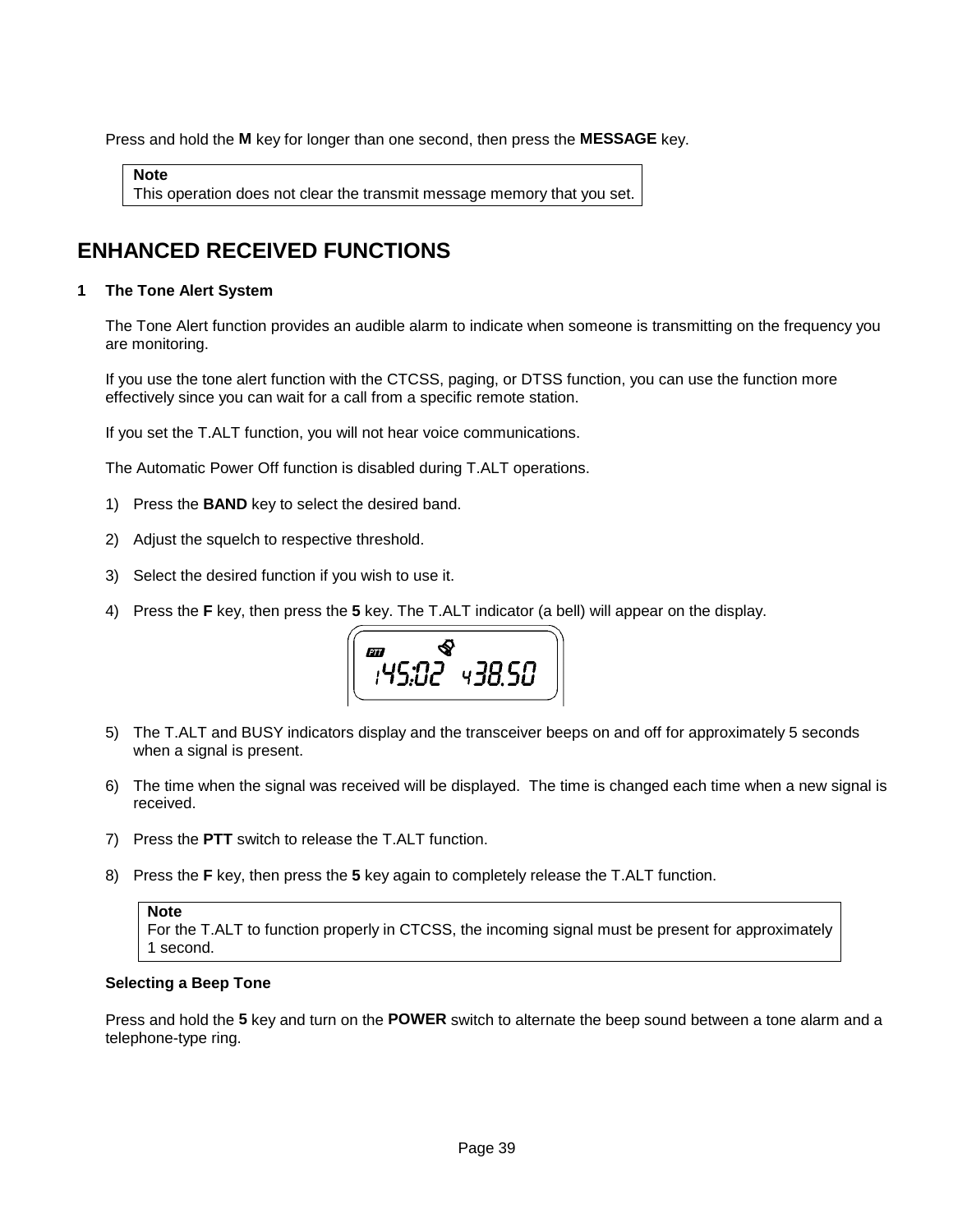#### **2 Monitor**

Even if the squelch or CTCSS, DTSS, or PAGING is ON, you can monitor the channel by pressing the **MONI** key.



#### **3 Beep Off**

The transceiver produces beeps when you push the front panel keys. If you want to disable this function, press and hold the **6** key and press the **POWER** switch.

#### **4 Lamp**

If you press the **LAMP** key, the LCD illumination lamp lights to help you operate your transceiver at night.

You can use this lamp at any time.

- 1) Press the **F** key, then press the **LAMP** key.
- 2) To cancel, press the **F** key, then press the **LAMP** key again.

#### **5 Key Lock**

Press the **F** key, then press the **M** key.

The **LOCK** indicator (a key) will appear on the display, and all keys except LAMP, MONI, E.CHG, F+M, and PTT are locked.



Press the **F** key then press the **M** key again to cancel the key Lock function.

#### **6 Volume adjustment when you use an earphone**

#### **CAUTION**

If you use an earphone, you may feel that the volume is too high even if the volume level is set to minimum. We recommend that before connecting the earphone, you set the volume level to the minimum and perform the following operation to protect your ears.

1) Press and hold the **4** key and turn the power switch on.

This operation reduces the volume below the original minimum volume level.

2) Minimize the volume levels for both bands.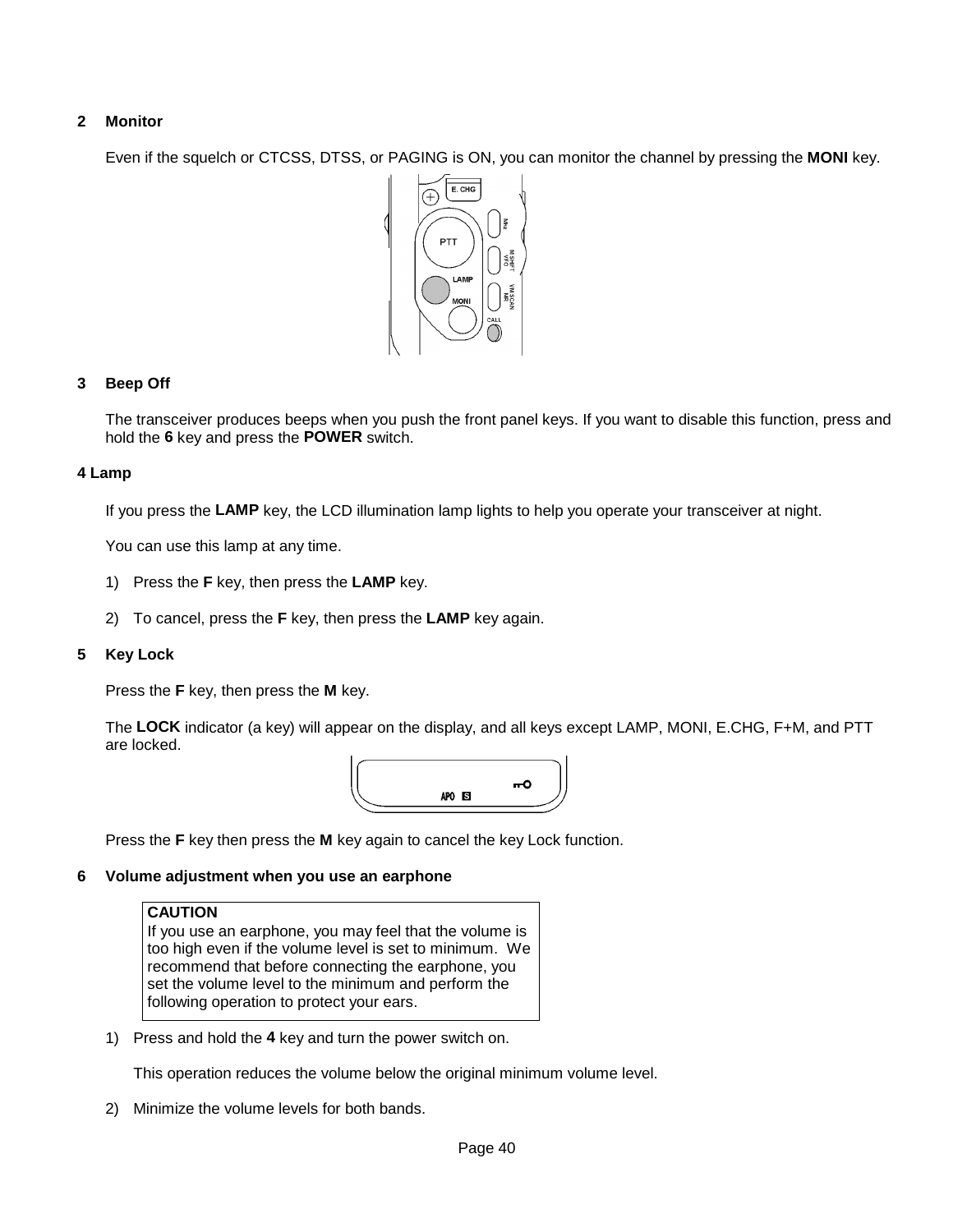- 3) Connect your earphone to the External Speaker jack.
- 4) Set the volume to a comfortable level.

#### **Note**

 If you perform this operation, the internal speaker volume is also reduced. If you stop using the earphone, repeat step 1 to return to the original volume settings.

#### **7 Switching speaker output when a speaker-microphone is connected**

If you connect a speaker-microphone to the external speaker jack, you will hear the mixed receive tones of the VHF and UHF bands from the speaker- microphone. These tones can be separated to the transceiver's internal speaker and the speaker- microphone.

1) Press the **F** key then the **6** key.

You will hear the receive audio of the active band from the speaker-microphone and the receive audio of the sub-band from the internal speaker.

2) If you want to change the speaker output, press and hold the **F** key for longer than one second, then press the **6** key.

#### **8 Automatic Band Change Function**

The Automatic Band Change function automatically switches transmit control from the RX/TX band to the RX only band whenever a signal is received that opens squelch on the RX only band.

1) Press the **F** key, then press the **BAND/A.B.C.** key within 10 seconds.

The A B C indicator displays.



2) If a signal comes in on a RX-only band and the BUSY indicator lights, the PTT indicator lights for the receiveonly band.

3) If you now press the PTT switch, the A.B.C. function turns off, and you can respond to the call from the other party.

**Note** When the incoming signal drops out three seconds the PTT indicator will return to the previously Selected position.

#### **9 Simultaneous Receive Function of Two Signal in the Same Band**

This transceiver has been factory-programmed to receive one VHF signal and one UHF signal at the same time. It is also possible to receive two signals in the same band at the same time. While displaying the same band, two different signals can be selected.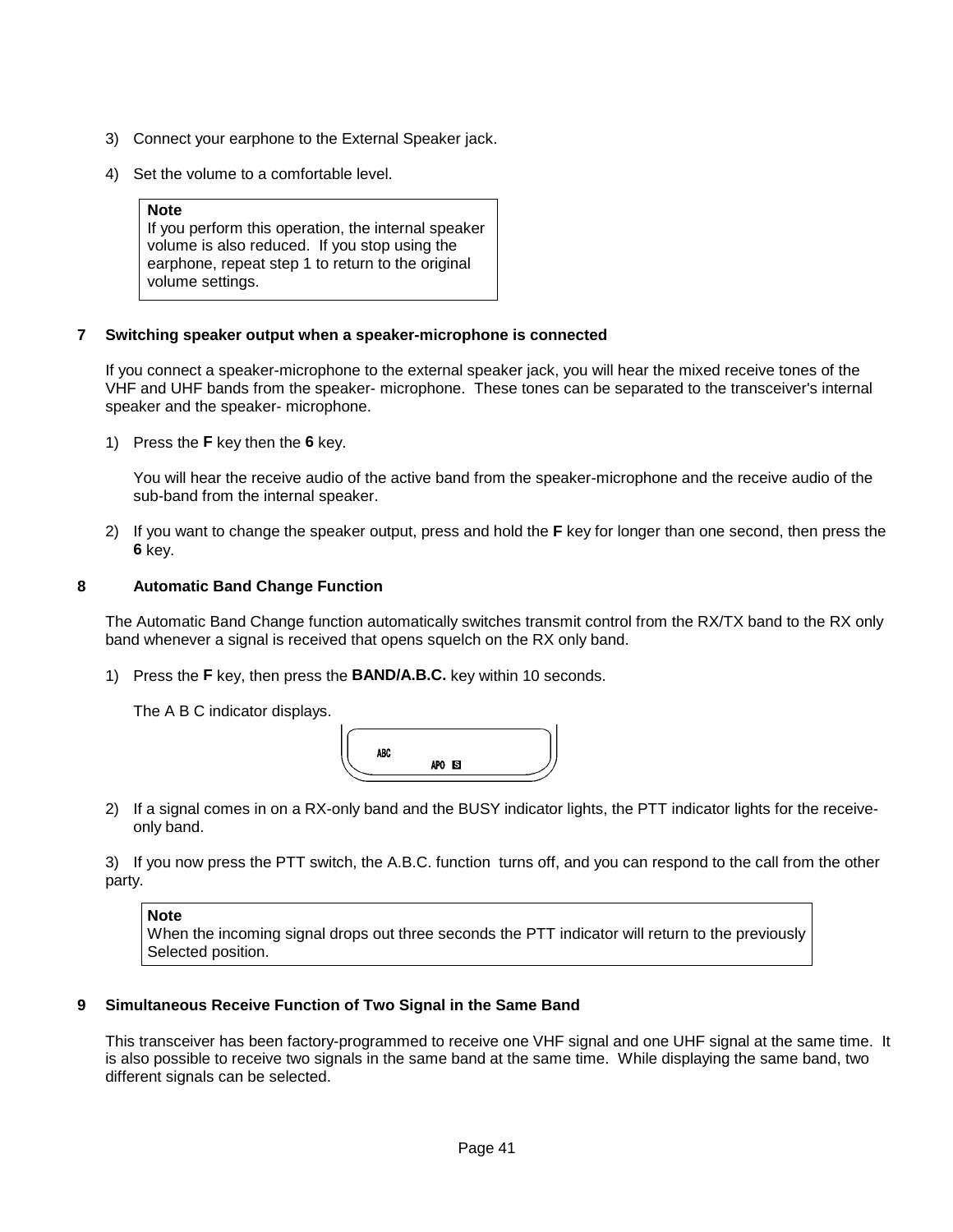#### • **To simultaneously receive two VHF band signals**

- 1) Press the **BAND** key to select the UHF band.
- 2) Press the f<sup>2</sup> key. The UHF band display also shows the second VHF band frequency.



#### • **To simultaneously receive two UHF band signals**

- 1) Press the **BAND** key to select the VHF band.
- 2) Press the f<sup>2</sup> key. The VHF band display also shows the second UHF band frequency.

#### **Notes on simultaneous In-Band reception**

- 1 When two signals on the same band are received simultaneously, the receive performance , such as sensitivity, may be reduced.
- 2 If the two frequencies are the same, the volume may decrease at some VOL control positions.

To return to normal operation, press the **f 2** key again.

#### **10. Single Band Operation**

When you press the **DUAL** key, the band for which the PTT indicator is on is selected, and you can perform a single-band operation with that band.



When you press the **BAND** key, you toggle between single-band and dual-band operation.

#### **11. MHz Mode**

If you use this function, you can change the frequency in 1-MHz steps.

Press the **MHz** key.

The 100-kHz digit and lower digits of the operation band gl blank. When you turn the tuning control, the frequency changes in 1-MHz steps.

To return to the normal frequency display, press any front panel key (except E. CHG key) or wait 10 seconds.

#### **12 Channelized Frequency Display**

The frequency display can be changed to display channel numbers instead of the operating frequency. This function makes use of the data you have stored in memory for this functions. Channel 1 is memory channel 1, Channel 2 is memory channel 2, etc.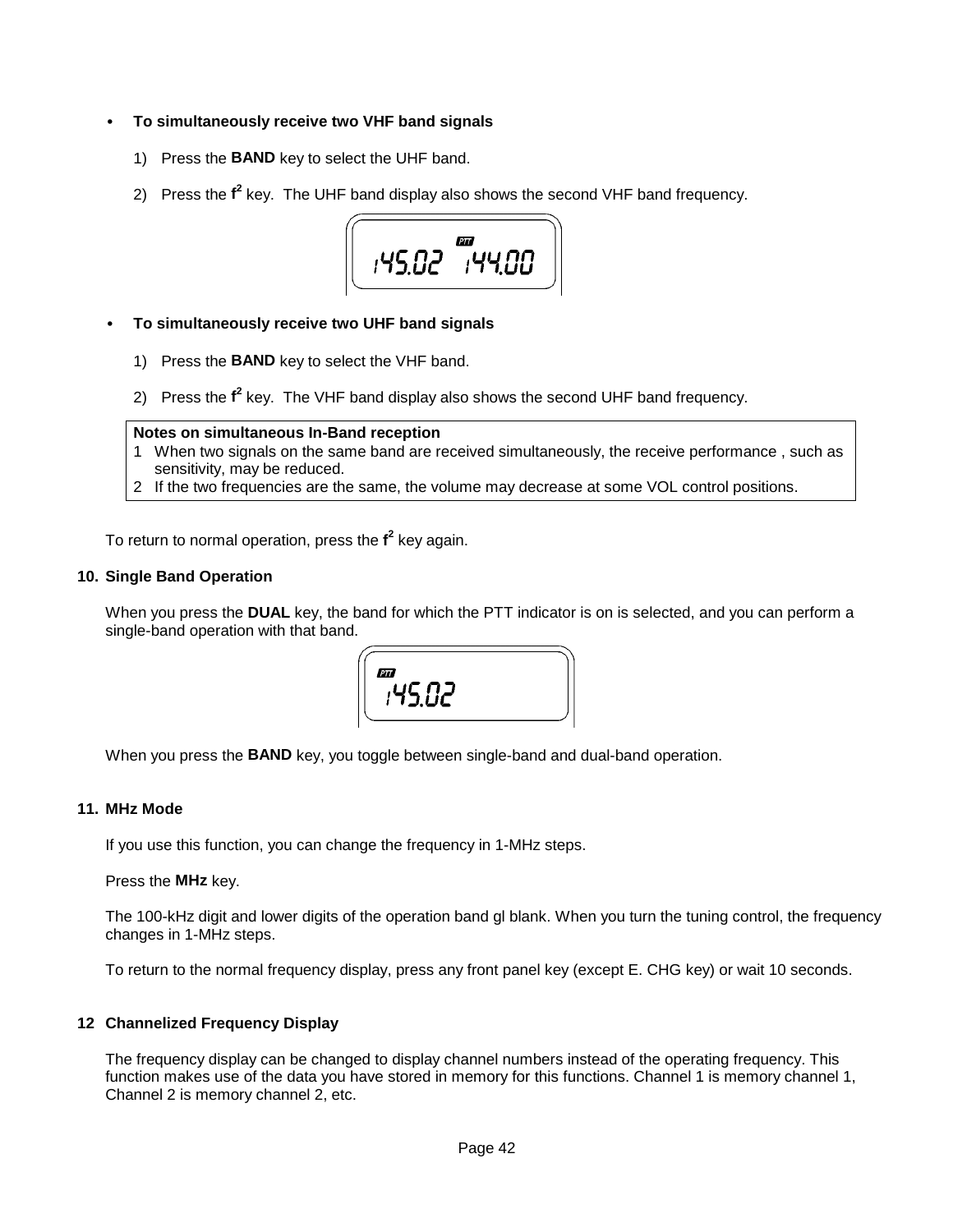- 1) Turn the **POWER** switch off
- 2) Press and hold down the **3** key, then press the **POWER** switch. Channel numbers are displayed on both bands.
- 3) The channel number can be changes with the tuning control.
- 4) To return to normal frequency display, preform steps 1 & 2 again.

#### **POWER SAVER FEATURES**

#### **1) The Battery Saver Mode**

This transceiver provides a battery saver mode to conserve on battery power. The battery saver circuit activates 10 seconds after the last key is pressed. The squelch must be closed. This function deactivates whenever a key is pressed for the squelch opens.

The battery saver does not operate during scanning operations.

Press and hold the **F** key for longer than one second then press the **MR** key to activate or deactivate the battery saver function.

#### **Battery Saver Time Selection**

You can change the OFF time when the battery save function is in effect.

- 1 Press and hold the **7** key and turn the power on.
- 2 Select the OFF time with the Tuning control. You can select 0.4, 0.6, 0.8 (default setting), 1.0, 1.5, 2.0, or 3.0 seconds for the off-time.
- 3 To return to the normal frequency display, press any front panel key.

#### **2 Automatic Power Off (APO)**

- 1 If no signal is received and if you have not performed any operations within 59 minutes, a 5-second audio tone sounds.
- 2 The transceiver switches the power off 1 minute after this tone sounds.

#### **Note**

Even though the **APO** indicator appears on the display, it will not activate during scanning or Tone Alert functions.

3 Press and hold the **F** key for longer than one second, then press the **VFO** key to turn off the APO function.

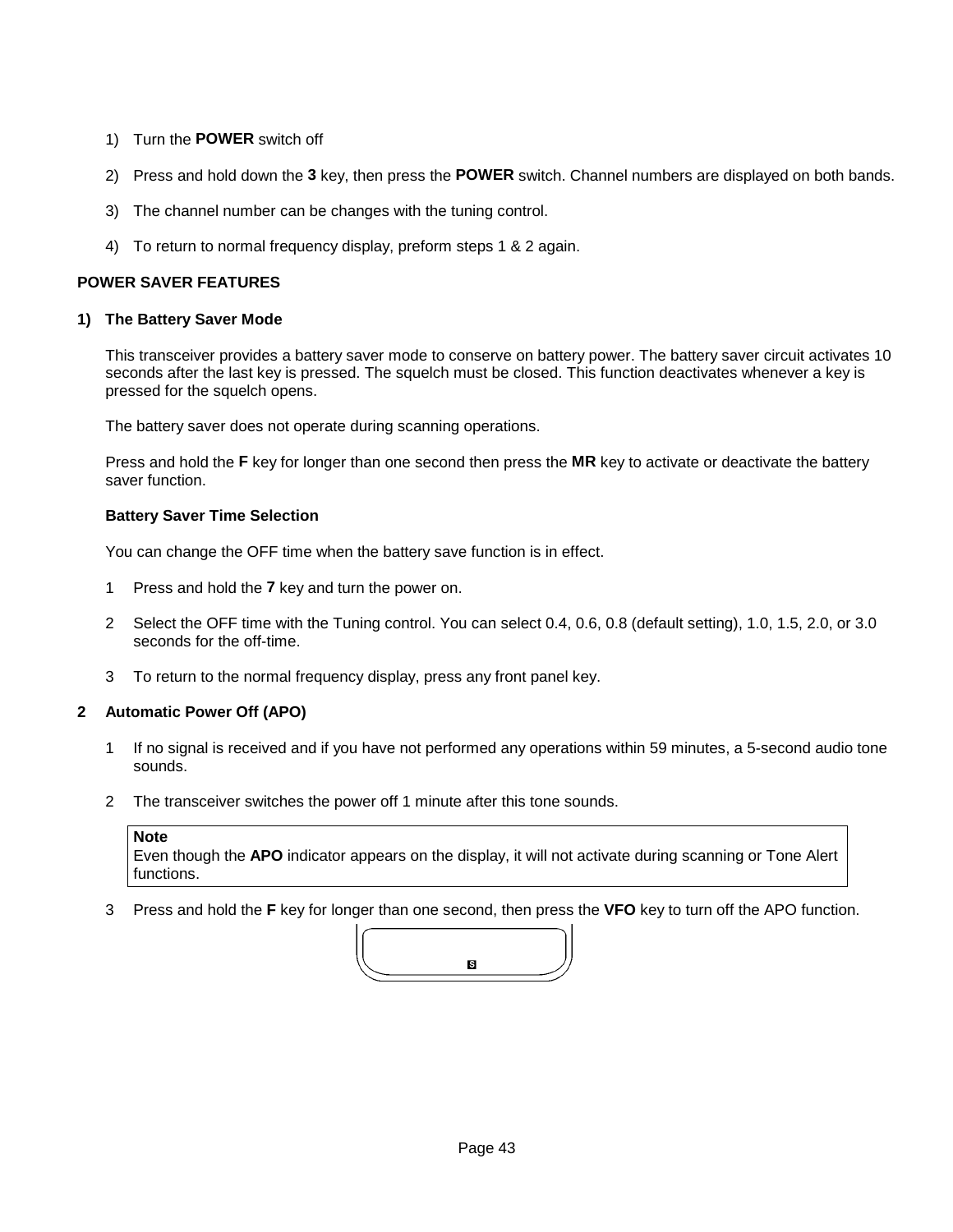#### **CLOCK FUNCTION**

If you press the **F** key, then the **7** key in receive mode, the clock is displayed on the Sub band display. The time is displayed on a 24-hour basis. If you press the **F** key, then the **7** key again, the clock is canceled, and the normal frequency display returns.

#### **1 Time Setting**

- 1 Press and hold the **F** key for longer than one second, then press the **7** key. The clock is displayed on the Main band display.
- 2 Set the "Hour" display to the current hour with the Tuning control.
- 3 Press the **M** key.
- 4 Set the "Minute" display to the current minute with the Tuning control.
- 5 Press the **F** key.

#### **2 Timer Function**

#### **Switch-ON Timer Setting**

1 If you press and hold the **F** key for longer than one second, then press the **8** key, you enter the **switch-ON** timer setting mode, and the **TIMER ON** indicator and the "Hour" display will flash.



- 2 With the Tuning control, set the "Hour" display to the time you want the transceiver to turn on.
- 3 Press the **M** key.
- 4 With the Tuning control, set the "Minute" display to the time you want the transceiver to turn on.
- 5 Press the **F** key.

#### **Switch-OFF Timer Setting**

1 If you press and hold the **F** key for longer than one second, then press the **9** key, you enter the **switch-OFF** timer setting mode, and the **TIMER OFF** indicator and the "Hour" display will flash.

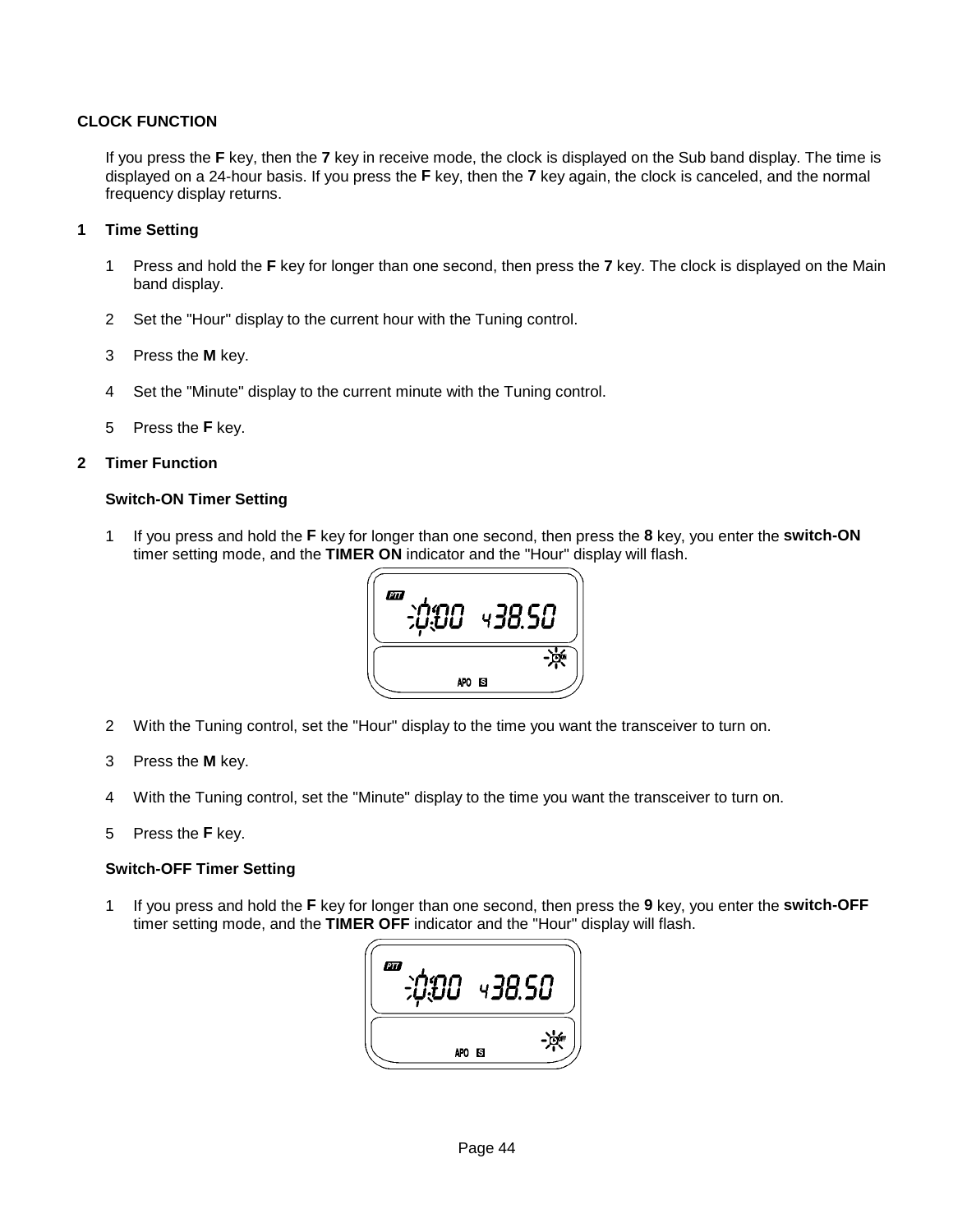- 2 With the Tuning control, set the "Hour" display to the time you want the transceiver to turn off.
- 3 Press the **M** key.
- 4 With the Tuning control, set the "Minute" display to the time you want the transceiver to turn off.
- 5 Press the **F** key.

#### **Timer Start/Stop**

If you press the **F** key, then press the **8** key, the switch-on timer starts or stops.

When the switch-on timer starts, the **TIMER ON** indicator lights on the LCD, and the transceiver is switched on at the set time every day.

If you press the **F** key, then press the **9** key, the switch-on timer starts or stops.

When the switch-on timer starts, the **TIMER OFF** indicator lights on the LCD, and the transceiver is switched off at the set time every day.

#### **Alarm Function**

If you press the **M** key twice in timer-start setting mode, the alarm function setting mode turns on. Select "A On" using the tuning control.

The alarm stops when you press any front panel key.

#### **DUPLEX OPERATION**

Normally this transceiver operates in a simplex mode, i.e. no receive audio from the sub-receiver is fed to the speaker during transmit on the main or active band.

If you prefer duplex operation, i.e. receive audio from the sub-band is fed to the speaker during transmit, you must perform the following procedure.

Press the **F** key then press the **DUAL** key. The **DUP** indicator will appear on the display.



Duplex operation is now possible.

Occasionally the microphone might pick up receive audio, causing howling to occur. To prevent howling in the duplex mode, use an earphone (see page 40) to listen to the receive audio, or perform the following operation.

Press and hole the **F** key for longer than one second, then press the **DUAL** key. The **DUP** indicator will flash.

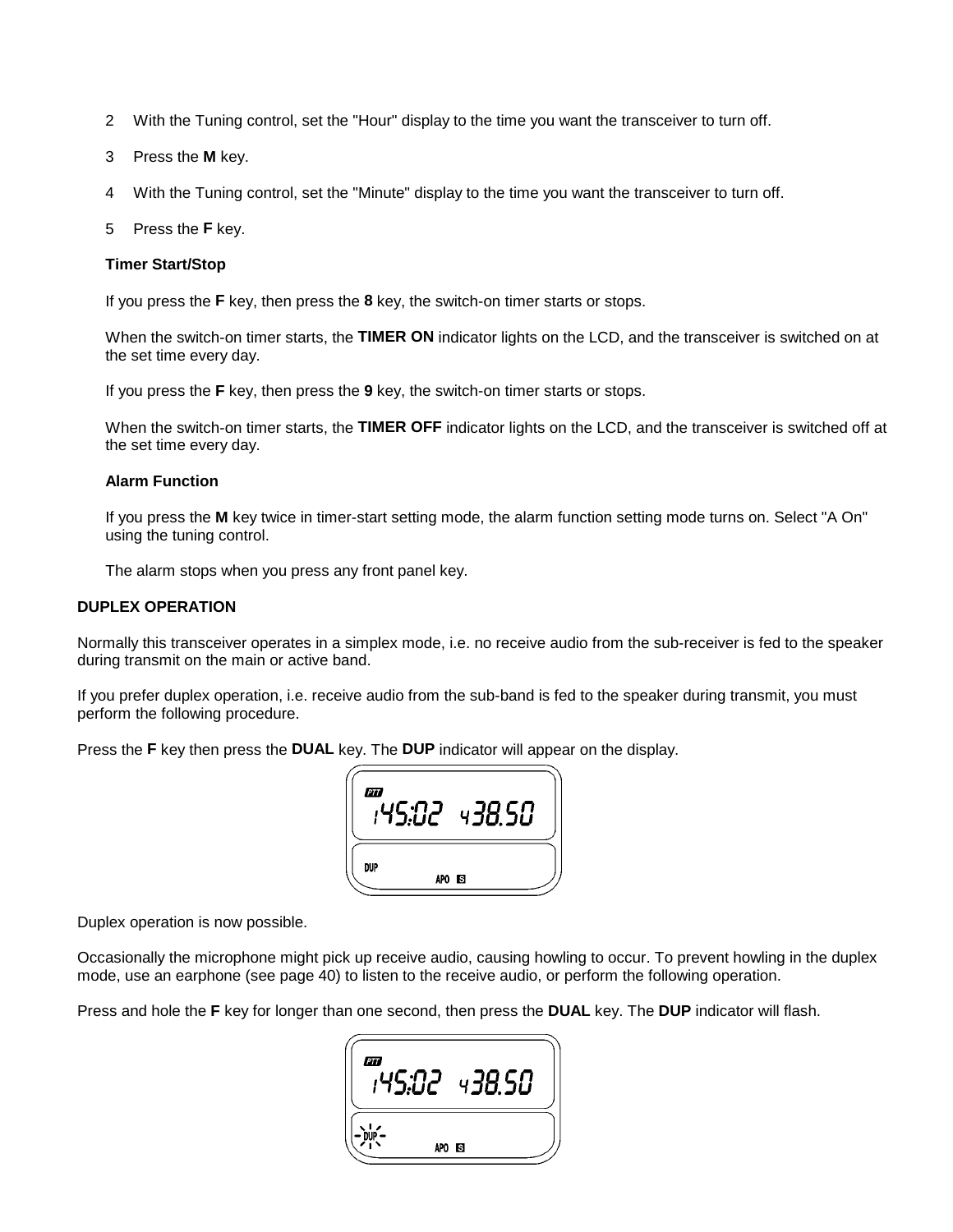In this mode, the microphone sensitivity and receive audio are reduced automatically to prevent howling. The transmitter output power is also automatically set to the **EL** position. You can select the desired transmitter output power by pressing the **F** key, then pressing the **D/LOW** key.

To cancel this function, repeat the procedure for setting the function. The **DUP** indicator disappears from the display.

#### **POWER ON MESSAGES AND FUNCTION MESSAGE**

#### **1 Power On Message**

When you first switch the POWER on, "TH 78A" appears on the display for two seconds. You can change this factory-set message to your own message as follows:

#### **Changing Power-On Message**

1 Select your message by following steps 1 to 4 of the memory write procedure on page 36.

#### 2 Press the **0** key.

The power-on message has now been changed. If you switch the power off and on again, your own message will be displayed on the display for two seconds.

#### **Note**

The above message, which is stored in message memory channel0, appears each time you switch the power on.

#### **2 Function Message**

When you select a function, the corresponding function message is displayed on the LCD for two seconds. The message and functions are listed below:

| <b>AF CHG</b> | Transpose the two AF bands             |
|---------------|----------------------------------------|
| AF INI        | Initial AF output setting              |
| <b>AF MIX</b> | Mix the AF output from both bands      |
| <b>AF SEP</b> | Separate the AF output into two bands  |
| <b>AS OFF</b> | Automatic offsets OFF                  |
| AS ON         | Automatic offsets ON                   |
| <b>BELL1</b>  | Tone alert (Telephone type ring)       |
| <b>BELL 2</b> | Tone alert (Tone alarm)                |
| <b>BP OFF</b> | Beep OFF                               |
| <b>BP ON</b>  | Beep ON                                |
| <b>DTMF0S</b> | No DTMF signal transmission delay time |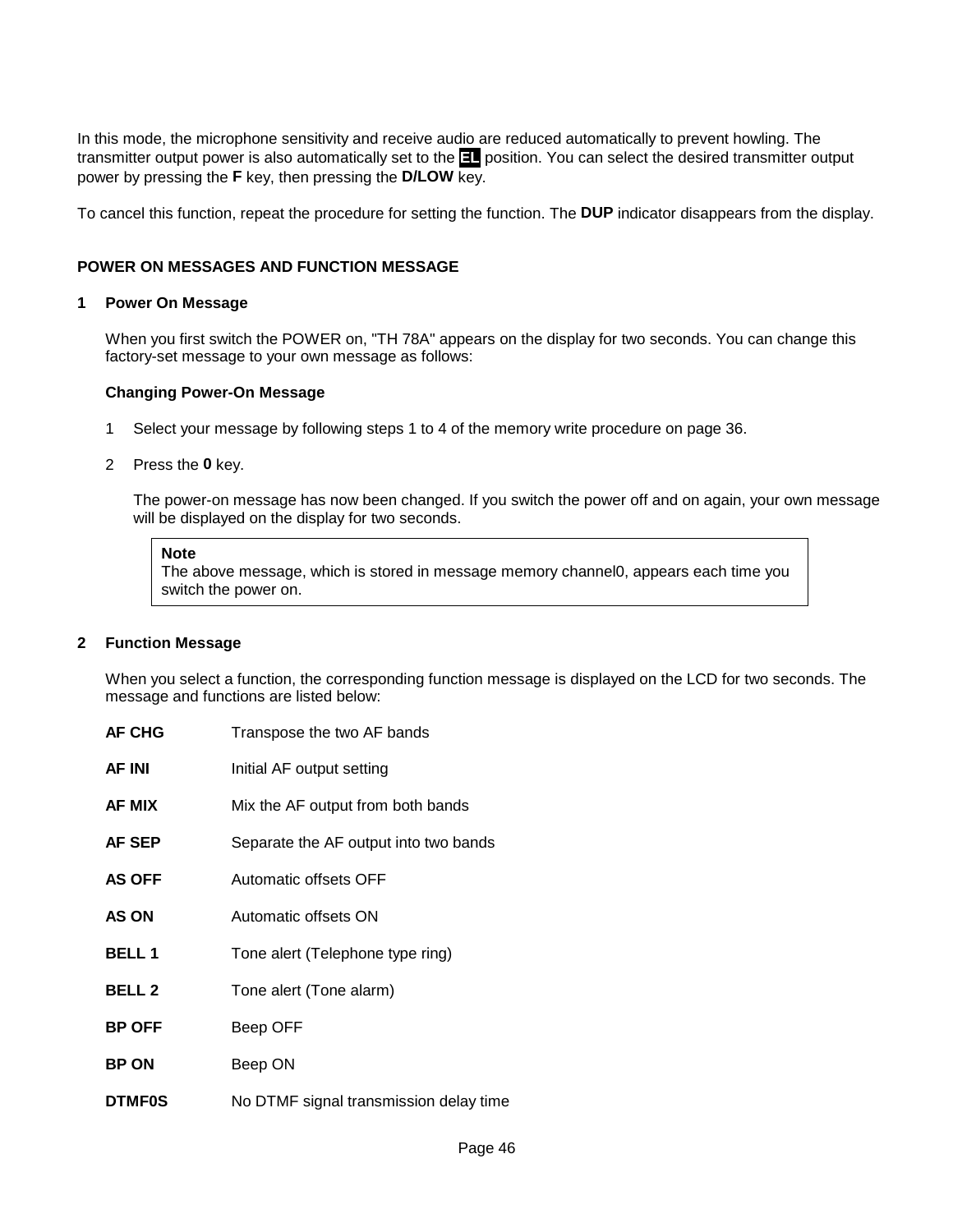| <b>EAR</b>     | Earphone mode                                                                              |  |  |  |  |
|----------------|--------------------------------------------------------------------------------------------|--|--|--|--|
| <b>MSG M1</b>  | Store receive messages in up to 10 memory channels.                                        |  |  |  |  |
| <b>MSG MX</b>  | If more than 10 messages are received, the oldest messages are replaced with the new ones. |  |  |  |  |
| <b>MSGCLR</b>  | Message transmission memory clear                                                          |  |  |  |  |
| OPG OFF        | Signal squelch ON                                                                          |  |  |  |  |
| <b>OPG ON</b>  | Canceling signal squelch                                                                   |  |  |  |  |
| <b>PROGSCN</b> | Programmable scan range setting and recall                                                 |  |  |  |  |
| <b>PROGVFO</b> | Programmable VFO tuning limit setting                                                      |  |  |  |  |
| <b>SHIFT</b>   | Shift width setting mode                                                                   |  |  |  |  |
| <b>SP</b>      | External speaker mode                                                                      |  |  |  |  |
| <b>SPLIT</b>   | Split memory channel mode                                                                  |  |  |  |  |
| <b>UHF CO</b>  | UHF band carrier operate scan mode                                                         |  |  |  |  |
| <b>UHF TO</b>  | UHF band time operate scan mode                                                            |  |  |  |  |
| <b>VFOCLR</b>  | VFO reset                                                                                  |  |  |  |  |
| <b>VHF CO</b>  | VHF band carrier operate scan mode                                                         |  |  |  |  |
| <b>VHF TO</b>  | VHF band time operate scan mode                                                            |  |  |  |  |
| <b>250MS</b>   | The time delay for DTMF code transmission is 250mS                                         |  |  |  |  |
| <b>450 MS</b>  | The time delay for DTMF code transmission is 450mS                                         |  |  |  |  |

**DTMF2S** Setting DTMF signal transmission delay time (2 seconds)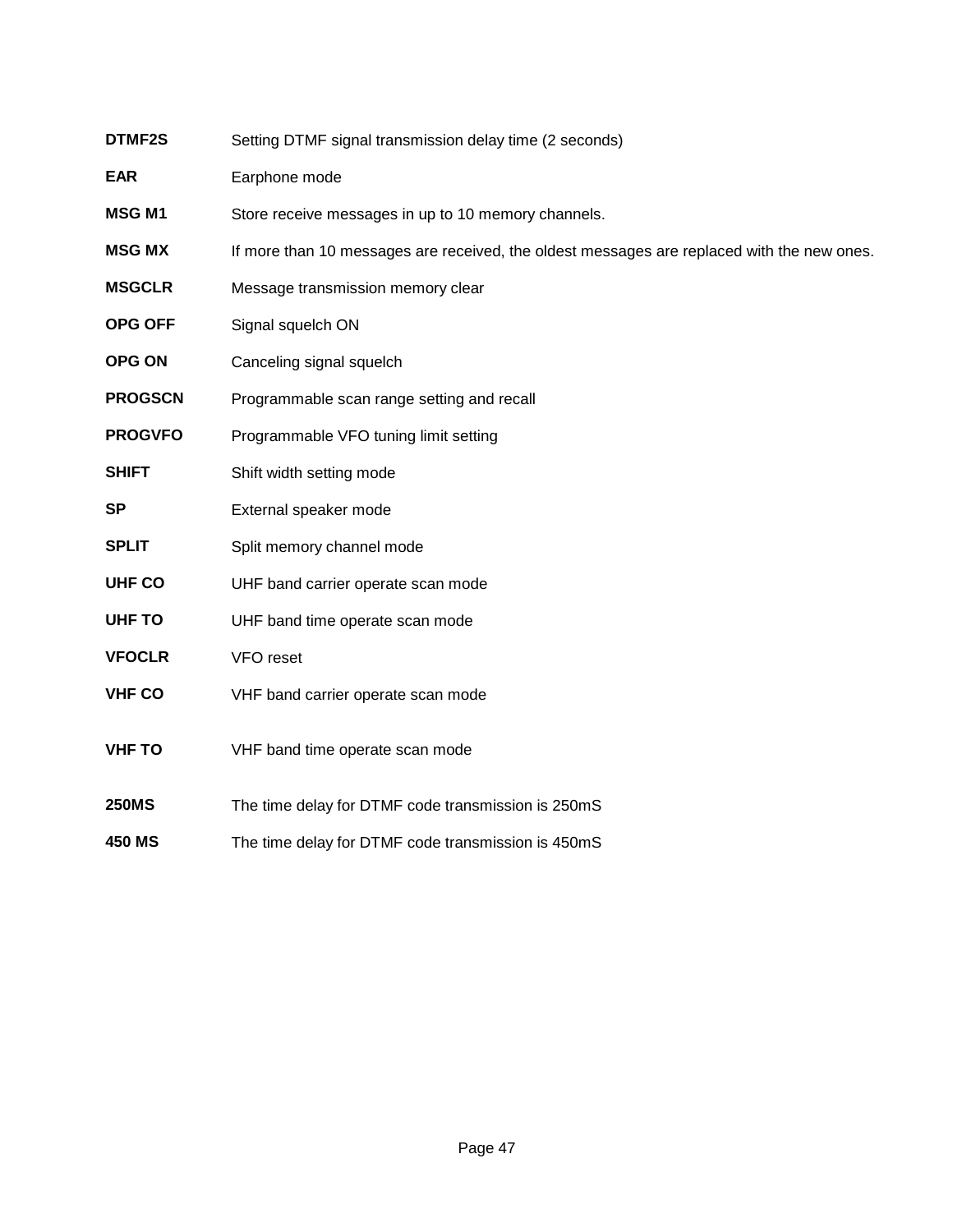#### **TROUBLESHOOTING**

He following problems are generally caused by improper transceiver operation or connection, not by defective components. If you experience any of these problem, check the causes and corrective actions before requesting service.

| Symptom                                                                                          | <b>Probably Cause</b>                                                                                               | Corrective Action                                                                                                                                                                                                                                           |
|--------------------------------------------------------------------------------------------------|---------------------------------------------------------------------------------------------------------------------|-------------------------------------------------------------------------------------------------------------------------------------------------------------------------------------------------------------------------------------------------------------|
| Indicators do not light and no<br>receiver noise is heard when the<br>POWER switch is turned no. | 1. Low voltage.<br>2. With optional DC cable<br>1) Bad power cable or<br>Connections<br>2) Blown power supply fuse. | 1. Recharge/replace the battery.<br>2.<br>1) Check cables and connections.<br>2) Check for the cause of the blown<br>fuse and replace the fuse.                                                                                                             |
| No sound from the speaker.<br>No signal can be received.                                         | 1. Squelch is closed.<br>2. With the TSU-7: CTCSS<br>is operating<br>3. DTSS is operating<br>4. Paging is operating | 1. Turn the SQL control counterclockwise.<br>2. Press the F key, then press the 3 key to<br>turn off the CTCSS.<br>3. Press the F key, then press the 2 key to<br>turn off the DTSS.<br>4. Press the F key, then press the 1 key to<br>turn off the Paging. |
| No control works                                                                                 | 1. LOCK is ON<br>2. T.ALT is ON.                                                                                    | 1. Press the F key, then press the M key.<br>2. Press the F key, then press the 5 key.                                                                                                                                                                      |
| Memory channel cannot be<br>recalled.                                                            | Nothing is stored in the<br>memory channel.                                                                         | See Using the Memory (page 15).                                                                                                                                                                                                                             |
| Memory cannot be backed up.                                                                      | Battery voltage is low.<br>2. Battery case removed.                                                                 | 1. Recharge the battery.<br>2. Install the Battery case.                                                                                                                                                                                                    |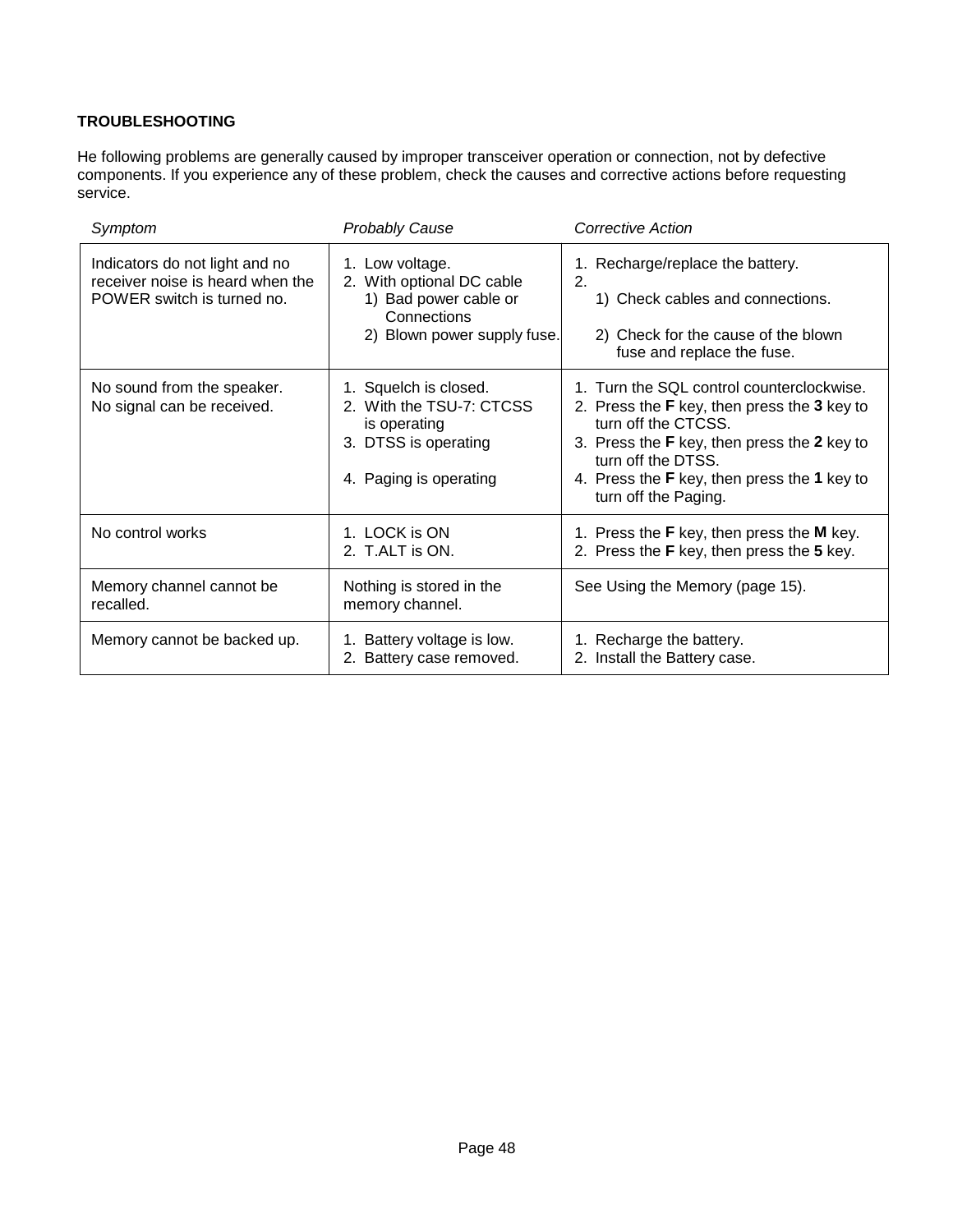#### **1. Installing the CTCSS Unit (TSU-7)**

- 1 Slide the battery release button to unlock, then pull out the battery case.
- 2 Unscrew the four screws on the rear (Fig. 1). The screw nearest the antenna is a short one.
- 3 Put your finger into the battery holder, and release the claw of the rear case. (Fig. 2)
- 4 Position the set with its front facing forward.
- 5 Open the front panel from the PTT switch side, being careful of the internal wiring and water resistant rubberattached LEDs. (Fig. 3)
- 6 Remove the jumper wire (J301) using a pair of nippers.
- 7 Attach the TSU-7 to the transceiver, as shown in Fig. 4.
- 8. Replace the case in its original position, taking care not to pinch any wires or cables under the case.
- 9. Install the four screws. Remember that the short screw goes nearest the antenna.

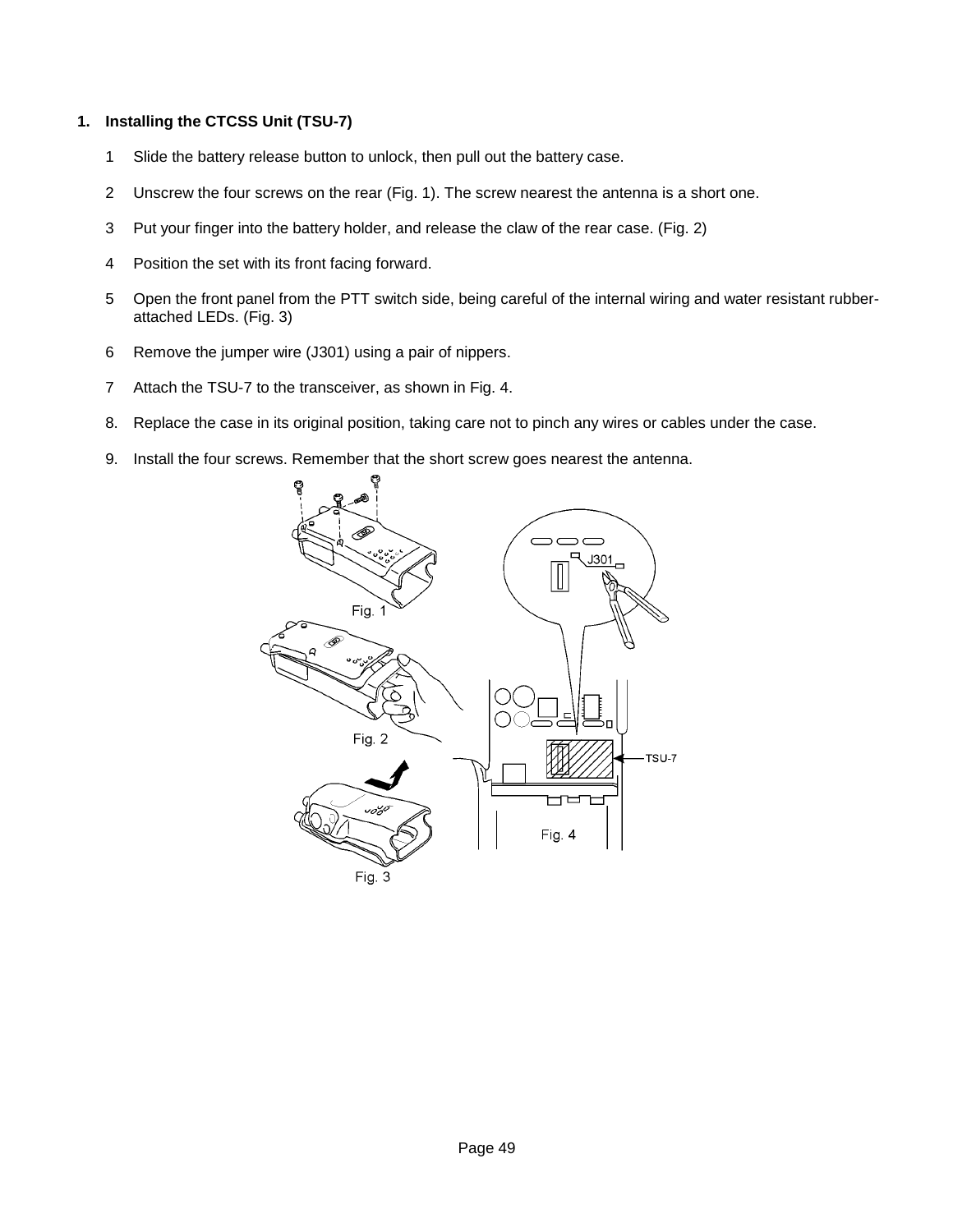#### **2. Memory Expansion Unit (ME-1)**

- 1 Slide the battery release button to unlock, then pull out the battery case.
- 2 Unscrew the four screws on the rear (Fig. 1). The screw nearest the antenna is a short one.
- 3 Put your finger into the battery holder, and release the claw of the rear case. (Fig. 2)
- 4 Position the set with its front facing forward.
- 5 Open the front panel from the PTT switch side, being careful of the internal wiring and water resistant rubberattached LEDs. (Fig. 3)
- 6 Attach the ME-1 to the transceiver, as shown in Fig. 4.
- 7. Replace the case in its original position, taking care not to pinch any wires or cables under the case.
- 8. Install the four screws. Remember that the short screw goes nearest the antenna.



**3. Programming the SMC-33 Remote Control Speaker Microphone**



These keys function like the VFO, MR, and CALL keys on the front panel of the transceiver.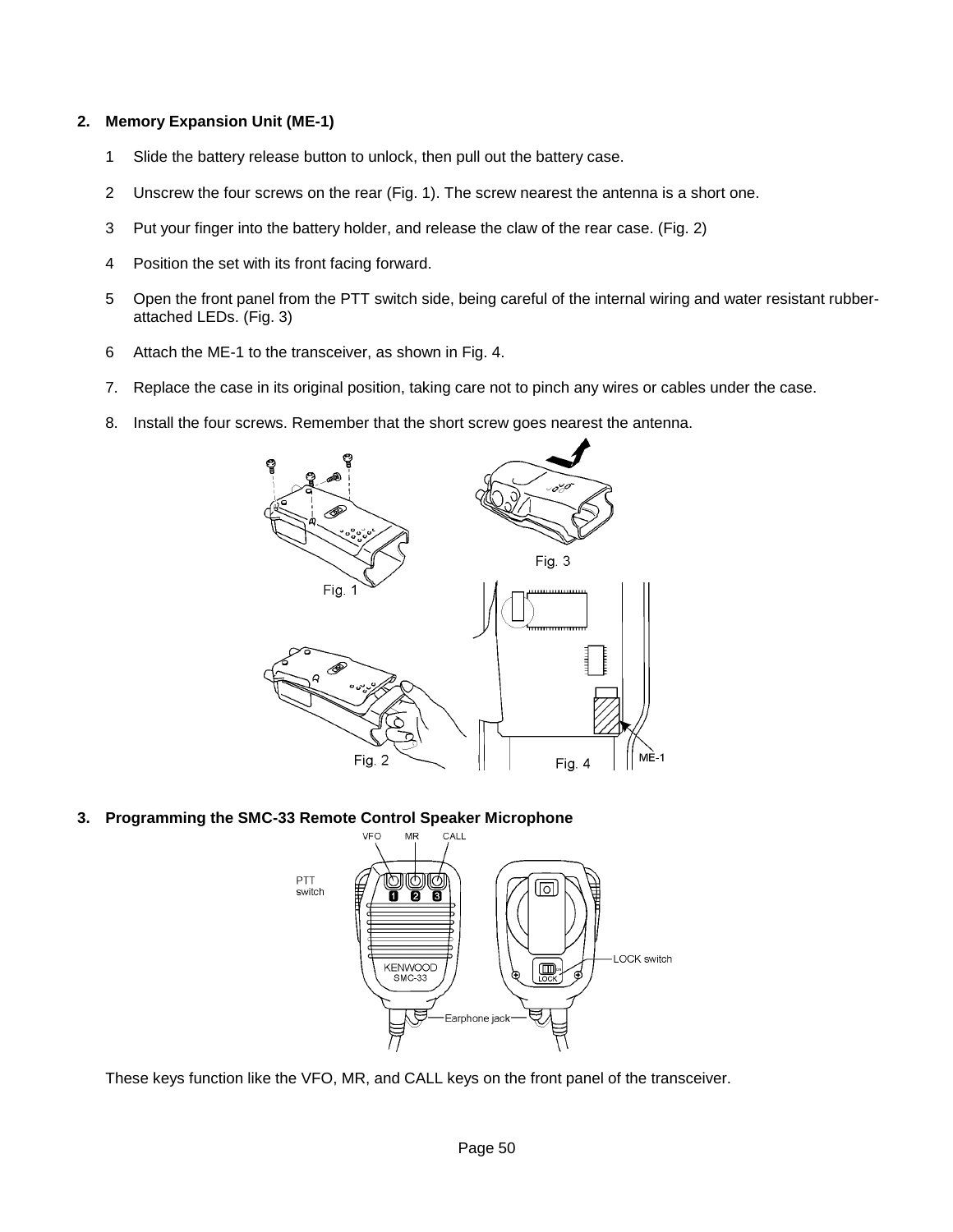To reset the function of the transceiver leys.

- 1 Connect the SMC-33 to the MIC jack on top of the transceiver.
- 2 Press and hold Microphone key **1** (or 2 or 3) and turn the power on. The programmable function (**PF**) indicator appears for 10 seconds.
- 3 Press a key on the transceiver or press **F** and a key to assign that key's function to key 1 (or 2 or 3) on the SMC-33. The possible functions for the SMC-33 keys 1, 2, and 3 are listed below.

For example, press the BAND key on the transceiver to make key 1 on the SMC-33 function as the BAND key. Press the **F** key, then the BAND key to make key 1 function as the A.B.C. key.

Turn the LOCK switch on to disable microphone keys 1, 2, and 3.

You can use the SMC-33 with models that have no remote function for simple transmit and receive function. No remote functions will be possible. Make sure the LOCK switch on the back of the microphone is on before using it with such models.

#### **Memory Control Functions**

| Press the key below.           | Press the F key, then the<br>Key below. | Press the key below.       | Press the F key, then the<br>Key below. |
|--------------------------------|-----------------------------------------|----------------------------|-----------------------------------------|
| Tuning control (*1)            |                                         | 1: Memory channel recall 1 | Paging function on/off                  |
| (E.CHG) (*2)                   | Encoder/Volume selecting mode           | 2: Memory channel recall 2 | DTSS function on/off                    |
| LAMP                           | LAMP                                    | 3: Memory channel recall 3 | CTCSS function on/off                   |
| (Turns off 5 seconds after the | (Does not turn off automatically)       | 4: Memory channel recall 4 | Alert function on/off                   |
| last key operation)            |                                         | 5: Memory channel recall 5 | Tone alert function on/off              |
| <b>MONI</b>                    |                                         | 6: Memory channel recall 6 | Speaker mode selection                  |
| <b>TONE</b>                    | TX output power selection               | 7: Memory channel recall 7 | Clock function on/off                   |
| MHz                            |                                         | 8: Memory channel recall 8 | On timer on/off                         |
| <b>VFO</b>                     | Memory shift                            | 9: Memory channel recall 9 | Off timer on/off                        |
| CALL                           | $V/M$ scan                              | 0: Memory channel recall 0 | Lock out function on/off                |
| <b>MESSAGE</b>                 | Message function on/off                 | (M) VFO mode / MR mode     | Key lock function on/off                |
| <b>BAND</b>                    | A.B.C.                                  | $f^2$                      | TX.Stop function on/off                 |
|                                |                                         |                            |                                         |

\*1 Clockwise rotation sets the UP function, counterclockwise rotation sets the DOWN function.

 $*2$  Can not (inhibits) the key function, I think.

| Press the <b>F</b> key, then the<br>Key below. | Press the key below.       | Press the F key, then the<br>Key below. |
|------------------------------------------------|----------------------------|-----------------------------------------|
|                                                | 1: Memory channel recall 1 | Paging function on/off                  |
| ncoder/Volume selecting mode                   | 2: Memory channel recall 2 | DTSS function on/off                    |
| LAMP                                           | 3: Memory channel recall 3 | CTCSS function on/off                   |
| Does not turn off automatically)               | 4: Memory channel recall 4 | Alert function on/off                   |
|                                                | 5: Memory channel recall 5 | Tone alert function on/off              |
|                                                | 6: Memory channel recall 6 | Speaker mode selection                  |
| TX output power selection                      | 7: Memory channel recall 7 | Clock function on/off                   |
|                                                | 8: Memory channel recall 8 | On timer on/off                         |
| Memory shift                                   | 9: Memory channel recall 9 | Off timer on/off                        |
| V / M scan                                     | 0: Memory channel recall 0 | Lock out function on/off                |
| Message function on/off                        | (M) VFO mode / MR mode     | Key lock function on/off                |
| A.B.C.                                         | f <sup>2</sup>             | TX.Stop function on/off                 |
| P function, counterclockwise                   | <b>DUAL</b>                | Duplex operation on/off                 |
| tion.<br>ction, I think.                       | <b>SHIFT</b>               | Reverse function on/off                 |